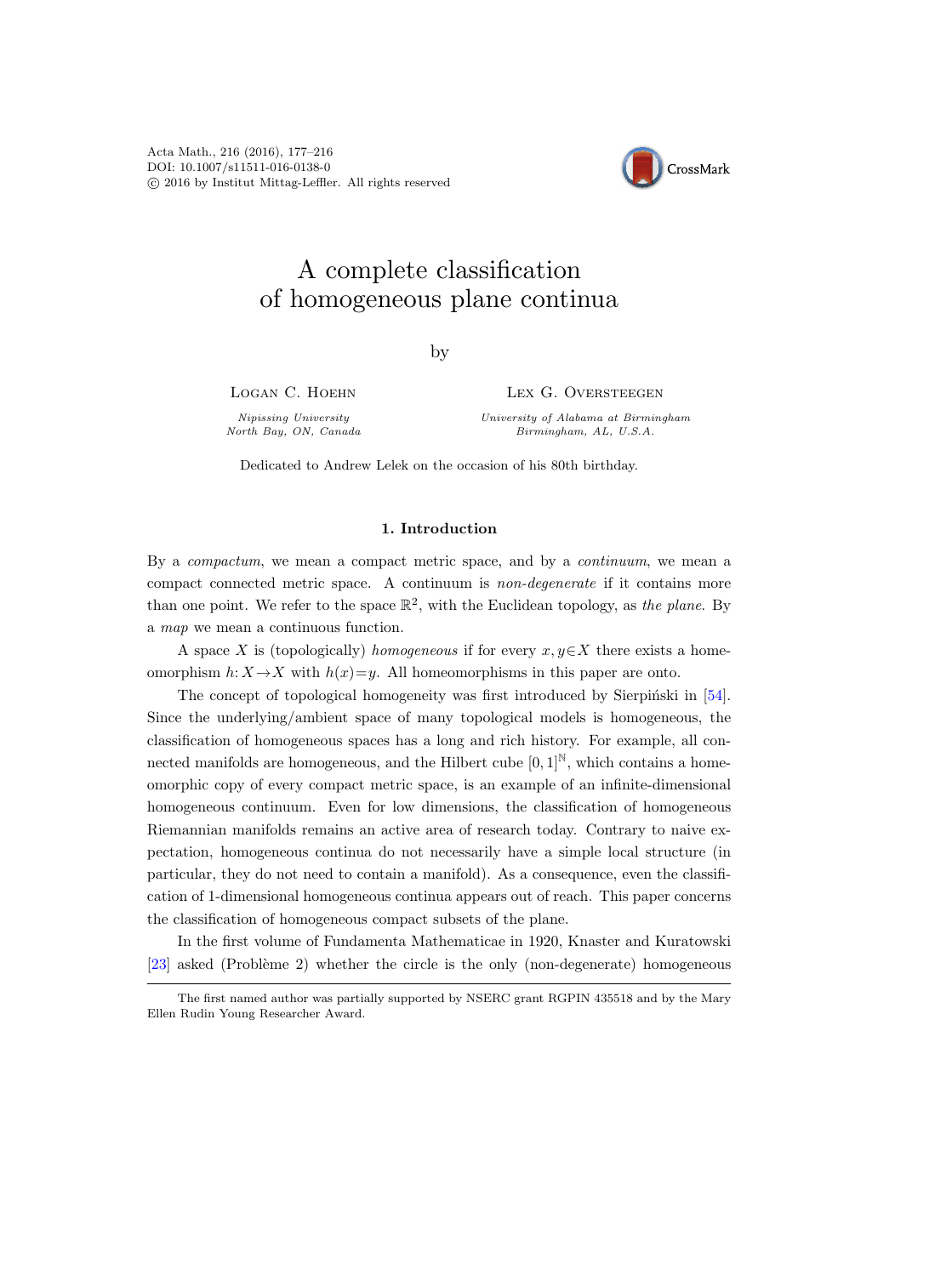plane continuum. Mazurkiewicz [\[39\]](#page-38-1) showed early on that the answer is yes if the continuum is locally connected. Cohen [\[6\]](#page-37-0) showed that the answer is yes if the continuum is arcwise connected or, equivalently, pathwise connected, and Bing [\[4\]](#page-37-1) proved more generally that the answer remains yes if the continuum simply contains an arc. A continuum  $X$  is *decomposable* if it is the union of two proper subcontinua and *indecompos*able otherwise. A continuum is hereditarily decomposable (hereditarily indecomposable) if every non-degenerate subcontinuum is decomposable (indecomposable, respectively). Hagopian [\[11\]](#page-37-2) showed that the answer to the question of Knaster and Kuratowski is still yes if the continuum merely contains a hereditarily decomposable subcontinuum.

Problème 2 by Knaster and Kuratowski was formally solved by Bing [\[2\]](#page-37-3) who showed in 1948 that the pseudo-arc, described in detail in  $\S1.1$ , is another homogeneous plane continuum. The pseudo-arc is a one-dimensional fractal-like hereditarily indecomposable continuum (in particular it contains no arcs). This stunning example of a homogeneous continuum shows that homogeneity is possible at two extremes: one where the local structure is simple (e.g. for locally connected spaces) and one where the local structure is not simple (e.g. for not locally connected spaces). Since Bing's surprising solution, the question has been: What are all homogeneous plane continua? A third homogeneous plane continuum, called the circle of pseudo-arcs (since it admits an open map to the circle whose point preimages are all pseudo-arcs), was added by Bing and Jones [\[5\]](#page-37-4) in 1954. We show in this paper that these three comprise the complete list of all homogeneous non-degenerate plane continua.

Even though hereditarily indecomposable continua seem to be obscure objects, they arise naturally in mathematics, for example as attractors in dynamical systems [\[21\]](#page-38-2) (even for an open set of parameters).

Another hereditarily indecomposable continuum, the *pseudo-circle*, was considered to be a strong candidate to be an additional example of a homogeneous plane continuum. However, it was proved to be non-homogeneous independently by Fearnley [\[10\]](#page-37-5) and Rogers [\[48\]](#page-38-3).

This long-standing question of the classification of all homogeneous plane continua has been raised and/or addressed in several papers and surveys, including [\[18\]](#page-37-6), [\[19\]](#page-37-7), [\[20\]](#page-37-8), [\[34\]](#page-38-4), [\[35\]](#page-38-5), [\[36\]](#page-38-6), [\[51\]](#page-38-7), [\[52\]](#page-39-1), [\[53\]](#page-39-2), and the "New Scottish Book" (Problem 920). The first explicit statement concerning this problem that we could find is in [\[15\]](#page-37-9).

There exists a rich literature concerning homogeneous continua (including several excellent surveys, such as [\[37\]](#page-38-8), [\[51\]](#page-38-7), and [\[52\]](#page-39-1)) so we will only briefly state some pertinent highlights here.

In 1954, Jones proved the following result.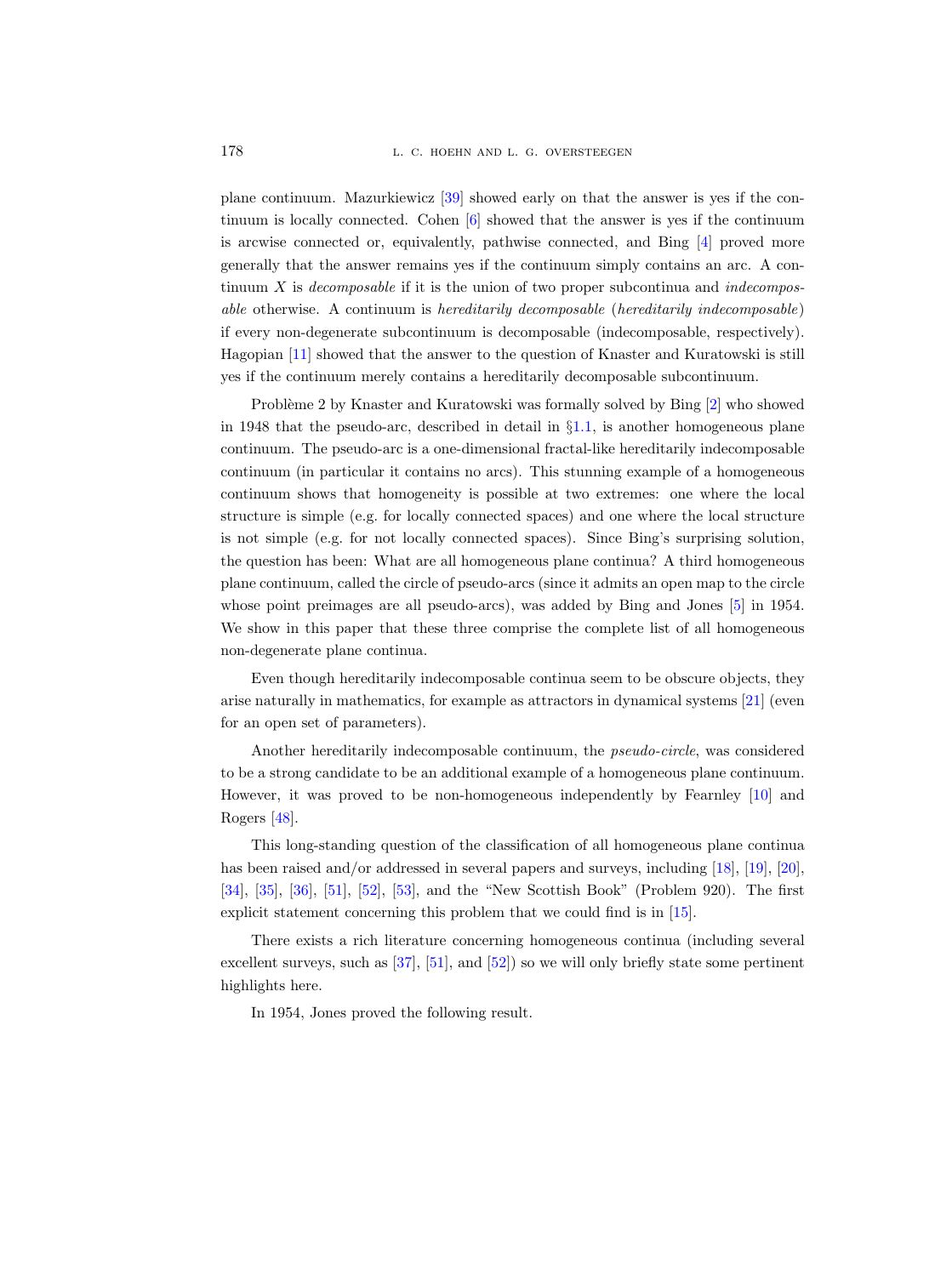<span id="page-2-1"></span>THEOREM A.  $([16])$  $([16])$  $([16])$  If M is a decomposable homogeneous continuum in the plane, then M is a circle of mutually homeomorphic indecomposable homogeneous continua.

The conclusion of this theorem implies that there is an indecomposable homogeneous continuum  $X$  (possibly a single point) and an open map from  $M$  to the circle all of whose point preimages are homeomorphic to  $X$ . Bing and Jones  $[5]$  constructed in 1954 such a continuum in the plane for which  $X$  is the pseudo-arc, and also proved that it is homogeneous. This example is known as the *circle of pseudo-arcs* (see  $\S1.1$ ).

It follows from this theorem of Jones that every decomposable homogeneous continuum in the plane separates the plane. Rogers [\[49\]](#page-38-9) proved that conversely, every homogeneous plane continuum which separates the plane is decomposable.

Hagopian (see also [\[18\]](#page-37-6)) obtained in 1976 the following result.

<span id="page-2-0"></span>THEOREM B.  $(12)$  Every indecomposable homogeneous plane continuum is hereditarily indecomposable.

A map  $f: X \to Y$  is called an  $\varepsilon$ -map if, for each  $y \in Y$ , diam $(f^{-1}(y)) < \varepsilon$ . A continuum X is arc-like (respectively, tree-like) provided that for each  $\varepsilon > 0$  there exists an  $\varepsilon$ -map from  $X$  to an arc (respectively, tree). Bing  $[3]$  proved in 1951 that the pseudo-arc is the only hereditarily indecomposable arc-like continuum. Hence, to show that an indecomposable homogeneous plane continuum is homeomorphic to the pseudo-arc, by the results of Hagopian and Bing, it suffices to show that it is arc-like.

The main idea of our proof is based on a generalization of the following simple fact, which is central to much work done with the pseudo-arc.

• Let  $f: [0, 1] \rightarrow [0, 1]$  be a piecewise linear map. For any  $\varepsilon > 0$ , if  $g: [0, 1] \rightarrow [0, 1]$  is a sufficiently crooked map, then there is a map h:  $[0, 1] \rightarrow [0, 1]$  such that the composition  $f \circ h$  is  $\varepsilon$ -close to g.

See §[1.1](#page-4-0) for a formal definition of "crookedness". See also Theorems [8](#page-10-0) and [20](#page-32-0) below for related properties.

We will prove a generalization of the above statement, where instead of  $[0, 1]$  we consider graphs, and we restrict to a certain class of piecewise linear maps  $f$ . To describe how this result pertains to the study of homogeneous plane continua, we provide some context below.

It is in general a difficult task to prove that a given continuum is (or is not) arclike. A closely related notion, introduced by Lelek in 1964 [\[29\]](#page-38-10), is that of span zero. A continuum X has span zero if for any continuum C and any two maps  $f, g: C \rightarrow X$ such that  $f(C) \subseteq g(C)$ , there exist  $p \in C$  with  $f(p)=g(p)$  (by [\[8\]](#page-37-13) this is equivalent to the traditional definition of span zero where the images of  $f$  and  $g$  coincide). It is easy to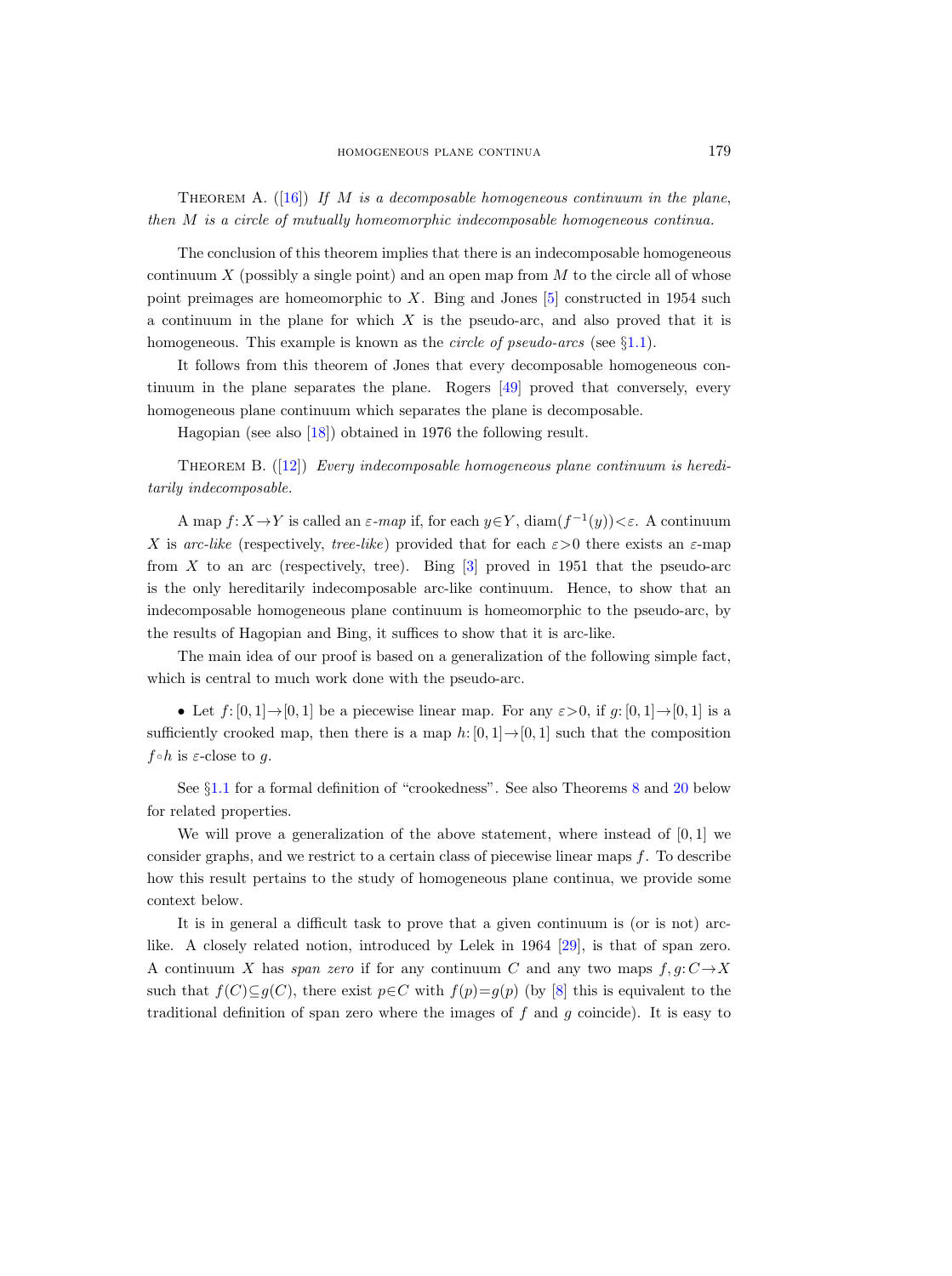see that every arc-like continuum has span zero [\[29\]](#page-38-10). Moreover, in some cases it is easier to show that a continuum  $X$  has span zero than to show that it is arc-like. For example, the following theorem was obtained in the early 1980s.

<span id="page-3-0"></span>THEOREM C.  $([45])$  $([45])$  $([45])$  Every homogeneous indecomposable plane continuum has span zero.

It was a long standing open problem whether each continuum of span zero is arc-like. Unfortunately the answer was shown to be negative in [\[13\]](#page-37-14). The example given in [\[13\]](#page-37-14) relied heavily on the existence of patterns which required the continuum to contain arcs. Such patterns are not possible for hereditarily indecomposable continua. Indeed, using our generalization of the above result about crooked maps between arcs, we in this paper prove the following theorem.

<span id="page-3-1"></span>THEOREM 1. A non-degenerate continuum X is homeomorphic to the pseudo-arc if and only if X is hereditarily indecomposable and has span zero.

We suspect that this result will be useful in other contexts as well, for example, in the classification of attractors in certain dynamical systems.

It follows immediately from Theorems [B](#page-2-0) and [C](#page-3-0) above and Theorem [1](#page-3-1) that every indecomposable non-degenerate homogeneous plane continuum is a pseudo-arc. Combining this with Theorem [A](#page-2-1) above, we obtain the following classification of homogeneous plane continua.

Theorem 2. Up to homeomorphism, the only non-degenerate homogeneous continua in the plane are

- (1) the circle,
- (2) the pseudo-arc, and
- (3) the circle of pseudo-arcs.

Finally, if Y is a homogeneous compactum then by  $[41]$  (see also  $[1]$  and  $[42]$ ) Y is homeomorphic to  $X \times Z$ , where X is a homogeneous continuum and Z is a 0-dimensional homogeneous compactum and, hence, either a finite set or the Cantor set. Thus we obtain the following corollary.

Theorem 3. Up to homeomorphism, the only homogeneous compact spaces in the plane are

- (1) finite sets,
- (2) the Cantor set, and

(3) the spaces  $X \times Z$ , where X is a circle, a pseudo-arc, or a circle of pseudo-arcs, and Z is either a finite set or the Cantor set.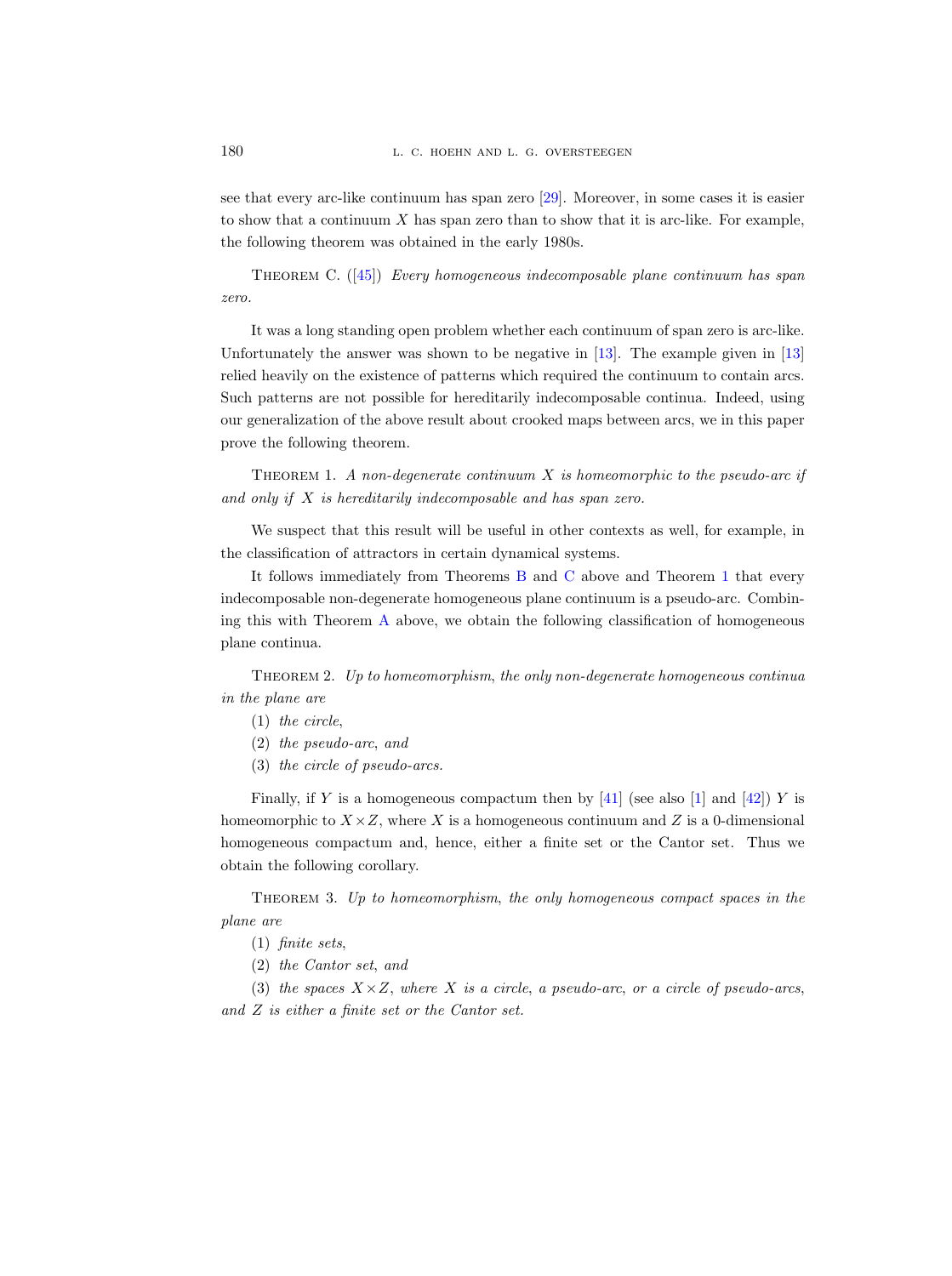The paper is organized as follows. After fixing some definitions and notation in §[2,](#page-6-0) we draw a connection in §[3](#page-6-1) between the property of span zero and sets in the product of a graph G and the interval [0, 1] which separate  $G \times \{0\}$  from  $G \times \{1\}$ . For the rest of the paper after this, we focus our attention on these separators, rather than work with span directly. In §[4,](#page-7-0) we characterize hereditarily indecomposable compacta in terms of simple piecewise linear functions between graphs.

In §[5,](#page-14-0) we introduce a special type of separating set in the product of a graph with the interval, and prove that such separators are in a certain sense dense in the set of all separators. §[6](#page-21-0) is devoted to some technical results towards showing that such special separators can be "unfolded" by simple piecewise linear maps. Finally, in  $\S7$  $\S7$  we bring everything together and prove our main result, Theorem [1](#page-3-1) above. §[8](#page-34-0) includes some discussion and open questions.

## <span id="page-4-0"></span>1.1. The pseudo-arc

In this subsection we give a brief introduction to the pseudo-arc, and describe some of its most important properties.

The pseudo-arc is the most well-known example of a hereditarily indecomposable continuum. It is a very exotic and complex space with many remarkable and strange properties, yet it is also in some senses ubiquitous and quite natural.

Most descriptions of the pseudo-arc involve some notion of "crookedness". We will appeal to the notion of a crooked map, as follows.

An onto map  $g: [0, 1] \rightarrow [0, 1]$  is considered crooked if, roughly speaking, as x travels from 0 to 1,  $g(x)$  goes back and forth many times, on large and on small scales in [0, 1]. More precisely, given  $\delta > 0$ , we say g is  $\delta$ -crooked if there is a finite set  $F \subset [0,1]$  which is a  $\delta$ -net for [0, 1] (i.e. each point of [0, 1] is within distance  $\delta$  from some point of F), such that whenever  $y_1, y_2, y_3, y_4$  is an increasing or decreasing sequence of points in F, and  $x_1, x_4 \in [0, 1]$  with  $x_1 < x_4$ ,  $g(x_1) = y_1$  and  $g(x_4) = y_4$ , there are points  $x_2, x_3 \in [0, 1]$  such that  $x_1 < x_2 < x_3 < x_4$  and  $g(x_2)=y_3$ ,  $g(x_3)=y_2$ .

To construct the pseudo-arc, one should choose a sequence of onto maps  $g_n: [0, 1] \rightarrow$  $[0, 1], n=1, 2, \ldots$ , such that, for each n and each  $1 \leq k \leq n$ , the composition  $g_k \circ g_{k+1} \circ \ldots \circ g_n$ is  $(1/n)$ -crooked. The *pseudo-arc* is then the inverse limit of this sequence,  $\varprojlim([0,1], g_n)$ .

The pseudo-arc, as constructed by this procedure, is a hereditarily indecomposable arc-like continuum. According to Bing's characterization theorem [\[3\]](#page-37-12), any two continua which are both hereditarily indecomposable and arc-like are homeomorphic. Thus the pseudo-arc is the unique continuum with these properties. This also means that the particular choices of maps  $g_n$  in the above construction are not important—so long as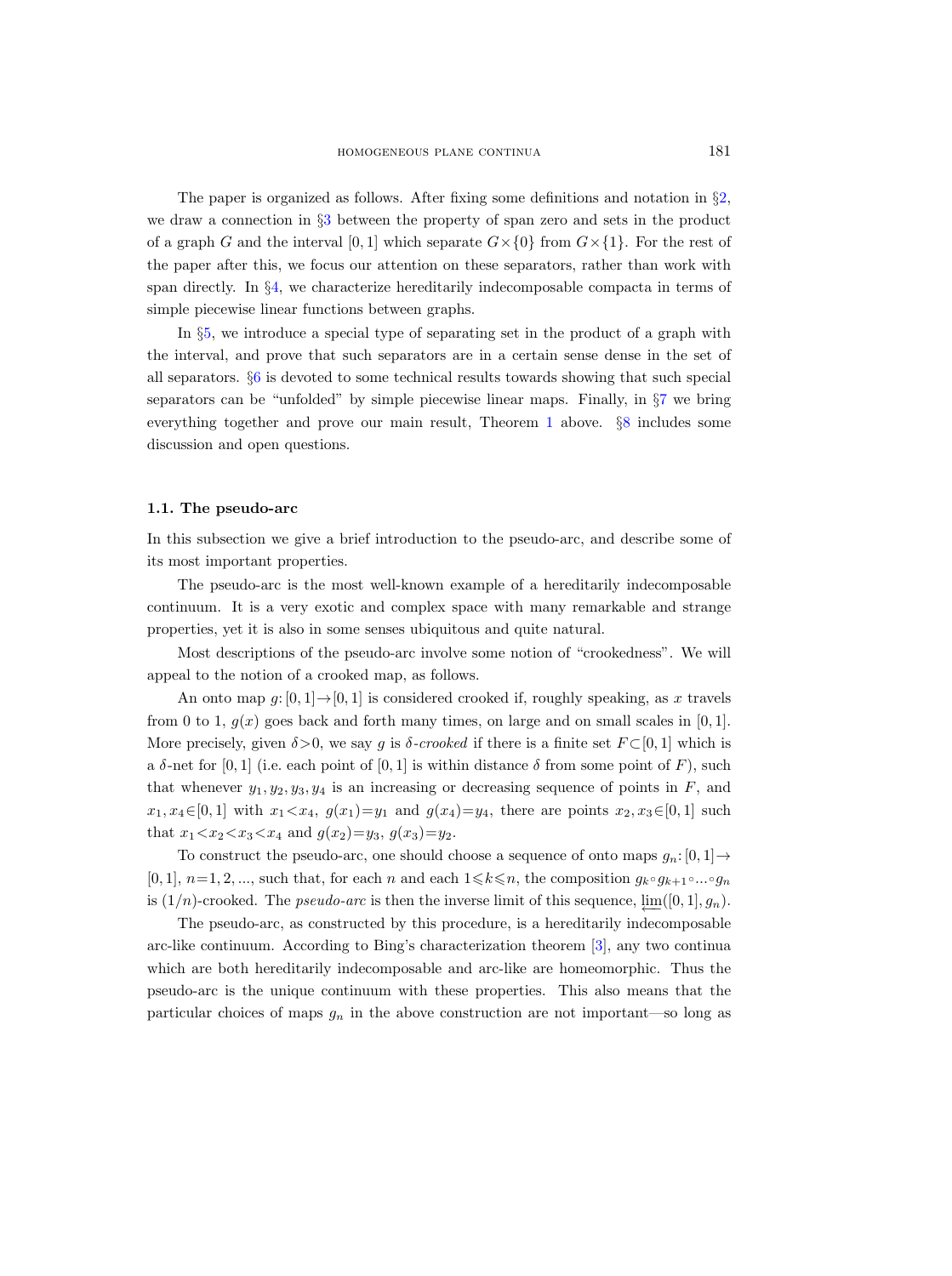the crookedness properties are satisfied, the resulting inverse limit will be the same space.

One can equivalently construct the pseudo-arc in the plane as the intersection of a nested sequence of "snakes" (homeomorphs of the closed unit disk) which are nested inside one another in a manner reminiscent of the crooked pattern for maps described above.

Because of the enormous extent of crookedness inherent in the pseudo-arc, it is impossible to draw an informative, accurate raster image of this space (see [\[38\]](#page-38-14) for a detailed explanation). Nevertheless, the pseudo-arc is in some sense ubiquitous: in any manifold M of dimension at least 2, the set of subcontinua homeomorphic to the pseudoarc is a dense  $G_{\delta}$  subset of the set of all subcontinua of M (equipped with the Vietoris topology). The pseudo-arc is a universal object in the sense that it is arc-like, and every arc-like continua is a continuous image of it.

The pseudo-arc has an interesting history of discovery. It was first constructed by Knaster [\[22\]](#page-38-15) in 1922 as the first example of a hereditarily indecomposable continuum. Moise [\[43\]](#page-38-16) in 1948 constructed a similar example, which has the remarkable property that it is homeomorphic to each of its non-degenerate subcontinua. Moise named this space the "pseudo-arc", since the interval  $[0, 1] \subset \mathbb{R}$  is the only other known space which shares this same property. Also in 1948, Bing [\[2\]](#page-37-3) constructed another similar example which he proved was homogeneous, and thus answering the original question of Knaster and Kuratowski about homogeneous continua in the plane. Shortly after this, in 1951 Bing published the characterization theorem stated above, from which it follows that all three of these examples are in fact the same space.

Not only is the pseudo-arc homogeneous, but in fact it satisfies the following stronger properties:

(1) given a collection of n points  $x_1, ..., x_n$ , no two of which belong to any proper subcontinuum of the pseudo-arc, and given another such collection  $y_1, \ldots, y_n$ , there is a homeomorphism h of the pseudo-arc to itself such that  $h(x_i)=y_i$  for each  $i=1, ..., n$  [\[27\]](#page-38-17);

(2) given two points  $x$  and  $y$  and an open subset  $U$ , if there is a subcontinuum of the pseudo-arc containing x and y which is disjoint from  $\overline{U}$ , then there is a homeomorphism h of the pseudo-arc to itself such that  $h(x)=y$  and h is the identity on U [\[33\]](#page-38-18).

These properties should be compared with similar ones satisfied by the circle  $\mathbb{S}^1$ :

(1') given two sets of n points  $x_1, ..., x_n, y_1, ..., y_n \in \mathbb{S}^1$ , both arranged in circular order, there is a homeomorphism h of  $\mathbb{S}^1$  to itself such that  $h(x_i)=y_i$  for each  $i=1, ..., n$ ;

(2') given two points x and y and an open subset U, if there is a subarc of  $\mathbb{S}^1$ containing x and y which is disjoint from  $\overline{U}$ , then there is a homeomorphism h of  $\mathbb{S}^1$  to itself such that  $h(x)=y$  and h is the identity on U.

In 1954, Bing and Jones [\[5\]](#page-37-4) constructed a space called the *circle of pseudo-arcs*. This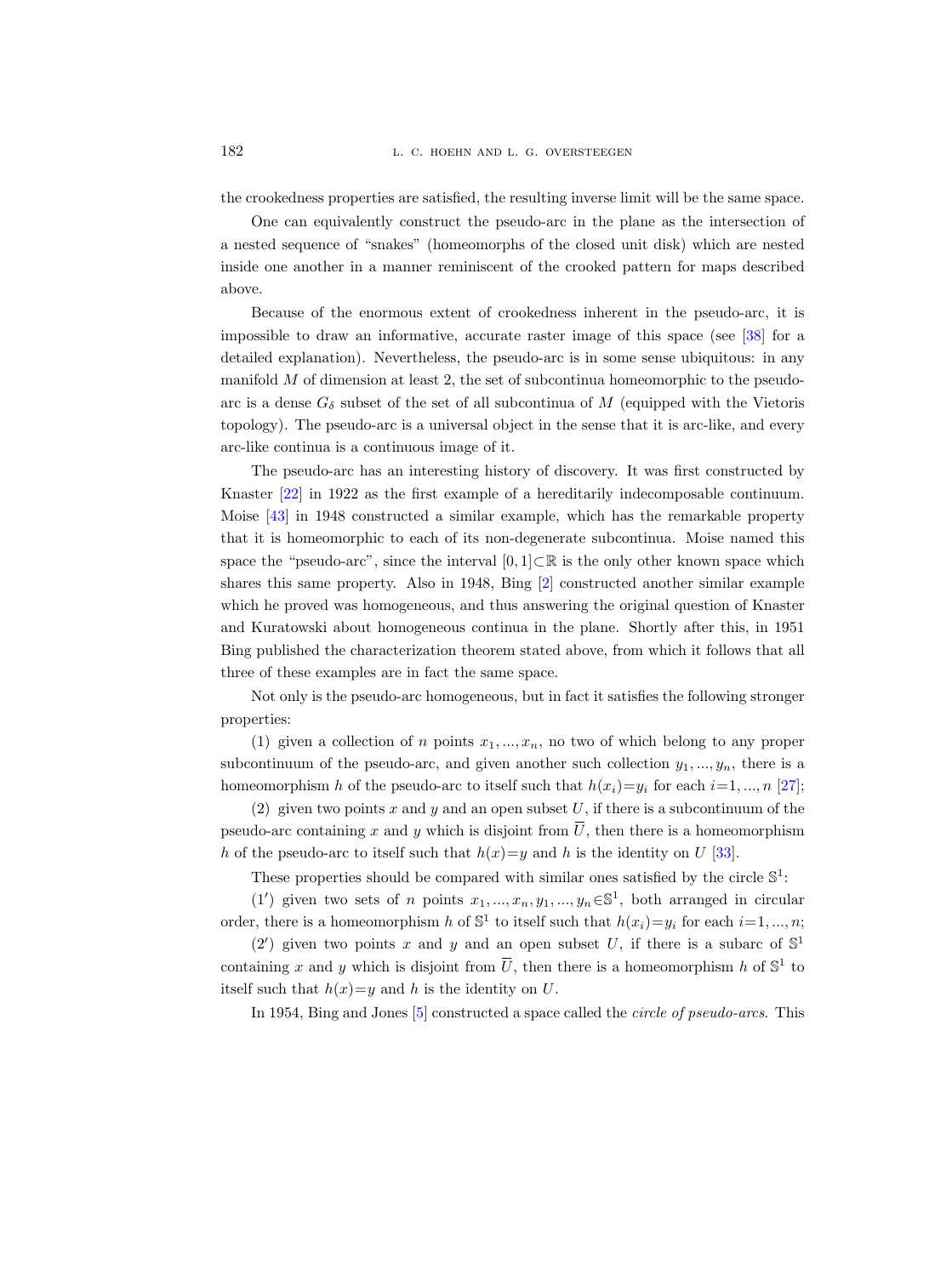is a circle-like continuum which admits an open map to the circle whose point preimages are pseudo-arcs (a continuum X is *circle-like* if for any  $\varepsilon > 0$  there exists an  $\varepsilon$ -map from X to the circle  $\mathbb{S}^1$ ). Bing and Jones proved that the circle of pseudo-arcs is homogeneous and that it is unique, in the sense that it is the only continuum (up to homoemorphism) with the above properties. The circle of pseudo-arcs should not be confused with the product of the pseudo-arc with  $\mathbb{S}^1$  (which is homogeneous but not embeddable in the plane), or with another related space called the *pseudo-circle* (which is a hereditarily indecomposable circle-like continuum in the plane, but is not homogeneous—see [\[10\]](#page-37-5) and [\[48\]](#page-38-3)).

#### 2. Definitions and notation

<span id="page-6-0"></span>An arc is a space homeomorphic to the interval  $[0, 1]$ . A graph is a space which is the union of finitely many arcs which intersect at most in endpoints. Given a graph G and a point  $x \in G$ , x is an endpoint if x is not a cutpoint of any connected neighborhood of x in G, and x is a branch point if x is a cutpoint of order  $\geq 3$  in some connected neighborhood of  $x$  in  $G$ .

The Hilbert cube is the space  $[0,1]^{\mathbb{N}}$ , with the standard product metric d. It has the property that any compact metric space embeds in it. For this reason, we will assume throughout this paper that any compacta we consider are embedded in  $[0,1]^{\mathbb{N}}$ , and use this same metric d for all of them.

Given two functions  $f, g: X \to Y$  between compacta X and Y, we use the supremum metric to measure the distance between  $f$  and  $g$ , defined by

$$
d_{\text{sup}}(f,g) = \sup\{d(f(x),g(x)) : x \in X\}.
$$

Given two non-empty subsets  $A$  and  $B$  of a compactum  $X$ , the Hausdorff distance between  $A$  and  $B$  is

$$
d_H(A, B) = \inf \{ \varepsilon > 0 : A \subset B_{\varepsilon} \text{ and } B \subset A_{\varepsilon} \},
$$

where  $A_{\varepsilon}$  (respectively,  $B_{\varepsilon}$ ) is the  $\varepsilon$ -neighborhood of A (respectively, B). It is well known that the hyperspace of all non-empty compact subsets of  $X$ , equipped with the Hausdorff metric, is compact.

#### 3. Span and separators

<span id="page-6-1"></span>In this section, we draw a correspondance between the property of span zero and the existence of certain separating sets in the product of a graph and an arc which approximate a continuum.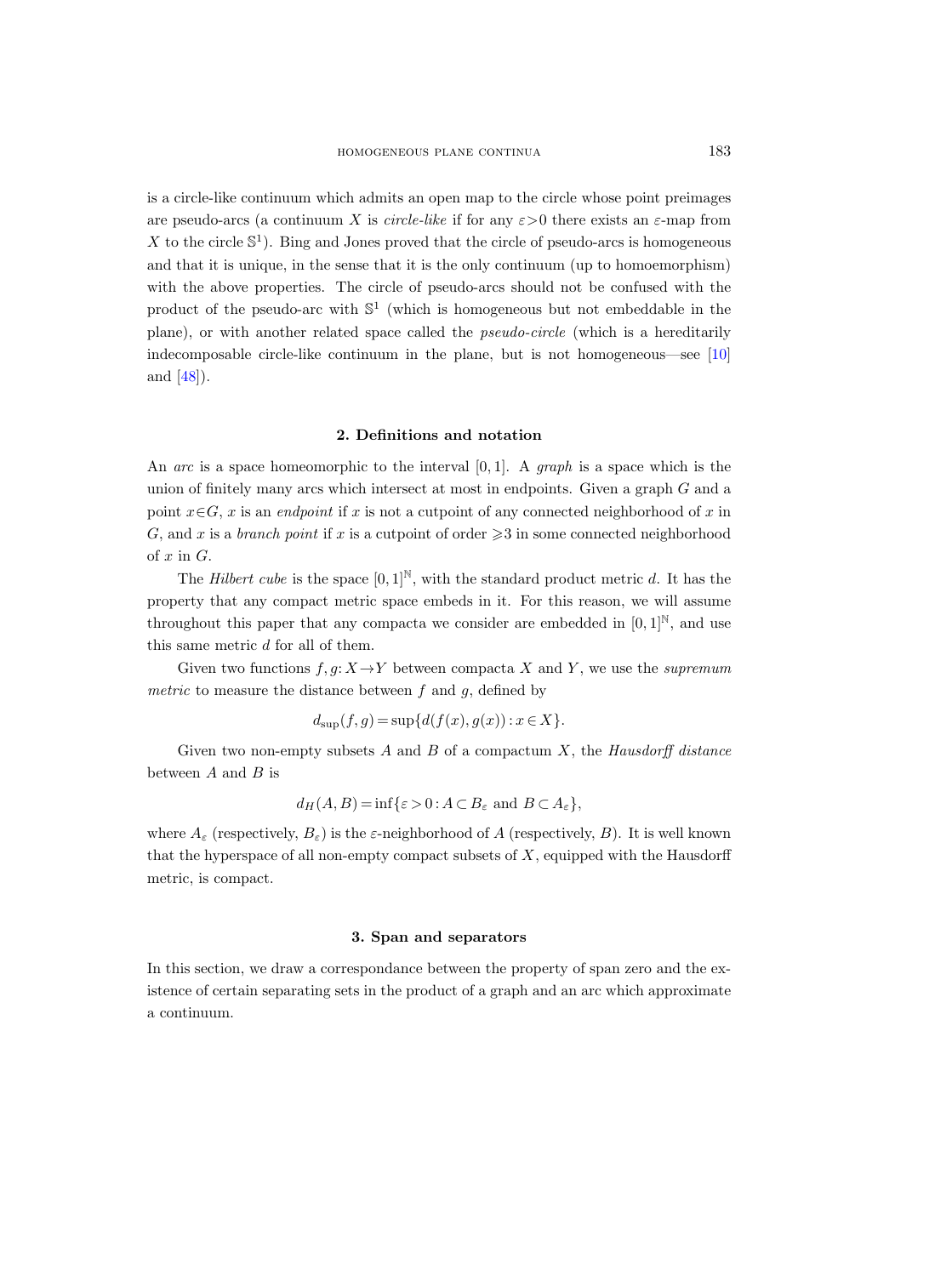As in the introduction, a continuum X has span zero if whenever  $f, g: C \rightarrow X$  are maps of a continuum C to X with  $f(C) \subseteq g(C)$ , there is a point  $p \in C$  such that  $f(p)=g(p)$ . This can equivalently be formulated as follows:  $X$  has span zero if every subcontinuum  $Z\subseteq X\times X$  with  $\pi_1(Z)\subseteq \pi_2(Z)$  meets the diagonal  $\Delta X=\{(x,x):x\in X\}$  (here  $\pi_1$  and  $\pi_2$ ) are the first and second coordinate projections  $X \times X \rightarrow X$ , respectively). By [\[8\]](#page-37-13), this is equivalent to the traditional definition of span zero where one insists that  $\pi_1(Z)=\pi_2(Z)$ .

The proof of the following theorem is implicit in results of  $[46]$ . We include a selfcontained proof here for completeness.

We remark that in fact the property of "span zero" in this theorem could be replaced by the weaker property of "surjective semispan zero", which has the same definition as span zero except that one insists that  $\pi_1(Z) \subseteq \pi_2(Z) = X$  [\[30\]](#page-38-20).

<span id="page-7-2"></span>THEOREM 4. Let  $X \subset [0,1]^{\mathbb{N}}$  be a continuum in the Hilbert cube with span zero. For any  $\varepsilon > 0$ , there exists  $\delta > 0$  such that if  $G \subset [0,1]^{\mathbb{N}}$  is a graph and  $I \subset [0,1]^{\mathbb{N}}$  is an arc with endpoints p and q, such that the Hausdorff distance from X to each of G and I is less than  $\delta$ , then the set  $M = \{(x, y) \in G \times (I \setminus \{p, q\}): d(x, y) < \varepsilon\}$  separates  $G \times \{p\}$  from  $G\times\{q\}$  in  $G\times I$ .

*Proof.* If the theorem were false, then there would exist  $\varepsilon > 0$  and a sequence of graphs  $\langle G_n \rangle_{n=1}^{\infty}$  and arcs  $\langle I_n \rangle_{n=1}^{\infty}$  with endpoints  $p_n$  and  $q_n$  in  $[0,1]^{\mathbb{N}}$ , both converging to X in the Hausdorff metric, and such that the set  $M_n = \{(x, y) \in G_n \times (I_n \setminus \{p_n, q_n\}): d(x, y) < \varepsilon\}$  does not separate  $G_n \times \{p_n\}$  from  $G_n \times \{q_n\}$  for each  $n=1, 2, ...$ . This would mean (see e.g. [\[44,](#page-38-21) Theorem 5.2]) that for every  $n=1, 2, ...$ , there is a continuum  $Z_n \subset G_n \times I_n$  meeting  $G_n \times \{p_n\}$  and  $G_n \times \{q_n\}$  (hence the second coordinate projection of  $Z_n$  is all of  $I_n$ ), such that  $d(x, y) \geqslant \varepsilon$  for all  $(x, y) \in Z_n$ .

Since  $G_n \times I_n$  converges to  $X \times X$ , the sequence of continua  $Z_n$  accumulates on a continuum  $Z\subset X\times X$ . Clearly  $d(x, y)\geqslant \varepsilon$  for all  $(x, y)\in Z$ , and the second coordinate projection of Z is X since the second coordinate projection of  $Z_n$  is  $I_n$  for each  $n=1, 2, ...$ . This means that  $Z \cap \Delta X = \emptyset$  and  $\pi_1(Z) \subseteq \pi_2(Z) = X$ , and hence X does not have span zero, a contradiction.  $\Box$ 

## 4. Simple folds

<span id="page-7-0"></span>Throughout the remainder of this paper, G will denote a (not necessarily connected) graph. A subset  $A$  of  $G$  will be called *regular* if  $A$  is closed and has finitely many components, each of which is non-degenerate. Note that a regular set always has finite boundary.

<span id="page-7-1"></span>The following definition is adapted from [\[47\]](#page-38-22).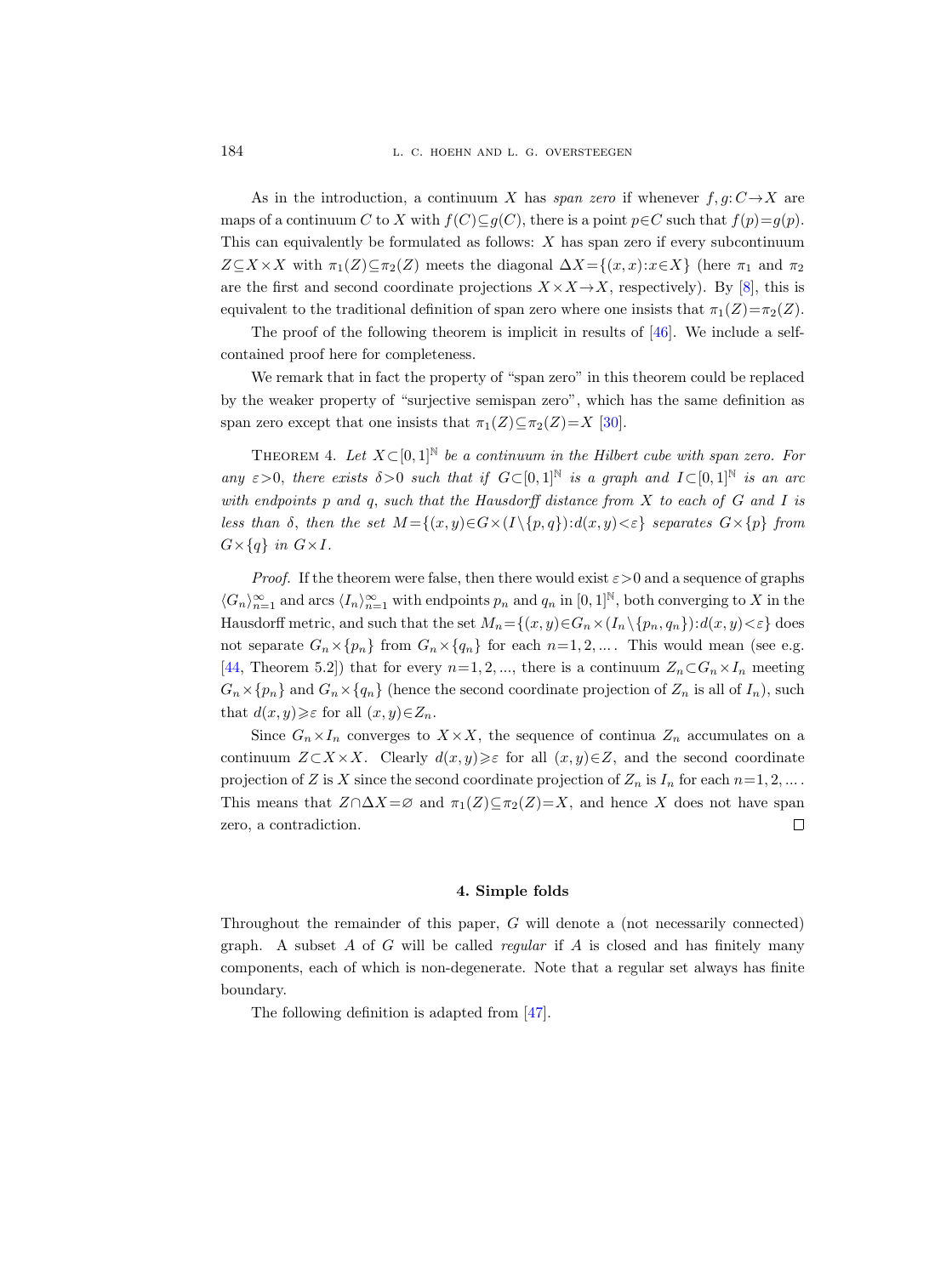### homogeneous plane continua 185



<span id="page-8-0"></span>Figure 1. Two examples of simple folds  $\varphi: F \to G$ , where F and G are arcs. In both cases, the map  $\varphi$  is the vertical projection. Note that in the second example, the sets  $F_2$ ,  $F_3$ ,  $G_2$ , and  $G_3$  are all disconnected (each has two components).

Definition 5. A simple fold on G is given by a graph  $F = F_1 \cup F_2 \cup F_3$  and a function  $\varphi: F \to G$ , called the *projection*, which satisfy the following properties, where  $G_i = \varphi(F_i)$ for  $i=1, 2, 3$ :

- (F1)  $G_1$ ,  $G_2$ , and  $G_3$  are non-empty regular subsets of  $G$ ;
- (F2)  $G_1 \cup G_3 = G$ , and  $G_2 = G_1 \cap G_3$ ;
- (F3)  $\overline{G_1 \backslash G_2} \cap \overline{G_3 \backslash G_2} = \varnothing;$
- (F4)  $\varphi|_{F_i}$  is a homeomorphism of  $F_i$  onto  $G_i$  for each  $i=1, 2, 3$ ; and
- (F5)  $\partial G_1 = \varphi(F_1 \cap F_2)$ ,  $\partial G_3 = \varphi(F_2 \cap F_3)$ , and  $F_1 \cap F_3 = \varnothing$ .

Observe that property (F3) implies that  $G_1 \cap G_3 \subseteq G_2$ , so in (F2) we could replace the condition  $G_2 = G_1 \cap G_3$  with  $G_2 \subseteq G_1 \cap G_3$ .

See Figure [1](#page-8-0) for two examples of simple folds, in which both graphs  $F$  and  $G$  are arcs.

We record here some basic properties of simple folds. The proofs of these properties are left to the reader.

<span id="page-8-1"></span>LEMMA 6. Let  $F = F_1 \cup F_2 \cup F_3$  be a simple fold on G with projection  $\varphi: F \to G$ , and let  $G_i = \varphi(F_i)$  for  $i=1,2,3$ . Then, the following facts hold:

(1)  $\partial G_2 = \partial G_1 \cup \partial G_3$  and  $\partial G_1 \cap \partial G_3 = \varnothing;$ 

(2)  $\partial(G_1 \backslash G_2) = \partial G_3$  and  $\partial(G_3 \backslash G_2) = \partial G_1$ ;

- (3)  $F_1$ ,  $F_2$ , and  $F_3$  are regular subsets of  $F$ ;
- (4)  $F_1 \cap F_2$  and  $F_2 \cap F_3$  are finite sets;
- (5)  $\partial F_1 = F_1 \cap F_2$ ,  $\partial F_3 = F_2 \cap F_3$ , and  $\partial F_2 = \partial F_1 \cup \partial F_3$ ;

(6)  $\partial F_1$  separates  $F_1 \ \partial F_1$  from  $(F_2 \cup F_3) \ \partial F_1$  in F, and  $\partial F_3$  separates  $F_3 \ \partial F_3$ from  $(F_1 \cup F_2) \backslash \partial F_3$  in F;

(7)  $\varphi|_{F_i \setminus \partial F_i}: F_i \setminus \partial F_i \to G$  is an open map for each  $i=1,2,3$ .

To define a simple fold, it is enough to identify three subsets  $G_1, G_2, G_3$  of G satisfying properties (F1)–(F3). Indeed, take spaces  $E_1, E_2$ , and  $E_3$ , with  $E_i \approx G_i$ , and take homeomorphisms  $\varphi_i: E_i \to G_i$ . Define  $F = (E_1 \sqcup E_2 \sqcup E_3)/\sim$ , where  $\sim$  identifies pairs of the form  $p \in E_i$ ,  $q \in E_2$  with  $\varphi_i(p) = \varphi_2(q) \in \partial G_i$  for  $i = 1, 3$ . Define  $F_i$  to be the projec-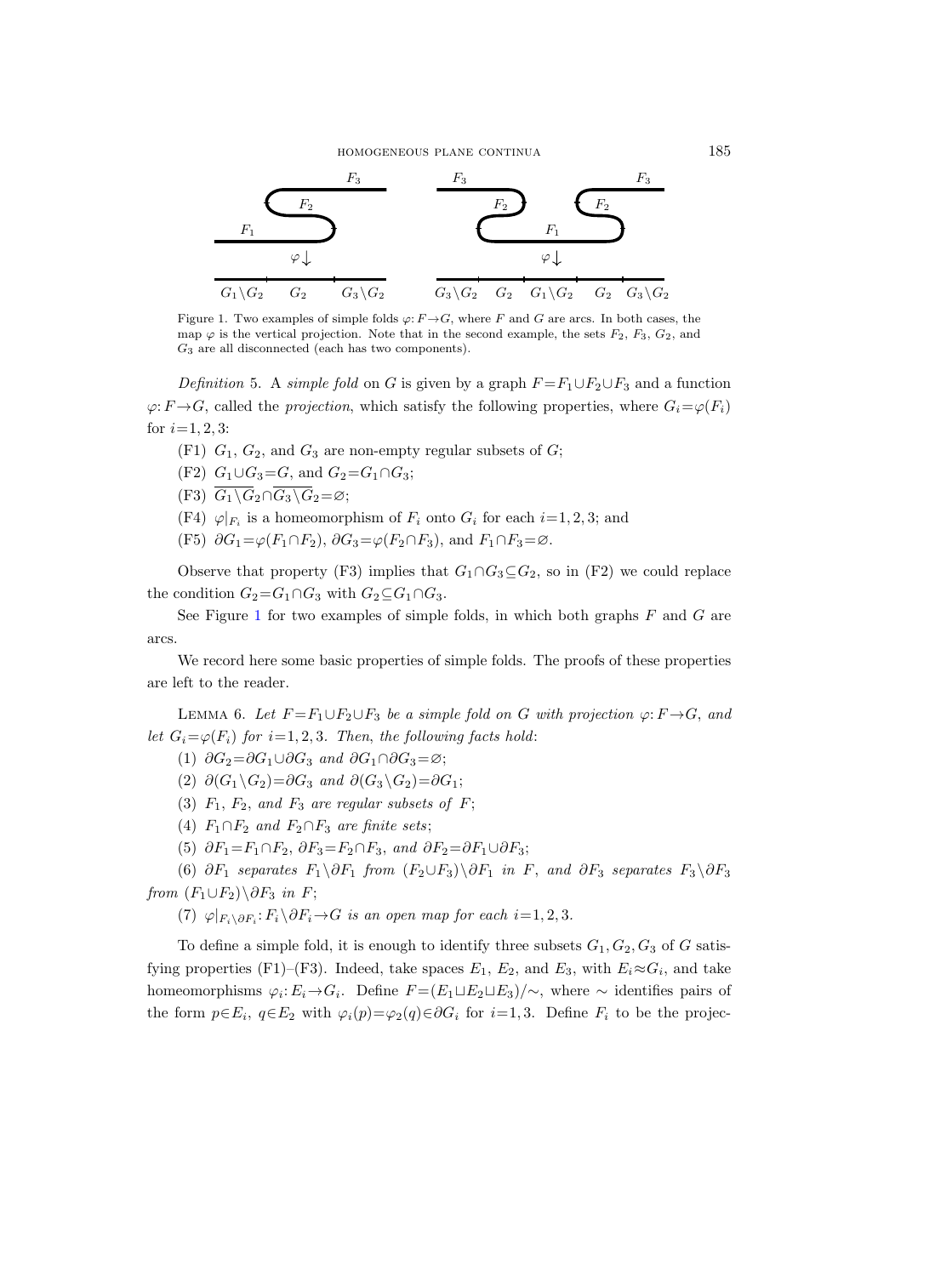tion of  $E_i$  in the quotient space F and define  $\varphi: F \to G$  by  $\varphi|_{F_i} = \varphi_i$ , for each  $i = 1, 2, 3$ . It is straightforward to see that this is a well defined simple fold, and if  $F'$  is another simple fold on G with projection  $\varphi'$  such that  $\varphi'(F_i')=G_i$  for  $i=1,2,3$ , then there is a homeomorphism  $\theta: F' \to F$  with  $\theta(F_i') = F_i$  for  $i = 1, 2, 3$  and  $\varphi' = \varphi \circ \theta$ .

In general, even if  $G$  is connected, a simple fold  $F$  on  $G$  need not be connected. However, the next proposition shows that for connected  $G$  we can always reduce  $F$  to a connected simple fold.

Note that if G is connected and  $\partial G_1 = \emptyset$ , then  $G_1 = G$ , F is disconnected, and  $\varphi|_{F_1}$ is a homeomorphism of  $F_1$  onto G. Likewise, if  $\partial G_3 = \emptyset$ , then  $\varphi|_{F_3}$  is a homeomorphism of  $F_3$  onto G. In light of this, we will assume  $\partial G_1 \neq \emptyset \neq \partial G_3$  in the following proposition.

<span id="page-9-1"></span>PROPOSITION 7. Let  $F = F_1 \cup F_2 \cup F_3$  be a simple fold on G with projection  $\varphi: F \to G$ , and let  $G_i = \varphi(F_i)$  for  $i=1, 2, 3$ . Suppose that G is connected, and that  $\partial G_1 \neq \varnothing \neq \partial G_3$ . Then there is a component C of F such that  $\varphi(C)$  meets  $\partial G_1$  and  $\partial G_3$ . Moreover, for any such component,  $\varphi(C)=G$ , and if we let  $F_i'=F_i\cap C$  for  $i=1,2,3$ , then  $F'=F_i\cap C$  $F_1' \cup F_2' \cup F_3'$  is also a simple fold on G, with projection map  $\varphi|_{F'}: F' \to G$ .

*Proof.* We first prove that there exists a component C of F such that  $\varphi(C)$  meets  $\partial G_1$  and  $\partial G_3$ . By (F2) and (F3), and since G is connected, there is a component K of  $G_2$ which meets both  $G_1 \backslash G_2$  and  $G_3 \backslash G_2$ . By Lemma [6](#page-8-1)(2), it follows that  $K \cap \partial G_1 \neq \emptyset$  and  $K \cap \partial G_3 \neq \emptyset$ . Because  $\varphi|_{F_2}$  is a homeomorphism of  $F_2$  onto  $G_2$  (by (F4)), we have that there is a component C of F such that  $\varphi^{-1}(K) \cap F_2 \subset C$ . Then  $\varphi(C) \supseteq K$ , so  $\varphi(C) \cap \partial G_1 \neq$  $\varnothing$  and  $\varphi$ (C)∩∂G<sub>3</sub>≠ $\varnothing$ .

Now fix any such component  $C$  of  $F$ .

<span id="page-9-0"></span>CLAIM 7.1. If  $C' \subseteq C$  is any connected subset such that  $\varphi(C') \subset G_2$ ,  $\varphi(C') \cap \partial G_1 \neq \varnothing$ and  $\varphi(C') \cap \partial G_3 \neq \emptyset$ , then  $\varphi^{-1}(\varphi(C')) \subset C$ .

*Proof.* Let  $C' \subseteq C$  be a connected subset such that  $\varphi(C') \subset G_2$ ,  $\varphi(C') \cap \partial G_1 \neq \emptyset$ , and  $\varphi(C') \cap \partial G_3 \neq \emptyset$ . As  $G_2 = G_1 \cap G_3$  (by (F2)), we have that the intersections

$$
\varphi^{-1}(\varphi(C')) \cap F_1
$$
,  $\varphi^{-1}(\varphi(C')) \cap F_2$ , and  $\varphi^{-1}(\varphi(C')) \cap F_3$ 

are all homeomorphic to  $\varphi(C')$  by (F4); in particular they are all connected. Moreover,  $\varphi^{-1}(\varphi(C')) \cap F_1 \cap F_2 \neq \varnothing$  since  $\varphi(C') \cap \partial G_1 \neq \varnothing$  and  $\partial G_1 = \varphi(F_1 \cap F_2)$  by (F5). Likewise,  $\varphi^{-1}(\varphi(C')) \cap F_2 \cap F_3 \neq \varnothing$ . It follows that  $\varphi^{-1}(\varphi(C'))$ , which is the union of the sets

$$
\varphi^{-1}(\varphi(C')) \cap F_1
$$
,  $\varphi^{-1}(\varphi(C')) \cap F_2$ , and  $\varphi^{-1}(\varphi(C')) \cap F_3$ ,

is connected. Thus  $\varphi^{-1}(\varphi(C'))\subset C$ .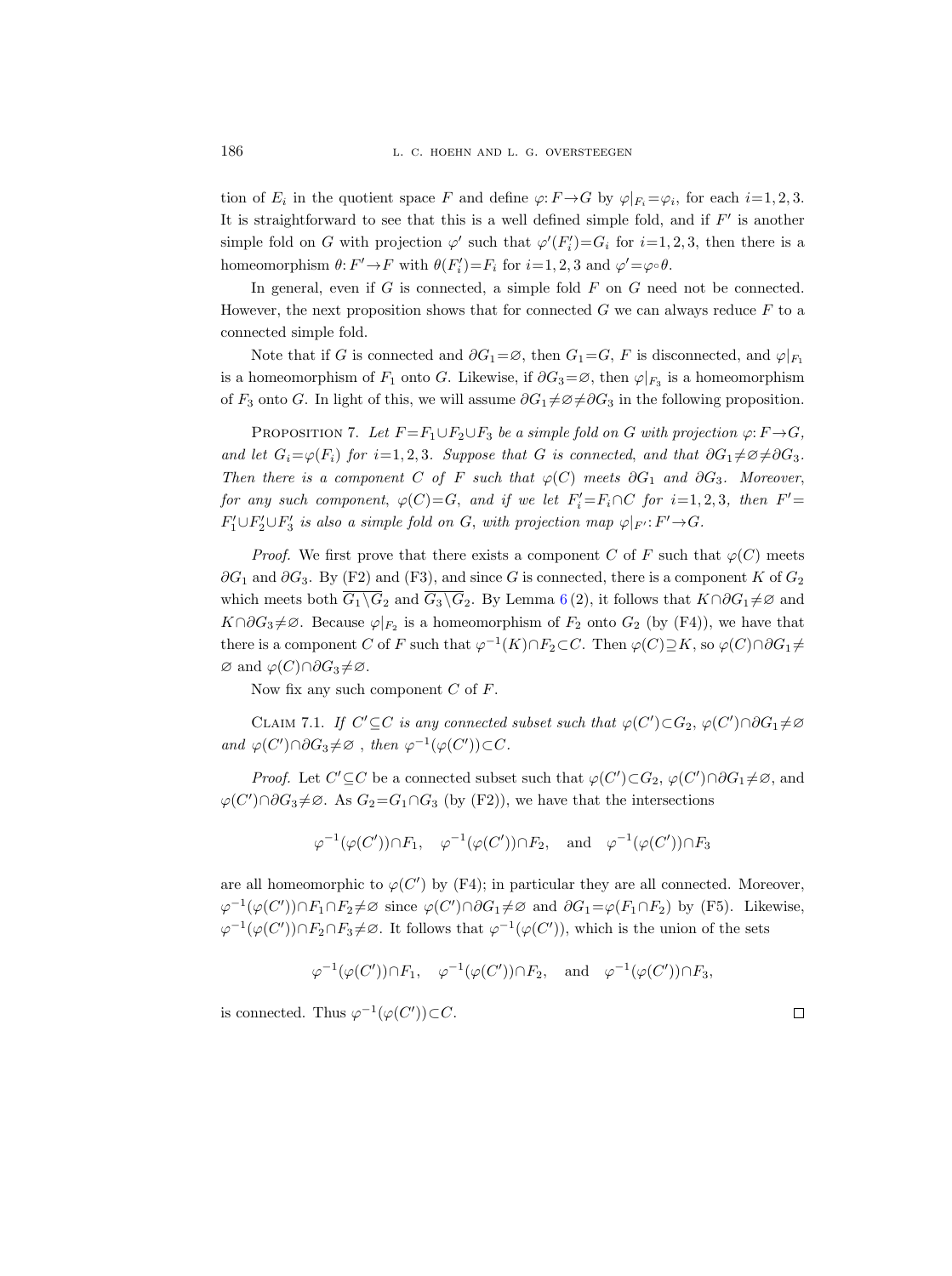Since C is closed,  $\varphi(C)$  is closed in G. To show that  $\varphi(C)=G$ , we will show that  $\varphi(C)$  is also open; this suffices since G is connected. To this end, let  $x \in \varphi(C)$ , and let  $p \in C$  be such that  $\varphi(p)=x$ . If  $p \notin \partial F_2$  then, by Lemma [6](#page-8-1) (7),  $\varphi$  is a homeomorphism in a neighborhood of p, so since C is open in F,  $\varphi(C)$  contains a neighborhood of x.

Suppose now that  $p \in \partial F_2$ . Then  $p \in \partial F_1 \cup \partial F_3$  by Lemma [6](#page-8-1)(5); say  $p \in \partial F_1$ . Let C' be the closure of the component of  $C\backslash\varphi^{-1}(\partial G_3)$  containing p. Then, by the boundary bumping theorem (see e.g. [\[44,](#page-38-21) Theorem 5.4]),  $C' \cap \varphi^{-1}(\partial G_3) \neq \emptyset$ . Thus, by Claim [7.1,](#page-9-0) we have  $\varphi^{-1}(\varphi(C'))\subset C$ . In particular, the point  $q=(\varphi|_{F_3})^{-1}(x)\in C$ . But  $q\notin\partial F_3$  (because  $\varphi(q)=x\in\partial G_1$  and, by (F5) and Lemma [6](#page-8-1) (5),  $\varphi(\partial F_3)=\partial G_3$ , which is disjoint from  $\partial G_1$ ), thus  $q \notin \partial F_2$ , and so again as above,  $\varphi(C)$  contains a neighborhood of  $\varphi(q)=x$ . The argument for  $p \in \partial F_3$  is similar.

Therefore  $\varphi(C)=G$ . It is straightforward to check from the definition of a simple fold that if  $C \subset F$  is a component with  $\varphi(C)=G$ , then  $F' = F'_1 \cup F'_2 \cup F'_3$ , where  $F'_i = F_i \cap C$  for  $i=1, 2, 3$ , is a simple fold on G with projection map  $\varphi|_{F'}$  (note that it may well happen that  $G_i' = \varphi(F_i')$  is a proper subset of  $G_i$  for one or more  $i = 1, 2, 3$ .  $\Box$ 

The next result is related to Theorem 2 of  $[47]$ , and it is alluded to in that paper though not treated in detail there. It should be considered as a translation to the setting of simple folds of the following result of Krasinkiewicz and Minc  $[24]$ : A continuum X is hereditarily indecomposable if and only if for any disjoint closed subsets  $A$  and  $B$  of  $X$ and any open sets  $U$  and  $V$  containing  $A$  and  $B$ , respectively, there exist three closed sets  $X_1, X_2, X_3\subset X$  such that  $X=X_1\cup X_2\cup X_3$ ,  $A\subset X_1$ ,  $B\subset X_3$ ,  $X_1\cap X_2\subset V$ ,  $X_2\cap X_3\subset U$ , and  $X_1 \cap X_3 = \emptyset$ . We remark that one can replace "hereditarily indecomposable continuum" with "hereditarily indecomposable compactum" in this result; the proof is unchanged.

<span id="page-10-0"></span>THEOREM 8. Let  $X$  be a compactum. Then the following are equivalent:

(1)  $X$  is hereditarily indecomposable;

(2) for any map  $f: X \rightarrow G$  to a graph G, for any simple fold  $\varphi: F \rightarrow G$ , and for any  $\varepsilon > 0$ , there exists a map  $g: X \to F$  such that  $d_{\text{sup}}(f, \varphi \circ g) < \varepsilon$ ;

(3) for any map  $f: X \rightarrow [0, 1]$ , for any simple fold  $\varphi: F \rightarrow [0, 1]$  where F is an arc, and for any  $\varepsilon > 0$ , there exists a map  $g: X \to F$  such that  $d_{\text{sup}}(f, \varphi \circ g) < \varepsilon$ .

*Proof.* To show that  $(1) \Rightarrow (2)$ , suppose that  $(1)$  holds. Let G be a graph,  $f: X \rightarrow G$ a map,  $\varphi: F \to G$  be a simple fold, and fix  $\varepsilon > 0$ . As in Definition [5,](#page-7-1) we set  $G_i = \varphi(F_i)$  for  $i=1, 2, 3.$ 

Suppose that  $\partial(G_i \backslash G_2) = \{y_1^i, ..., y_{m(i)}^i\}$  for  $i=1,3$ . Each of these points  $y_j^i$  is the vertex point of a finite fan  $Y_j^i$   $\subset$   $G_2$  (meaning  $Y_j^i$  is the union of finitely many arcs, each having  $y_j^i$  as one endpoint, and which are otherwise pairwise disjoint) such that  $Y_j^i$  is the closure of an open neighborhood  $O_j^i$  of  $y_j^i$  in  $G_2$ , and the diameter of  $Y_j^i$  is less than  $\varepsilon$ .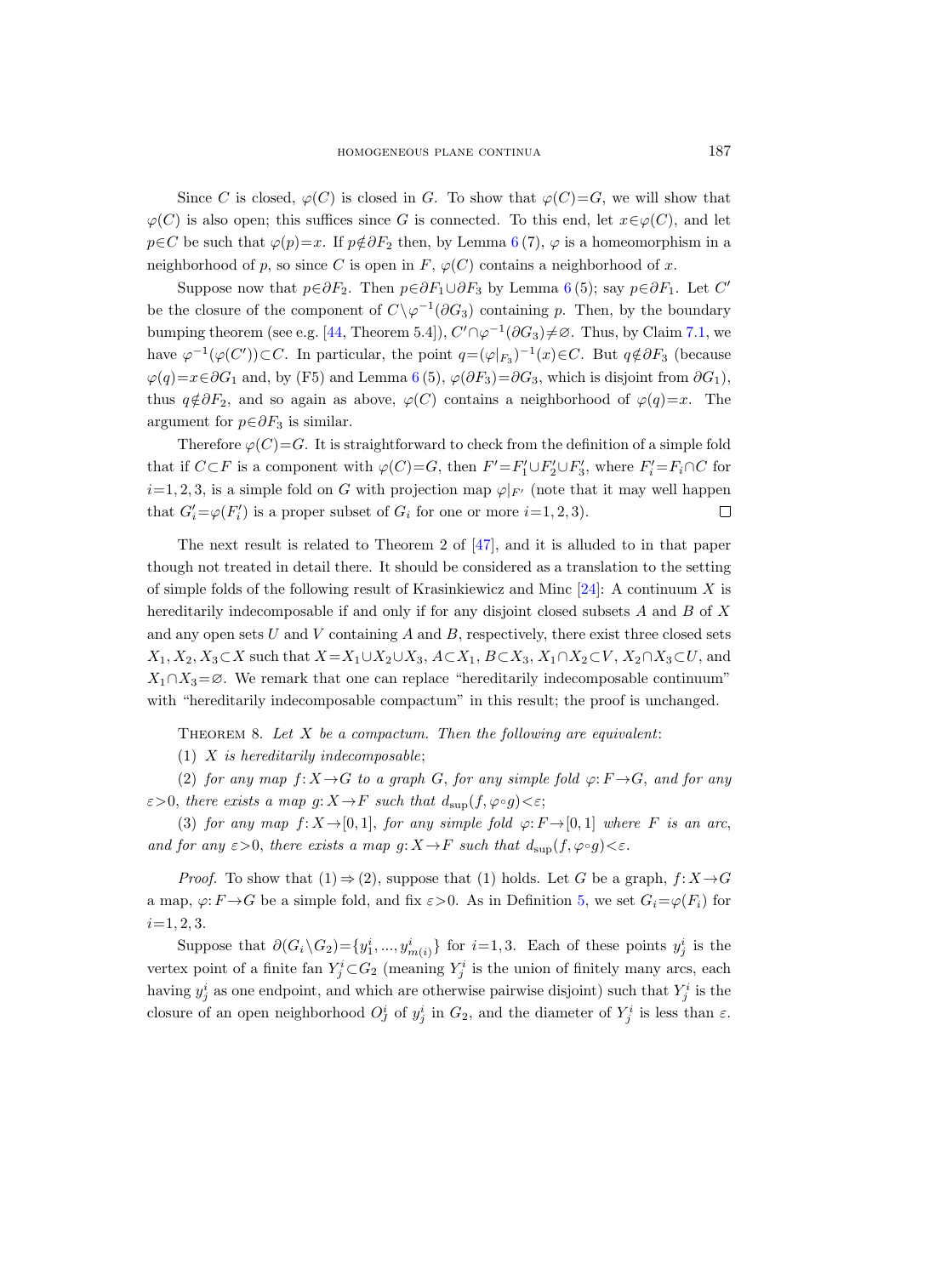

<span id="page-11-0"></span>Figure 2. An illustration of the situation in the proof of Theorem [8.](#page-10-0)

Let  $K_i = f^{-1}(\overline{G_i \setminus G_2})$ . Then  $K_1 \cap K_3 = \emptyset$  by (F3) of Definition [5.](#page-7-1)

For  $i=1,3$ , choose neighborhoods  $U_i$  of  $K_i$  so that  $f(\overline{U_i \setminus K_i}) \subset \bigcup_{j=1}^{m(i)} O_j^i$ . By [\[24\]](#page-38-23), there exist closed sets  $X_i$ ,  $i=1, 2, 3$ , such that

- $X=X_1\cup X_2\cup X_3$ ,
- $K_i \subset X_i$  for  $i=1,3$ ,
- $X_1 \cap X_3 = \emptyset$ ,
- $X_1 \cap X_2 \subset U_3$ , and
- $X_2 \cap X_3 \subset U_1$ .

See Figure [2](#page-11-0) for an illustration. Let

$$
A = [X_1 \setminus U_3] \cup [X_2 \setminus (U_1 \cup U_3)] \cup [X_3 \setminus U_1],
$$

and consider the restriction  $f|_A$ . Observe that

$$
X \setminus A = [(X_2 \cup X_3) \cap U_1] \cup [(X_1 \cup X_2) \cap U_3].
$$

We extend  $f|_A$  to a map  $h: X \rightarrow G$  as follows. Observe that

$$
f((X_2 \cup X_3) \cap U_1) \subset \bigcup_{j=1}^{m(1)} Y_j^1.
$$

In fact, for each  $j=1, ..., m(1)$ , since  $[(X_2 \cup X_3) \cap U_1] \cap X_1 = \emptyset$  and

$$
f^{-1}(y_j^1) \subset f^{-1}(\overline{G_1 \setminus G_2}) = K_1 \subset X_1,
$$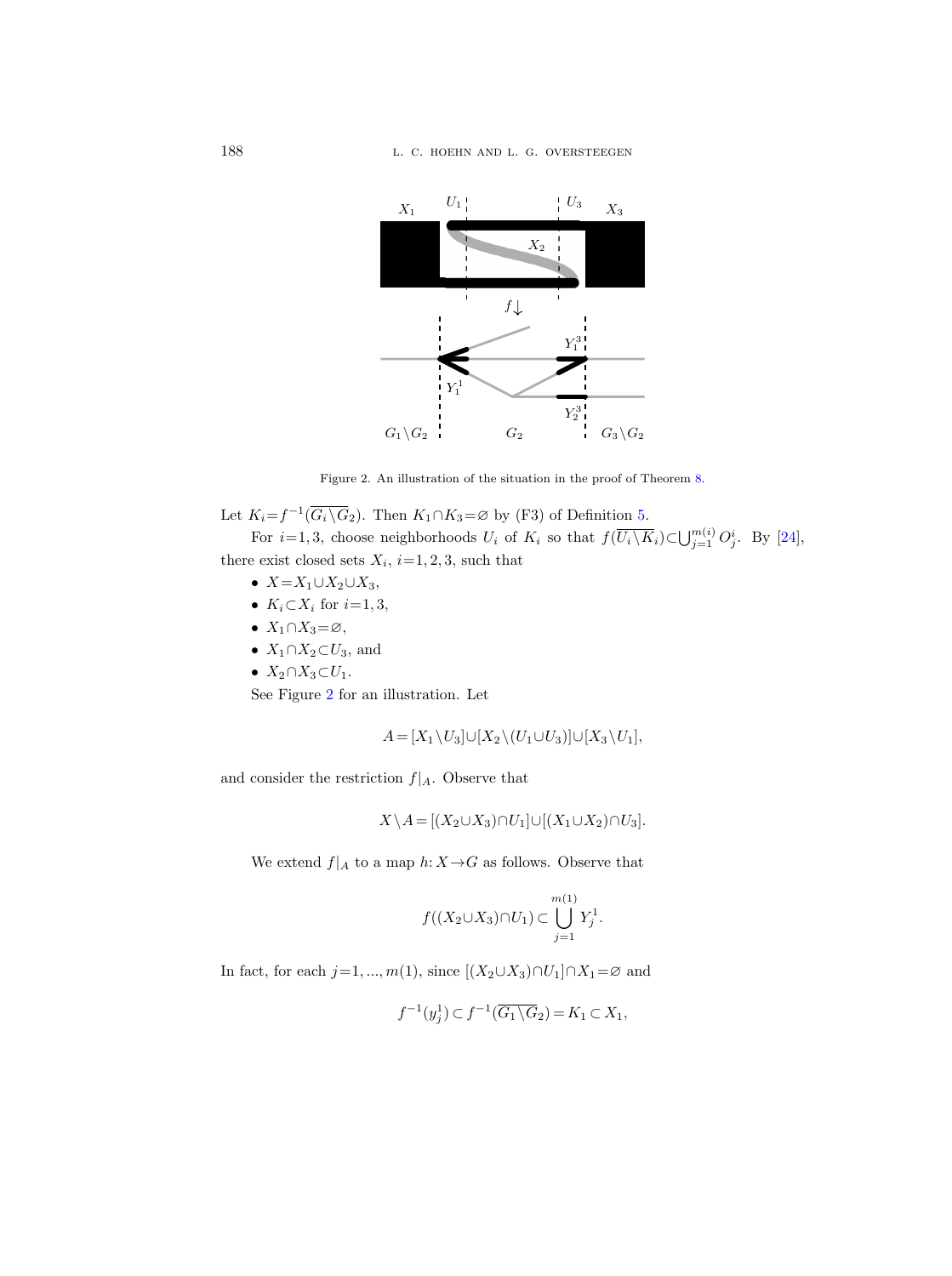we have that  $f((X_2 \cup X_3) \cap U_1) \subset \bigcup_{j=1}^{m(1)} (Y_j^1 \setminus \{y_j^1\})$ . Let L be an arc in  $Y_j^1$  with one endpoint  $y_j^1$  and the other endpoint equal to an endpoint of the fan  $Y_j^1$ . Let

$$
L'=f^{-1}(L)\cap (X_2\cup X_3)\cap U_1.
$$

Then L' is closed and open in  $(X_2 \cup X_3) \cap U_1$ . By the Tietze extension theorem, we can define a continuous function  $h_L: \bar{L}' \to L$  so that  $h_L|_{\partial L'} = f|_{\partial L'}$  and  $h_L(x) = y_j^1$  for all  $x \in X_2 \cap X_3 \cap L'$ . We then let  $h|_{\bar{L}'} = h_L$ , and do this for all such arcs L in the fans  $Y_j^1$ . We proceed similarly to define h on  $(X_1 \cup X_2) \cap U_3$ .

In this way, we obtain a continuous function  $h: X \rightarrow G$  such that

- $h|_A = f|_A$ ,
- $h(X_i) \subseteq G_i$  for  $i=1, 2, 3$ ,
- $h(X_1 \cap X_2) \subset \partial(G_3 \backslash G_2) = \partial G_1$  (see Lemma [6](#page-8-1)(2)), and
- $h(X_2 \cap X_3) \subset \partial(G_1 \setminus G_2) = \partial G_3$  (see Lemma [6](#page-8-1)(2)).

Observe that  $d_{\text{sup}}(f, h) < \varepsilon$  since the diameters of the sets  $Y_j^i$  are less than  $\varepsilon$ .

Now define  $g: X \to F$  by  $g(x) = ((\varphi|_{F_i})^{-1} \circ h)(x)$  if  $x \in X_i$ , for  $i = 1, 2, 3$ . This is well defined and continuous because of the above properties of h and  $X_1$ ,  $X_2$ , and  $X_3$ . Then  $g$  is as required so that  $(2)$  holds.

The implication  $(2) \Rightarrow (3)$  is trivial.

To show that  $(3) \Rightarrow (1)$ , suppose that  $(3)$  holds. Let  $A, B \subset X$  be disjoint closed sets, and let U be a neighborhood of A and V a neighborhood of B. By  $[24]$  it suffices to show that  $X=X_1\cup X_2\cup X_3$  where  $X_1, X_2$ , and  $X_3$  are closed subsets of X such that  $A\subset X_1$ ,  $B\subset X_3, X_1\cap X_3=\emptyset, X_1\cap X_2\subset U$ , and  $X_2\cap X_3\subset V$ .

Let  $f: X \to [0, 1]$  be a map such that  $f^{-1}(0) = A$  and  $f^{-1}(1) = B$ . Choose  $0 < u < v < 1$ such that  $f^{-1}([0, u]) \subset U$  and  $f^{-1}([v, 1]) \subset V$ . Let  $u' \in (0, u)$  and  $v' \in (v, 1)$ . Construct a simple fold  $\varphi: F \to [0, 1]$ , where  $F = F_1 \cup F_2 \cup F_3$  is an arc, such that  $\varphi(F_1) = [0, v']$ ,  $\varphi(F_2) =$ [u', v'] and  $\varphi(F_3) = [u', 1]$ . Let  $\varepsilon > 0$  be small enough so that  $(u' - \varepsilon, u' + \varepsilon) \subset [0, u)$  and  $(v'-\varepsilon, v'+\varepsilon) \subset [v, 1]$ . By (3), there is a map  $g: X \to F$  such that  $d_{\text{sup}}(f, \varphi \circ g) < \varepsilon$ .

Put  $X_i = g^{-1}(F_i)$  for  $i=1, 2, 3$ . Then  $X = X_1 \cup X_2 \cup X_3$ , and clearly  $X_1 \cap X_3 = \emptyset$ . To see that  $X_1 \cap X_2 \subset V$ , let  $x \in X_1 \cap X_2$ . Then  $(\varphi \circ g)(x) = v'$ , and since  $d_{\text{sup}}(f, \varphi \circ g) < \varepsilon$ , we have  $f(x) \in [v, 1]$  and, hence,  $x \in V$ . Similarly,  $X_2 \cap X_3 \subset U$ . By [\[24\]](#page-38-23), X is hereditarily indecomposable. П

We now introduce notions which will be relevant when considering structured separators in the next section.

<span id="page-12-0"></span>Definition 9. Let  $A\subset G$  be regular, and let  $B\subset \partial A$ .

• A has consistent complement relative to B if for each component C of  $G \backslash A$ , either  $\partial C \subseteq B$  or  $\partial C \cap B = \varnothing$ .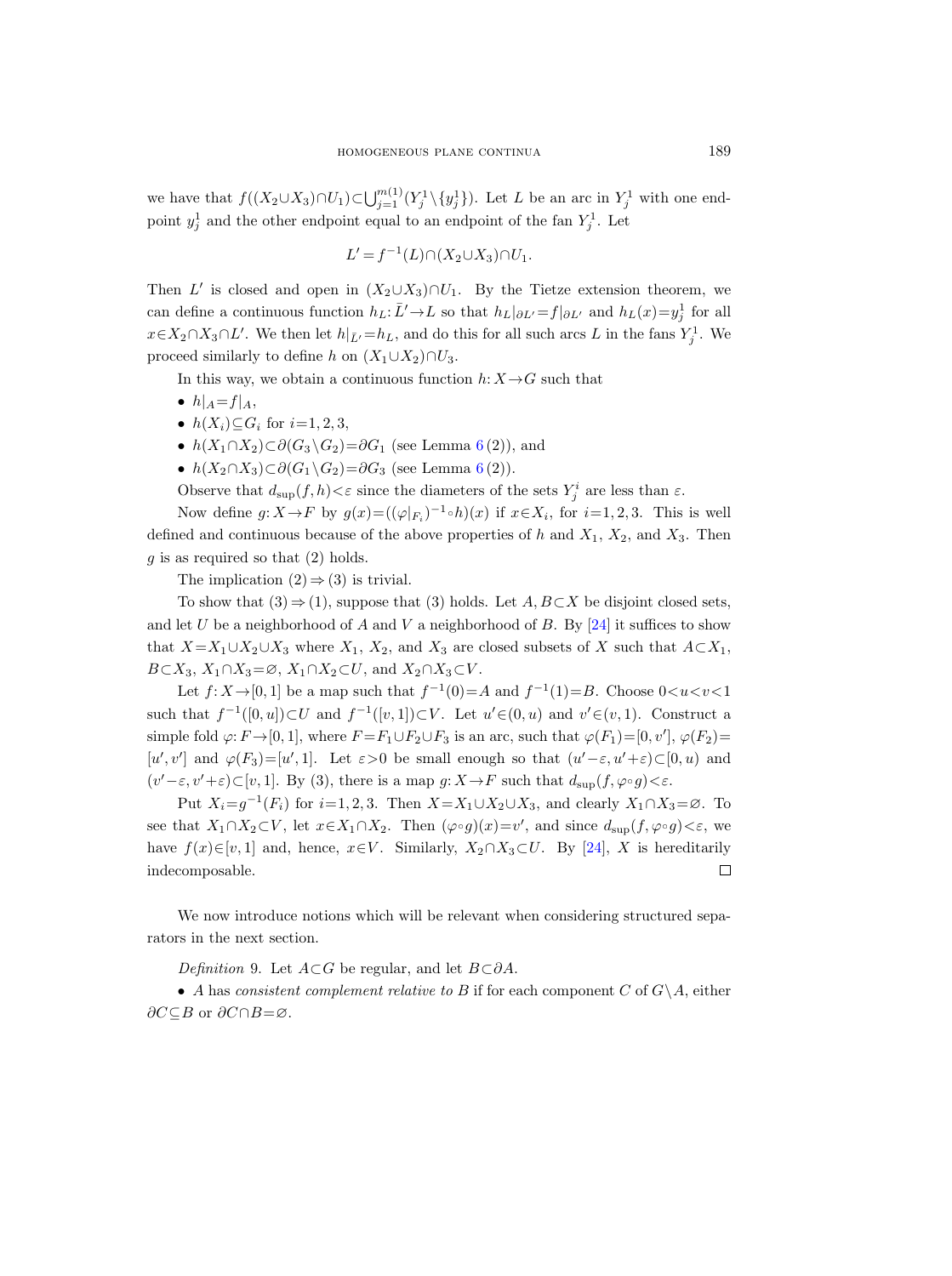• The A side of B, denoted  $\sigma_B(A)$ , is the closure of the union of all components of  $G \backslash B$  meeting A.

If B is empty, then  $\sigma_B(A)$  is simply equal to the union of all components of G which A intersects. In particular, if  $A = \emptyset$  then  $\sigma_B(A) = \emptyset$ .

Suppose that  $A$  and  $B$  are both non-empty. Observe that if  $G$  is connected and A has consistent complement relative to  $B$ , then in fact, for any neighborhood  $V$  of  $B$ ,  $\sigma_B(A)$  is equal to the closure of the union of all components of  $G\setminus B$  meeting  $A\cap V$ . In fact,  $\sigma_B(A)$  can be characterized as the unique closed (regular) set  $D\subset G$  such that  $\partial D = B$  and  $D \cap V = A \cap V$  for some neighborhood V of B.

<span id="page-13-0"></span>PROPOSITION 10. Let G be connected, let  $A, A' \subset G$  be non-empty regular sets, and let  $B \subseteq \partial A \cap \partial A'$ . If A and A' each have consistent complement relative to B, and if there is a neighborhood V of B such that  $A \cap V = A' \cap V$ , then  $\sigma_B(A) = \sigma_B(A')$ . Moreover, if C is a component of  $G \backslash A$  with  $\overline{C} \cap B \neq \emptyset$ , then C is also a component of  $G \backslash A'$ .

*Proof.* The fact that  $\sigma_B(A) = \sigma_B(A')$  follows immediately from the observations after Definition [9.](#page-12-0) For the last statement, let C be a component of  $G \setminus A$  with  $\overline{C} \cap B \neq \emptyset$ . Since  $C \cap A = \emptyset$  and  $A \cap V = A' \cap V$  (where V is the neighborhood of B described in the statement of this proposition), we have  $(C \cap V) \cap A' = \emptyset$ . Let C' be a component of  $G \setminus A'$  meeting  $C \cap V$ .

Obviously  $C' \subseteq C$ , since  $\partial C \subseteq B$  and  $C' \cap B = \emptyset$ . If  $C' \neq C$ , then there must be a point  $x\in\partial C'\cap C$ . But since A' has consistent complement relative to B, we must have  $x\in B$ , so  $\emptyset \neq C \cap B \subset C \cap A$ , a contradiction. Therefore  $C' = C$ .  $\Box$ 

<span id="page-13-1"></span>PROPOSITION 11. Let G be connected, let  $A \subset G$  be regular and non-empty, and let  $B_1, B_2 \subseteq \partial A$  with  $B_1 \cup B_2 = \partial A$  and  $B_1 \cap B_2 = \emptyset$ . Suppose A has consistent complement relative to  $B_1$  and to  $B_2$ . Let  $G_1 = \sigma_{B_1}(A)$ ,  $G_2 = A$ , and  $G_3 = \sigma_{B_2}(A)$ . Then  $G_1$ ,  $G_2$ , and  $G_3$  define a simple fold on G (i.e. they satisfy properties  $(F1)$ – $(F3)$ ).

*Proof.* Note that if  $A=G$ , then  $G_1=G_2=G_3=G$ , which define a simple fold. We suppose therefore that  $A \neq G$ , in which case at least one of  $B_1$  and  $B_2$  is non-empty.

Clearly  $G_1, G_2$ , and  $G_3$  are all regular subsets of  $G$ , so  $(F1)$  holds.

Consider (F2). By definition, it is clear that  $A \subseteq \sigma_{B_1}(A)$  and  $A \subseteq \sigma_{B_2}(A)$ , thus  $G_2 \subseteq$  $G_1 \cap G_3$ . For the reverse inclusion, suppose that  $x \in G \setminus G_2 = G \setminus A$ , and let C be the component of  $G \setminus A$  containing x. Because G is connected,  $\overline{C} \cap A \neq \emptyset$ , and either  $\partial C \subseteq B_1$ or  $\partial C \subseteq B_2$ , since A has consistent complement relative to  $B_1$  and to  $B_2$ . In the former case we have  $C \cap \sigma_{B_1}(A) = \emptyset$ , and in the latter case we have  $C \cap \sigma_{B_2}(A) = \emptyset$ . In either case,  $x \notin G_1 \cap G_3$ . Thus  $G_1 \cap G_3 \subseteq G_2$ .

To see that  $G_1 \cup G_3 = G$ , let  $x \in G$ , and assume that  $x \notin A$  (since  $A = G_2 = G_1 \cap G_3$ ). Let C be the component of  $G \setminus A$  containing x. Again  $\overline{C} \cap A \neq \emptyset$ , and either  $\partial C \subseteq B_1$  or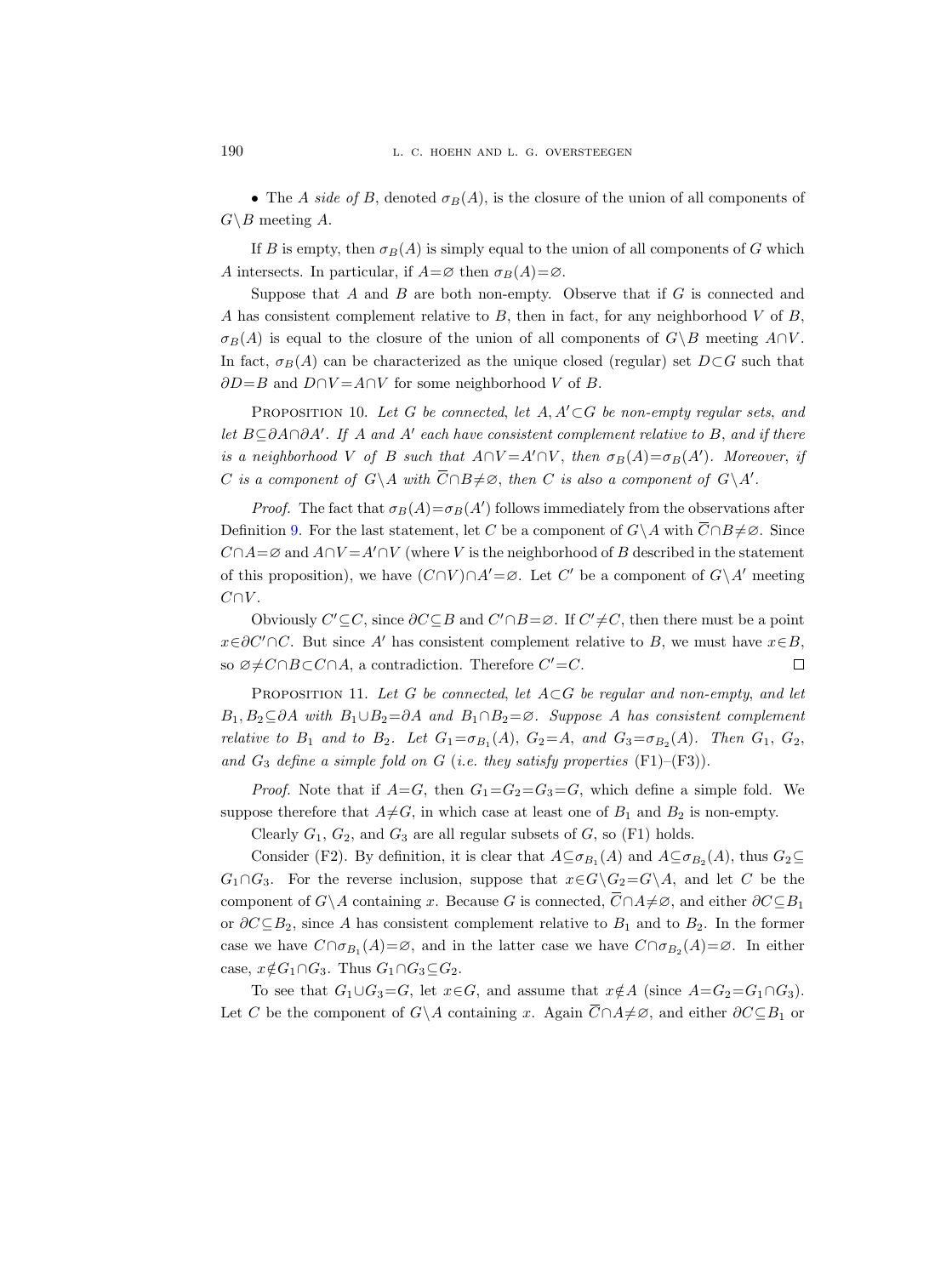$\partial C \subseteq B_2$ . If  $\partial C \subseteq B_1$ , then since  $\sigma_{B_2}(A) \supset A \supset B_1$ , it is clear that  $C \subset \sigma_{B_2}(A)$ . Similarly, if  $\partial C \subseteq B_2$ , then  $C \subset \sigma_{B_1}(A)$ . Thus in any case,  $x \in G_1 \cup G_3$ .

For property (F3), let  $x \in \overline{G_1 \setminus G_2}$ . If  $x \in A$ , then we must have  $x \in B_2$ , and in this case  $x \notin \sigma_{B_2}(A) \backslash A = G_3 \backslash G_2$ , since one can find a neighborhood of x which meets only A and components of  $G\setminus A$  whose closures meet  $B_2$ . On the other hand, if  $x \notin A$ , then  $x \notin \sigma_{B_2}(A) = G_3$ , as  $x \in \sigma_{B_1}(A)$  and  $\sigma_{B_1}(A) \cap \sigma_{B_2}(A) = A$ . Thus, in any case,  $x \notin G_3 \backslash G_2$ . Therefore  $\overline{G_1 \backslash G_2} \cap \overline{G_3 \backslash G_2} = \emptyset$ .  $\Box$ 

We remark that, if  $\partial A = B_1 \cup B_2$  and  $B_1 \cap B_2 = \emptyset$ , and if A has consistent complement relative to  $B_1$ , then A automatically has consistent complement relative to  $B_2$  as well.

#### 5. Stairwells

<span id="page-14-0"></span>We pause here to give an outline of the remainder of the proof of Theorem [1,](#page-3-1) which is presented in full in  $\S7$ . Beginning with a hereditarily indecomposable continuum X with span zero, in the Hilbert cube  $[0, 1]^{\mathbb{N}}$ , we fix some  $\varepsilon > 0$  and let  $I \approx [0, 1]$  be an arc which is close to X in Hausdorff distance. Our task is to produce an  $\varepsilon$ -map from X to I, which would imply  $X$  is arc-like, and hence  $X$  is homeomorphic to the pseudo-arc by Bing's characterization [\[3\]](#page-37-12).

Because X has span zero, it is tree-like [\[31\]](#page-38-24), so we can choose a tree  $T \subset [0, 1]^{\mathbb{N}}$  and a map  $f: X \rightarrow T$  such that  $d(x, f(x))$  is small for all  $x \in X$ . According to Theorem [4,](#page-7-2) the set  $M = \{(x, y) \in T \times I : d(x, y) < \frac{1}{2}\varepsilon\}$  separates  $T \times \{0\}$  from  $T \times \{1\}$  in  $T \times I$  provided T and I are chosen close enough to X. If we can find a map  $h: X \to M$ ,  $h(x)=(h_1(x), h_2(x))$ , such that  $d(h_1(x), f(x))$  is small for all  $x \in X$ , then, by the definition of M and choice of f, it follows that  $h_2(x)$  is close to x for all  $x \in X$ , and so  $h_2$  will be an  $\varepsilon$ -map once appropriate care is taken with constants.

To obtain this map  $h: X \to M$ , we use our assumption that X is hereditarily inde-composable. According to Theorem [8,](#page-10-0) the map  $f: X \to T$  can be (approximately) factored through any simple fold  $\phi: F \to T$ . Our method is to inspect the structure of the separator M and use a sequence of simple folds to match the continuum  $X$  and map  $f$  with the pattern of M and the first coordinate projection  $\pi_1$ .

In order to accomplish this, we introduce in this section a special type of separator (one with a "stairwell structure") which has a positive integer measure of complexity (the "height" of the stairwell). It follows from Theorem [15](#page-17-0) below that M contains a subset which is a separator with a stairwell structure. We then prove in the next section that one can use a sequence of simple folds to effectively reduce the height of a stairwell. The proof of Theorem [1](#page-3-1) is then completed by induction (note from Definition [13](#page-15-0) below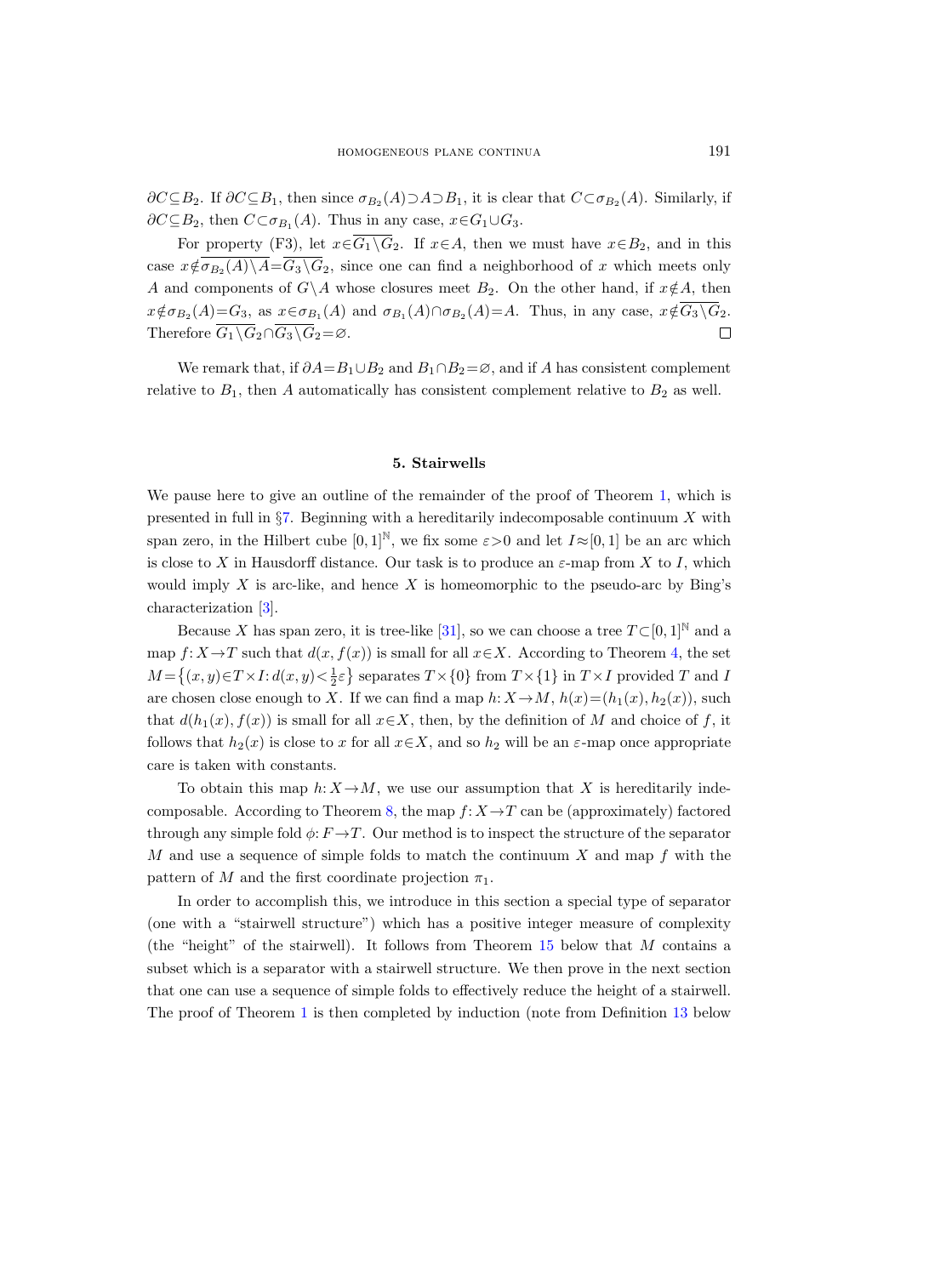

<span id="page-15-1"></span>Figure 3. An example of a straight set S in  $H_{\star} = H \times [0, 1]$ , where H is a graph homeomorphic to the letter "H". In this example, S has two connected components. The end set of S is  $\mathcal{E}(S) = \{e_1, e_2, e_3, e_4, e_5\}.$ 

that if S has a stairwell structure of height 1, then  $\pi_1|_S$  is one-to-one and, hence, a homeomorphism).

Given a set X, let  $X_* = X \times [0, 1]$ . Define  $\pi: X_* \to X$  by  $\pi(x, t) = x$ . Given a function  $f: X \to Y$ , define  $f_{\star}: X_{\star} \to Y_{\star}$  by  $f_{\star}(x, t) = (f(x), t)$ .

Definition 12. (1) A collection  $\langle B_1, ..., B_n \rangle$  of finite subsets of G is generic if  $B_i$ is disjoint from the set of branch points and endpoints of G for each i, and  $B_i \cap B_j = \emptyset$ whenever  $i \neq j$ .

(2) A subset  $S \subset G_{\star}$  is straight if S is closed,  $\pi$  is one-to-one on S, and  $\pi(S)$  is regular. The *end set* of a straight subset  $S \subset G_{\star}$  is  $\mathcal{E}(S) = S \cap \pi^{-1}(\partial \pi(S)).$ 

See Figure [3](#page-15-1) for an example of a straight set and its end set.

Observe that, if  $S \subset G_{\star}$  is straight then  $\pi$ , restricted to  $S \setminus \mathcal{E}(S)$ , is an open mapping from  $S \backslash \mathcal{E}(S)$  to G (see Figure [3\)](#page-15-1).

<span id="page-15-0"></span>Definition 13. Let  $S \subset G_{\star}$ . A stairwell structure for S of height k is a tuple  $\langle S_1, ..., S_k \rangle$ satisfying the following properties:

(S1)  $S_1, ..., S_k$  are non-empty straight subsets of  $G_{\star}$  with  $S=S_1\cup ... \cup S_k$ ;

(S2) for each  $i=1, ..., k$ ,  $\mathcal{E}(S_i) = \alpha_i \cup \beta_i$ , where  $\alpha_i$  and  $\beta_i$  are disjoint finite sets, with  $\alpha_1=\emptyset=\beta_k$ , and  $\beta_i=\alpha_{i+1}$  for each  $i=1, ..., k-1$ ;

(S3) for each  $i=1, ..., k-1$ , there is a neighborhood V of  $\pi(\beta_i)=\pi(\alpha_{i+1})$  such that  $\pi(S_i) \cap V = \pi(S_{i+1}) \cap V;$ 

(S4) for each  $i=1, ..., k$ ,  $\pi(S_i)$  has consistent comple ment relative to  $\pi(\alpha_i)$  and to  $\pi(\beta_i)$ ;

(S5) the family  $\langle \pi(\alpha_2), ..., \pi(\alpha_k) \rangle$  (which is equal to  $\langle \pi(\beta_1), ..., \pi(\beta_{k-1}) \rangle$ ) is generic in G.

See Figure [4](#page-16-0) for a simple example of a set with a stairwell structure.

Note that even though the sets  $S_1, ..., S_k$  are all non-empty, we do allow for the possibility that  $\alpha_i = \emptyset$  for some values of  $i \in \{2, ..., k\}.$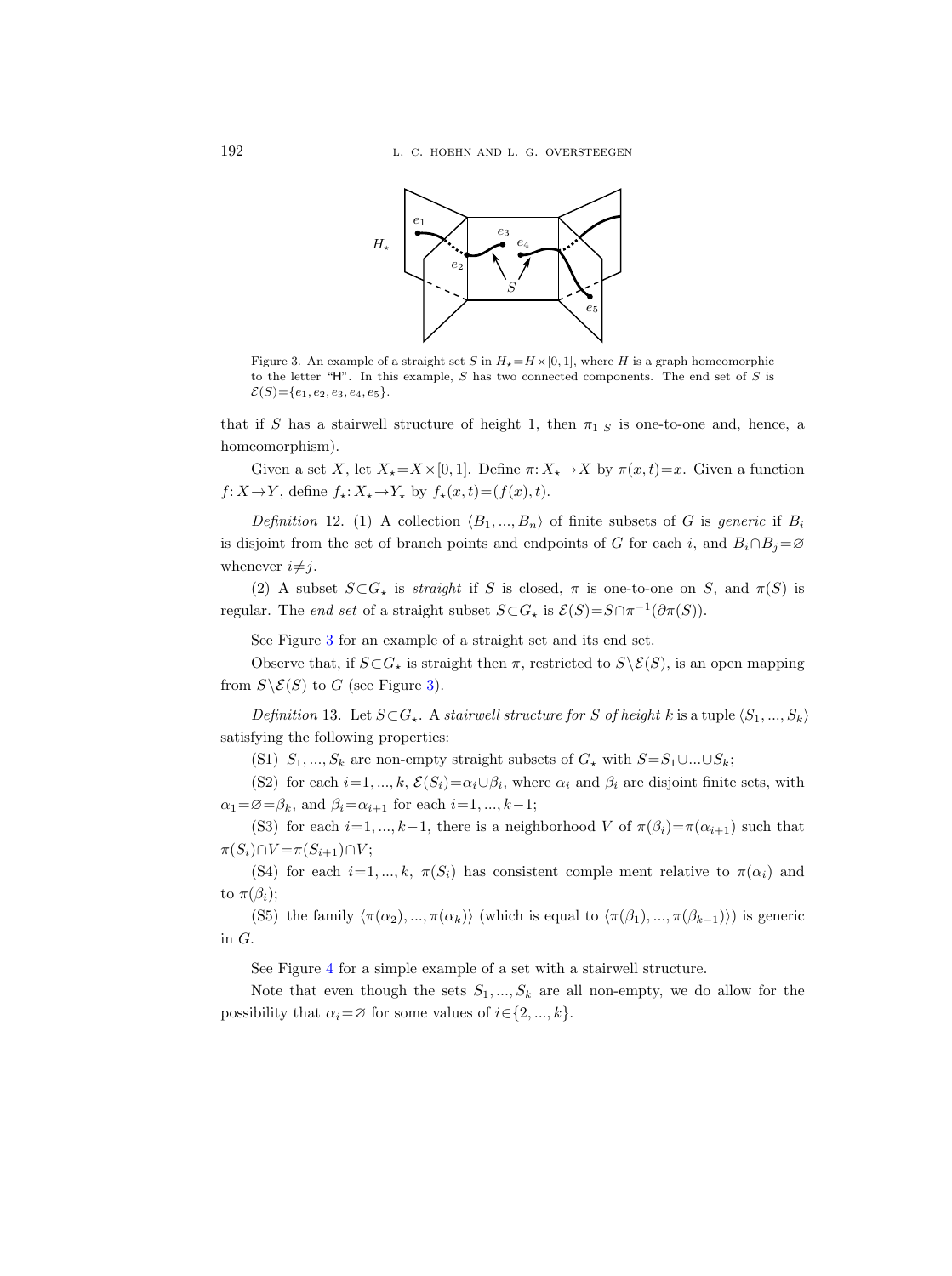

<span id="page-16-0"></span>Figure 4. An example of a set with a stairwell structure of height 5 in  $G<sub>\star</sub>$ , where G is an arc.

We make the following observation: if  $S \subset G_{\star}$  is a set with a stairwell structure, and if C is a component of G such that  $S_i \cap C_{\star} \neq \emptyset$  for each  $i=1, ..., k$ , then  $S \cap C_{\star}$  has a stairwell structure obtained by intersecting each of the sets  $S_i$ ,  $\alpha_i$ , and  $\beta_i$ , with  $C_{\star}$ .

Note that there is no requirement that a set  $S\subset G_{\star}$  with a stairwell structure of height k will satisfy  $\pi(S)=G$ . Indeed, if k is even this need not be the case. However, it will follow from the next proposition (in fact from Claim  $14.1$ ) that if k is odd then  $\pi(S)=G$ . Here it is crucial that  $\alpha_1=\beta_k=\varnothing$  (see (S2)). The reader is encouraged to draw a couple of examples of sets with stairwell structures of even and odd heights in  $G<sub>\star</sub>$ , for G a simple graph such as an arc, circle, or simple triod, to explore these possibilities.

Though we will not technically need the next proposition in the sequel, it serves to clarify the connection between separators in  $G_{\star}$  and sets with stairwell structures.

<span id="page-16-2"></span>PROPOSITION 14. If G is a connected graph, then a set  $S\subset G\times(0,1)$  with a stairwell structure of odd height separates  $G \times \{0\}$  from  $G \times \{1\}$  in  $G_{\star}$ .

*Proof.* Let  $\langle S_1, ..., S_k \rangle$  be a stairwell structure for S, where k is odd.

<span id="page-16-1"></span>CLAIM 14.1. For each  $x \in G$ , the number of integers  $i \in \{1, ..., k\}$  such that  $x \in \pi(S_i)$ is odd.

*Proof.* Fix  $x \in G$ , and define  $f: \{0, ..., k\} \rightarrow \{0, 1\}$  by

$$
f(i) = \begin{cases} 1, & \text{if } i = 0, i = k, \text{ or } x \in \sigma_{\pi(\beta_i)}(\pi(S_i)), \\ 0, & \text{otherwise.} \end{cases}
$$

For each  $i=2, ..., k$ , by property (S3), Proposition [10,](#page-13-0) and the fact that  $\beta_{i-1} = \alpha_i$ , we have that  $\sigma_{\pi(\beta_{i-1})}(\pi(S_{i-1}))=\sigma_{\pi(\beta_{i-1})}(\pi(S_i))=\sigma_{\pi(\alpha_i)}(\pi(S_i))$ . By Proposition [11](#page-13-1) and property (F2), it follows that  $\sigma_{\pi(\beta_{i-1})}(\pi(S_{i-1}))\cup \sigma_{\pi(\beta_i)}(\pi(S_i))=G$  for each  $i=2,\ldots,k-1$ . This means that there are no contiguous blocks of more than one integer in  $f^{-1}(0)$ . Observe that  $x \in \pi(S_i)$  if and only if  $f(i-1)=f(i)=1$ . It follows that if  $N_1$  is the number of integers  $i \in \{1, ..., k\}$  such that  $x \in \pi(S_i)$  and  $N_2$  is the number of integers  $i \in \{1, ..., k\}$ such that  $f(i-1) \neq f(i)$ , then  $N_1+N_2=k$ .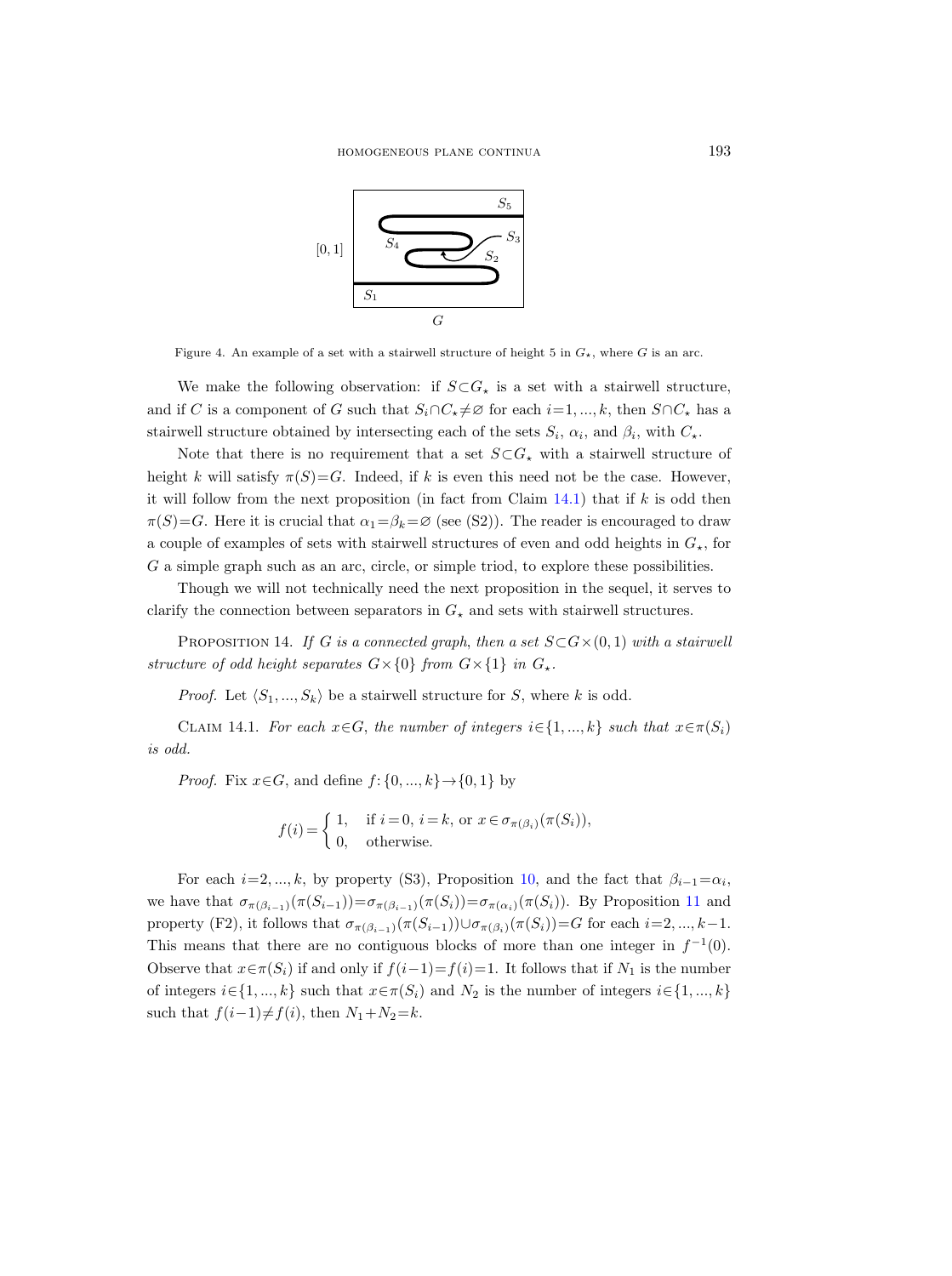Since  $f(0)=f(k)=1$ , we have that  $N_2$  is even. By hypothesis, k is odd. Thus  $N_1$ must be odd.  $\Box$ 

Given  $(x, t) \in G_{\star} \backslash S$ , define  $N(x, t)$  as the number of integers  $i \in \{1, ..., k\}$  such that  $(x, s) \in S_i$  for some  $s > t$ . Let

$$
V_1 = \{(x, t) \in G_\star \setminus S : N(x, t) \text{ is odd}\} \text{ and } V_2 = \{(x, t) \in G_\star \setminus S : N(x, t) \text{ is even}\}.
$$

From Claim [14.1,](#page-16-1) we have  $G \times \{0\} \subset V_1$ , and clearly  $G \times \{1\} \subset V_2$  and  $V_1 \cup V_2 = G_* \backslash S$ .

CLAIM 14.2.  $V_1$  and  $V_2$  are open in  $G_{\star} \backslash S$ .

*Proof.* Fix  $(x, t) \in V_1$ . Let W be a small connected open neighborhood of x in G, and let  $\delta > 0$  be such that  $U = W \times (t - \delta, t + \delta)$  is a neighborhood of  $(x, t)$  in  $G_{\star}$  which is disjoint from S.

If  $x \notin \pi(\mathcal{E}(S_i))$  for each i, then we may assume that W is small enough so that, for each *i*, either  $W \cap \pi(S_i) = \emptyset$  or  $W \subset \pi(S_i)$ . It follows easily that, for each  $(x', t') \in U$ ,  $N(x', t') = N(x, t)$ . Thus  $U \subset V_1$ .

If  $x \in \pi(\mathcal{E}(S_i))$  for some i, say  $x \in \pi(\beta_i)$ , then by (S5),  $x \notin \pi(\mathcal{E}(S_i))$  for each  $j \notin \{i, i+\}$ 1}, and so we may assume that W is small enough so that, for each  $j \notin \{i, i+1\}$ , either  $W \cap \pi(S_i) = \emptyset$  or  $W \subset \pi(S_i)$ . Moreover, we may assume that W is small enough so that  $W \cap \pi(S_i) = W \cap \pi(S_{i+1}).$ 

If there is no  $s > t$  such that  $(x, s) \in S_i$ , then it is easy to see that  $N(x', t') = N(x, t)$  for all  $(x', t') \in U$ . Suppose then that there exists  $s > t$  such that  $(x, s) \in S_i$  (so that  $(x, s) \in \beta_i$ ). Let  $(x', t') \in U$ . If  $x' \in \pi(S_i)$  then  $x' \in \pi(S_{i+1})$  as well, and it is clear that  $N(x', t') = N(x, t)$ . If  $x' \notin \pi(S_i)$ , then  $x' \notin \pi(S_{i+1})$  as well, and so  $N(x', t') = N(x, t) - 2$ . In any case, we have  $(x', t') \in V_1$ . Thus  $U \subset V_1$ .

Therefore  $V_1$  is open. The proof that  $V_2$  is open is identical.

Thus S separates  $G \times \{0\}$  from  $G \times \{1\}$  in  $G_{\star}$ , and Proposition [14](#page-16-2) is proved.  $\Box$ 

 $\Box$ 

As a special case, consider a set  $S\subset G\times(0,1)$  with a stairwell structure of height 1. In this case,  $\pi$  maps S homeomorphically onto G.

<span id="page-17-0"></span>THEOREM 15. Let G be a graph. For any set  $M \subseteq G \times (0, 1)$  which separates  $G \times \{0\}$ from  $G \times \{1\}$  in  $G_x$ , and any open set  $U \subseteq G \times (0, 1)$  with  $M \subseteq U$ , there exists a set  $S \subset U$ with a stairwell structure of odd height.

*Proof.* Let  $M\subset G\times (0,1)$  separate  $G\times \{0\}$  from  $G\times \{1\}$  in  $G_{\star}$ , and fix an open set  $U \subseteq G \times (0, 1)$  with  $M \subseteq U$ .

We say that a set  $S\subset G\times (0,1)$  irreducibly separates  $G\times \{0\}$  from  $G\times \{1\}$  in  $G_*$  if S separates these two sets, but no proper subset of  $S$  does. It is well known (see e.g. [\[26,](#page-38-25)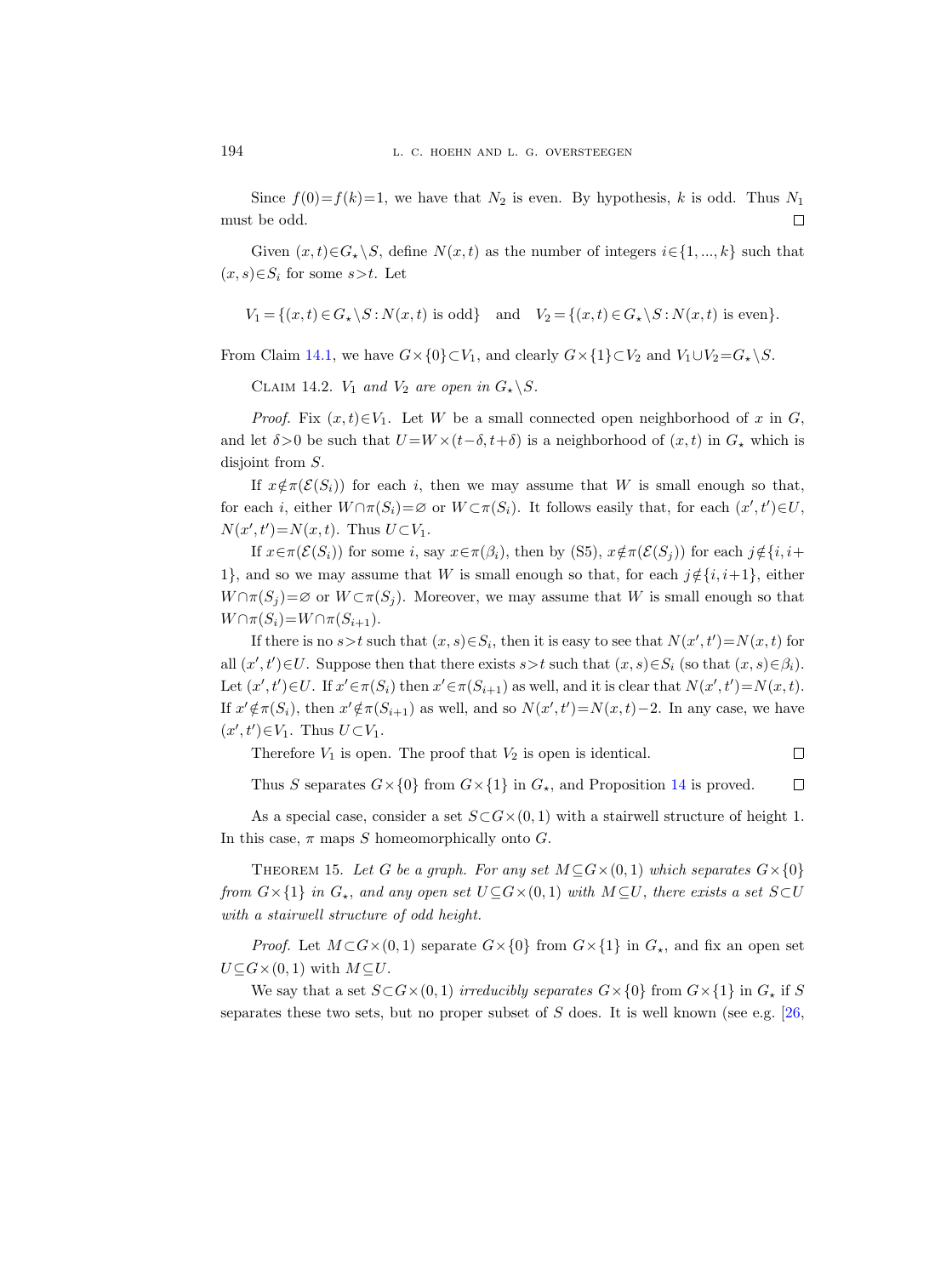Theorems 46.VII.3 and 49.V.3]) that for any set  $S\subset G\times (0,1)$  which separates  $G\times \{0\}$ from  $G \times \{1\}$ , there is a closed set  $S' \subseteq S$  which irreducibly separates  $G \times \{0\}$  from  $G \times \{1\}$ .

Let Z denote the set of all branch points and endpoints of G. Given a set  $L\subset G_{\star}$ and a point  $(x, y) \in L$  such that  $x \notin Z$ , we say that L has a side wedge at  $(x, y)$  if there is a closed disk D containing  $(x, y)$  in its interior such that  $L \cap D = C_1 \cup C_2$ , where  $C_1$  and  $C_2$  are arcs which both have x as an endpoint but are otherwise disjoint,  $\pi$  is one-to-one on  $C_1$  and on  $C_2$ , and  $\pi(C_1)=\pi(C_2)$ .

<span id="page-18-0"></span>CLAIM 15.1. There exists a set  $M' \subset U$  such that

- (1)  $M'$  is a graph;
- (2) M' irreducibly separates  $G \times \{0\}$  from  $G \times \{1\}$  in  $G_{\star};$

(3) there is a finite set  $T \subset M'$  such that, for all  $(x, y) \in M' \backslash T$ , there is a neighborhood V of  $(x, y)$  such that  $\pi$  maps  $M' \cap V$  homeomorphically onto a neighborhood of x in G;

- (4) for each  $(x, y) \in T$ , the set M' has a side wedge at  $(x, y)$ ;
- (5)  $T \cap Z_{\star} = \varnothing;$
- (6) if  $(x_1, y_1)$  and  $(x_2, y_2)$  are two distinct points in T, then  $x_1 \neq x_2$ .

*Proof.* We leave it to the reader to show that there exists a set  $M'$  having properties (1), (3), (5), and (6), and which separates  $G \times \{0\}$  from  $G \times \{1\}$ . Replacing M' by a subset (which, by abuse of notation, we also denote by  $M'$ ) which irreducibly separates  $G\times\{0\}$  from  $G\times\{1\}$  in  $G_{\star}$  accomplishes (2). Let  $G_{\star}\backslash M'=R_0\cup R_1$ , where  $R_0$  and  $R_1$ are open in  $G_{\star} \backslash M'$ ,  $G \times \{0\} \subset R_0$ , and  $G \times \{1\} \subset R_1$ .

To achieve property (4), consider a point  $(x, y) \in T$ . Note that  $(x, y)$  cannot be an endpoint of M', because x is not an endpoint of G by (5), and  $\pi(M' \cap V)$  is open for some neighborhood V of  $(x, y)$  by (3). If  $(x, y)$  is not a branch point of M', then it is easy to see that M' has a side wedge at  $(x, y)$ , or else  $\pi$  is one-to-one on M' in a neighborhood of  $(x, y)$  in which case we can remove  $(x, y)$  from T. Again, by abuse of notation, we denote the resulting set by  $M'$ .

Suppose now that  $(x, y)$  is a branch point of M'. Let D be a small closed disk, containing  $(x, y)$  in its interior, such that  $M' \cap D$  is the union of n arcs  $C_1, ..., C_n$ , each having  $(x, y)$  as an endpoint, and which are otherwise pairwise disjoint. Because M' is an irreducible separator, the complementary regions of  $M'$  in  $D$  alternate between  $R_0$ and  $R_1$ . It follows that n is even. Now we can modify M' inside D by replacing the arcs  $C_1, ..., C_n$  with  $\frac{1}{2}n$  "wedges", as depicted in Figure [5,](#page-19-0) and removing  $(x, y)$  from T. Some of the resultant wedges may be side wedges, whose "tip" points we add to T. Obviously this can be done without compromising properties  $(1)$ ,  $(5)$ , and  $(6)$ , and without leaving U.

Once this is carried out for all the branch points of  $M'$  which belong to  $T$ , one at a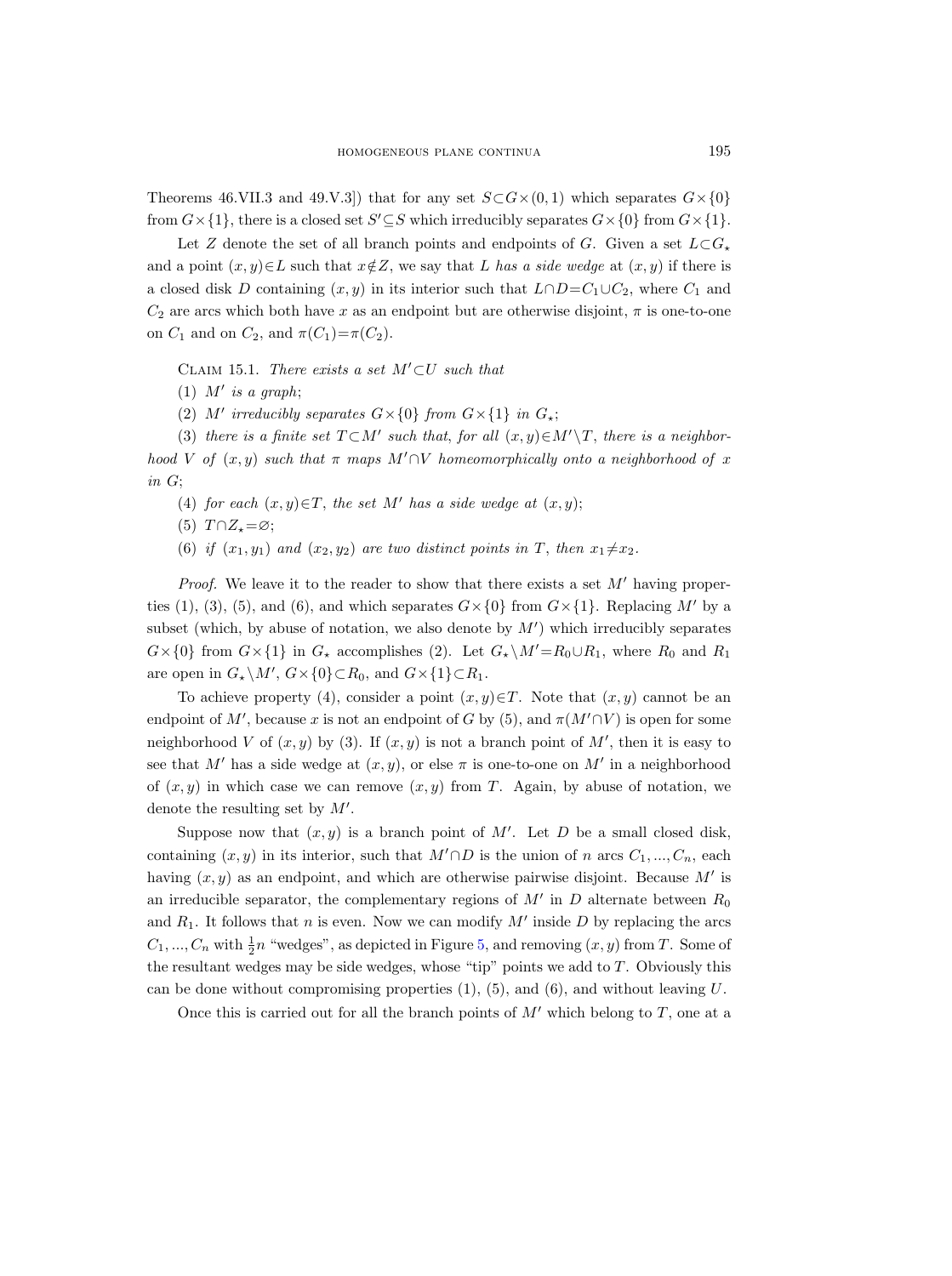

<span id="page-19-0"></span>Figure 5. Modifying a graph separator  $M'$  in  $G_{\star}$  in a small neighborhood of an unwanted branch point to remove the branch point. The two sides,  $R_0$  and  $R_1$ , of  $G_{\star} \backslash M'$  are indicated using wavy lines and dots, respectively.



<span id="page-19-1"></span>Figure 6. Partitioning the graph into small arcs above each of which the separator  $M'$  has at most one side wedge.

time, the resultant set satisfies property  $(4)$ . It is easy to see that the resultant M' still irreducibly separates  $G \times \{0\}$  from  $G \times \{1\}$  in  $G_{\star}$ .  $\Box$ 

We now proceed with the proof of Theorem [15.](#page-17-0) Given a finite set  $B\subset G$ , we say that two points  $a, b \in B$  are *adjacent* if there is a component of  $G \setminus B$  whose closure contains both a and b.

Let  $M'$  be a set as described in Claim [15.1.](#page-18-0) Because of property (6), there exists a finite set  $Z' \subset G$  such that

•  $Z \subseteq Z'$ ,  $Z' \cap \pi(T) = \emptyset$  and the closure of every component of  $G \setminus Z'$  is an arc;

• if  $a, b \in \mathbb{Z}'$  are adjacent, then there is exactly one component of  $G \setminus \mathbb{Z}'$  whose closure contains both a and b and we will denote this arc by  $[a, b]$ ;

• if  $a, b \in \mathbb{Z}'$  are adjacent, then  $[a, b]_{\star} \cap T$  contains at most one point.

Figure [6](#page-19-1) illustrates what the set  $M' \cap \pi^{-1}(A)$  might look like over some component A of  $G\backslash Z'$ .

Observe that since  $Z' \cap \pi(T) = \emptyset$  and since M' irreducibly separates  $G \times \{0\}$  from  $G\times\{1\}$ , for each point  $a\in\mathbb{Z}'$ , the set  $M'\cap\{a\}_\star$  contains an odd number of points. Let k be the maximum cardinality of  $M' \cap \{a\}_*$  among all  $a \in \mathbb{Z}'$ . Then, in particular, k is odd.

Fix two adjacent points  $a, b \in \mathbb{Z}'$ . Let  $M' \cap \{a\}_* = \{(a, y_1), ..., (a, y_j)\}$ , where  $j \leq k$  is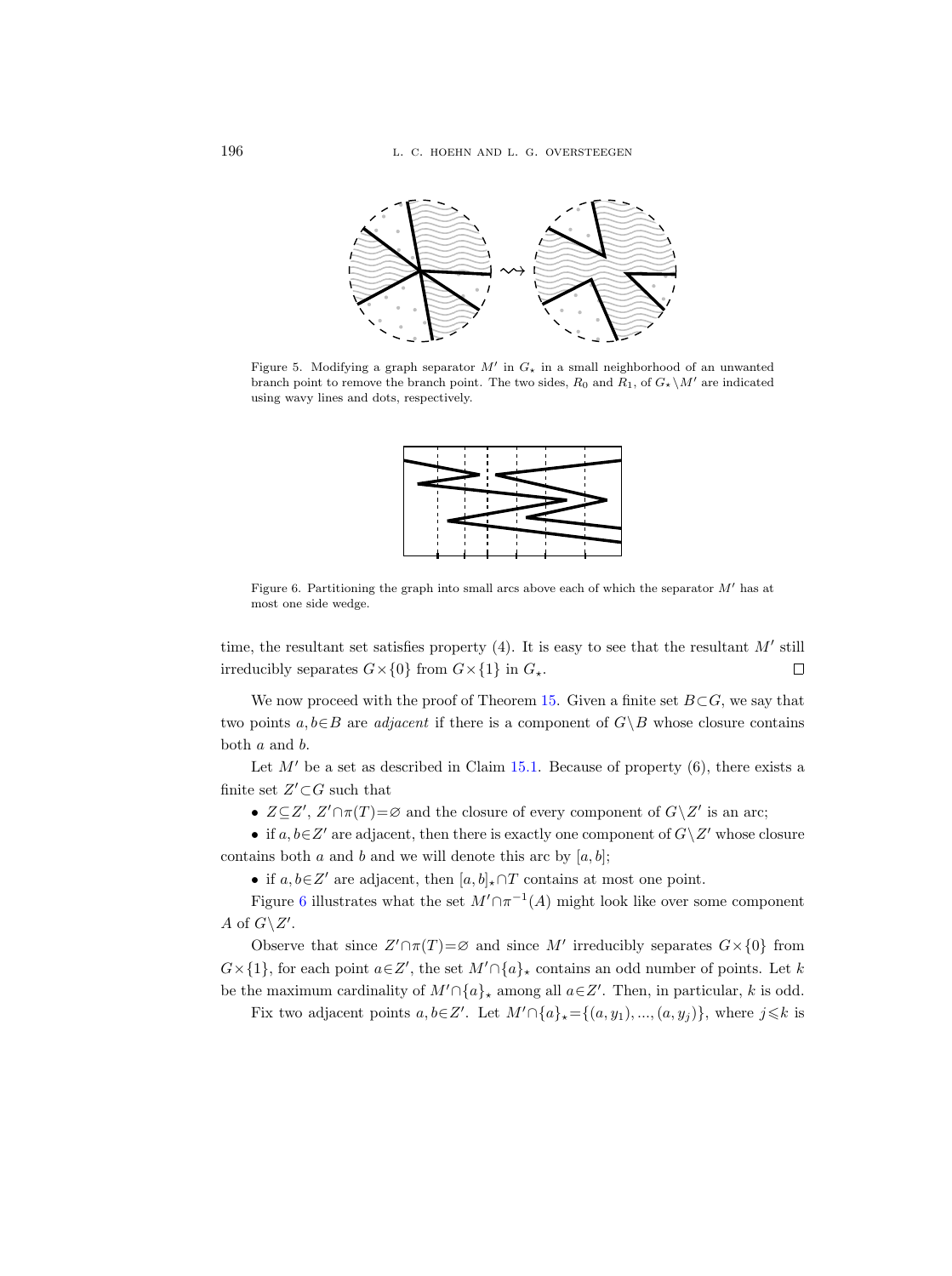

<span id="page-20-0"></span>Figure 7. Adding "zig-zags" to two components of  $M' \cap [a, b]_{\star}$ , above the arcs  $J_4$  and  $J_5$ , in order to obtain a set with a stairwell structure.

odd, and  $y_1 < y_2 < ... < y_j$ . For each  $i=1,...,j$ , let  $C_i$  be the component of  $M' \cap [a, b]_{\star}$ containing the point  $(a, y_i)$ .

If there is no side wedge in  $M' \cap [a, b]_{\star}$ , then define  $S_i^{[a, b]} = C_i$  for each  $i = 1, ..., j$ .

On the other hand, suppose that  $M' \cap [a, b]_{\star}$  has a component W which has a side wedge. Assume without loss of generality that  $a \in \pi(W)$ , so that  $b \notin \pi(W)$ . Clearly  $W \cap \{a\}_\star$  consists of two consecutive points, say  $(a, y_m)$  and  $(a, y_{m+1})$  of  $M' \cap \{a\}_\star$ . Then  $C_m=C_{m+1}=W$ . Observe that  $M'\cap \{b\}_\star$  contains exactly j−2 points.

For each  $i=m+2, ..., j$ , let  $J_i\subset [a, b]$  be a closed subarc such that  $J_i\cap \pi(W)=\emptyset$ , and  $J_{i+1}$  is between  $J_i$  and b for each  $i=m+2, ..., j-1$ . For each  $i=m+2, ..., j$ , in a small neighborhood of  $C_i$  in U, define three arcs  $C_i^1$ ,  $C_i^2$ , and  $C_i^3$  such that

•  $\pi$  is one-to-one on  $C_i^p$  for each  $p=1, 2, 3;$ 

•  $C_i^1$  and  $C_i^2$  have a common endpoint, and  $C_i^2$  and  $C_i^3$  have a common endpoint, but these three arcs are otherwise pairwise disjoint;

- $C_i^1 \cap \{a\}_\star = C_i \cap \{a\}_\star$  and  $C_i^3 \cap \{b\}_\star = C_i \cap \{b\}_\star$ ;
- $\pi(C_i^2) = J_i = \pi(C_i^1) \cap \pi(C_i^3)$ .

We call this procedure "adding a zig-zag" to  $C_i$ . Refer to Figure [7](#page-20-0) for an illustration. Now for each  $i=1, ..., m-1$ , define  $S_i^{[a,b]} = C_i$ . For  $i=m, ..., k$ , we define  $S_i^{[a,b]}$  by defining the components of these sets in steps, as follows.

Decompose the side wedge W into two arcs  $W_m$  and  $W_{m+1}$ , where  $\pi$  is one-to-one on each of  $W_m$  and  $W_{m+1}$ , and  $W_i$  contains  $(a, y_i)$  for both  $i=m, m+1$ . We start with  $S_i^{[a,b]} = W_i$  for both  $i=m, m+1$ . Then, for each  $i=m+2, ..., j$ , in order, we start with  $S_i^{[a,b]} = C_i^1$ , and we add  $C_i^2$  to  $S_{i-1}^{[a,b]}$  and add  $C_i^3$  to  $S_{i-2}^{[a,b]}$ . Finally, for  $i=j+1, ..., k$ , let  $S_i^{[a,b]} = \varnothing$ .

Define, for each  $i=1, ..., k$ ,

$$
S_i = \bigcup_{\substack{a,b \in Z' \\ \text{adjacent}}} S_i^{[a,b]},
$$

and let  $S = \bigcup_{i=1}^{k} S_i$ . Observe that S is in U, and clearly S irreducibly separates  $G \times \{0\}$ from  $G \times \{1\}$ , because M' does.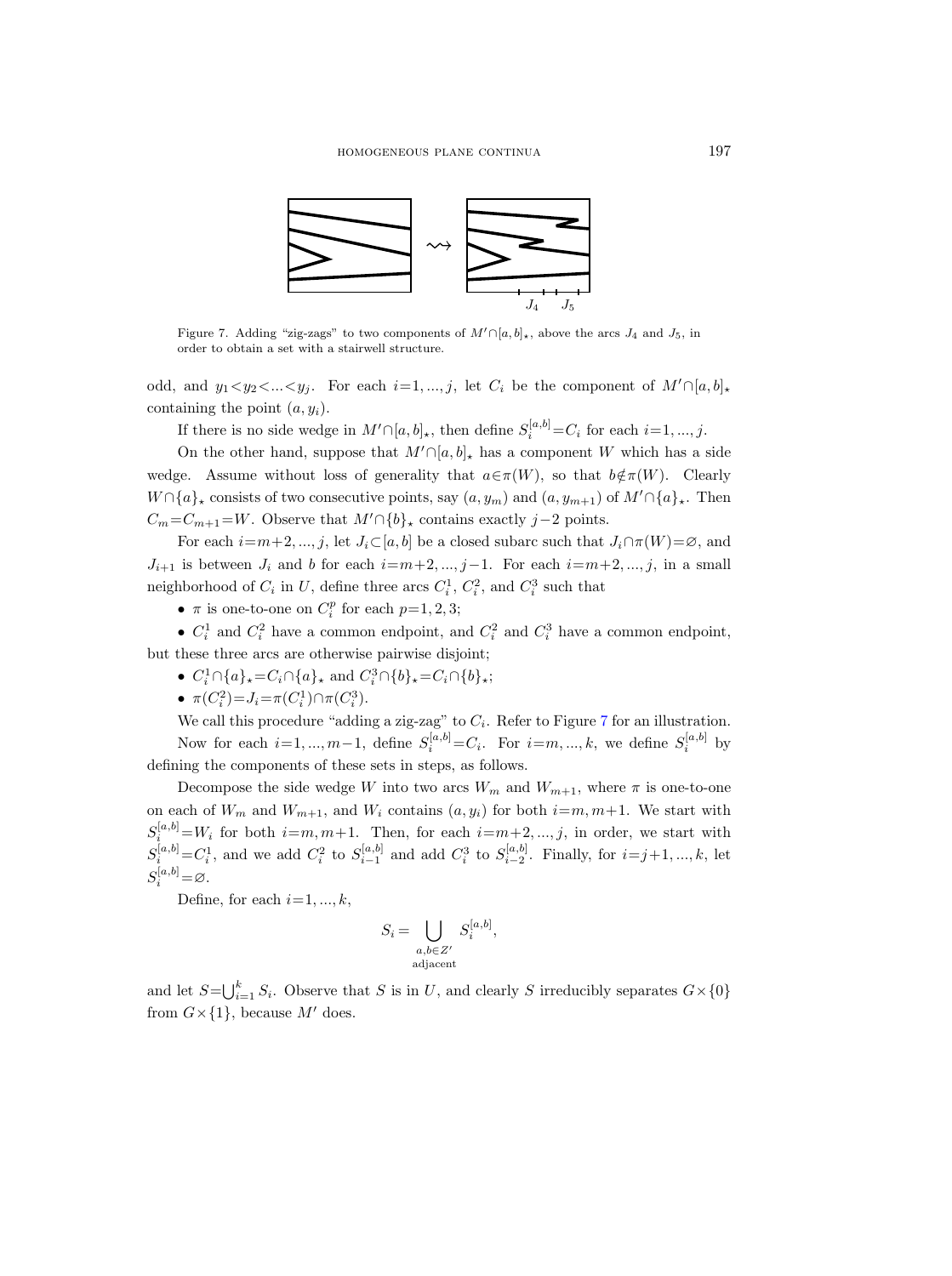It is clear that  $S_i^{[a,b]}$  is straight for each adjacent pair  $a, b \in \mathbb{Z}'$  and each  $i=1, ..., k$ . Moreover, if  $a \in \mathbb{Z}'$  and  $S \cap \{a\}_\star = \{(a, y_1), ..., (a, y_j)\}\$ , where  $j \leq k$  and  $y_1 < ... < y_j$ , then from the construction we see that  $S_i^{[a,x]} \cap \{a\}_* = \{(a,y_i)\}\)$  for any  $x \in \mathbb{Z}'$  adjacent to a and each  $i=1, ..., j$  (and  $S_i^{[a,x]} \cap \{a\}_\star = \varnothing$  if  $i>j$ ). It follows that  $S_i$  is straight for each  $i=1, ..., k$ . Thus property (S1) holds.

Let  $\alpha_1=\beta_k=\emptyset$ , and for each  $i=1, ..., k-1$ , let  $\beta_i=\alpha_{i+1}=S_i\cap S_{i+1}$ . The points of the sets  $S_i \cap S_{i+1}$  are exactly the tips of side wedges and the zig-zag turning points. Clearly all such points belong to the end sets of the sets  $S_i$ , and there are no other points in the end sets of the  $S_i$ 's because S irreducibly separates  $G \times \{0\}$  from  $G \times \{1\}$  in  $G_*$ . Thus property (S2) holds.

Properties (S3) and (S5) are immediate from the construction.

For property (S4), let C be a component of  $G\setminus \pi(S_i)$  for some  $i\in\{1, ..., k\}$ . Note that if  $z \in C \cap Z'$ , then  $|M' \cap \{z\}_*| < i$ . If  $C \subset [a, b]$  for some adjacent pair  $a, b \in Z'$ , then it is clear from the construction (refer to the right side of Figure [7\)](#page-20-0) that  $\partial C \subset \pi(\alpha_i)$  or  $\partial C \subset \pi(\beta_i)$ . Suppose, on the other hand, that  $x_1, x_2 \in \partial C$  do not belong to the same component of  $G\backslash Z'$ . Let  $a_1, ..., a_n \in Z'$  be such that  $a_p$  and  $a_{p+1}$  are adjacent for each  $p=1, ..., n-1$ ,  $x_1 \in [a_1, a_2], x_2 \in [a_{n-1}, a_n],$  and  $[a_p, a_{p+1}] \subset C$  for all  $p=2, ..., n-2$ . For  $p=1, ..., n$ , let  $j_p$ be the number of points in  $S \cap \{a_p\}_*$ . Then  $j_p$  is odd for all  $p=1, ..., n$ . Since  $a_i \in C$ for  $p=2, ..., n-1$ ,  $j_p < i$  for  $p=2, ..., n-1$  and, as  $|j_p-j_{p+1}| \in \{0, 2\}$  for each  $p=1, ..., n-1$ ,  $i\leq j_1\leq i+1$  and  $i\leq j_n\leq i+1$ . Moreover, since  $|j_p-j_{p+1}|\in\{0,2\}$  for each  $p=1, ..., n-1$ , we must have that  $j_1$  and  $j_n$  have the same parity and, hence,  $j_1=j_n$ . It is now easy to see that each of  $x_1$  and  $x_2$  corresponds to the tip point of a side wedge or a turning point of a zig-zag joining  $S_{j_1-1}$  and  $S_{j_1}$ . Hence, if  $i=j_1=j_n$ ,  $\{x_1, x_2\} \subset \pi(\alpha_i)$  and, if  $i=j_1-1=j_n-1$ , then  $\{x_1, x_2\} \subset \pi(\beta_i)$  and it follows that (S4) holds.

Since (S1)–(S5) hold  $\langle S_1, ..., S_k \rangle$  is a stairwell structure of odd height k for S.  $\Box$ 

<span id="page-21-0"></span>To illustrate that the procedure indicated in Figure [5](#page-19-0) may indeed be needed, we offer an example in Figure [8](#page-22-0) of a set S in  $G<sub>*</sub>$ , where G is a simple triod with legs  $T<sub>1</sub>, T<sub>2</sub>$ , and  $T<sub>3</sub>$ ; that is, G is the union of three arcs  $T_1$ ,  $T_2$ , and  $T_3$  which have one common endpoint and are otherwise pairwise disjoint. In this case,  $G_{\star}$  is a "3-page book", whose three "pages" are the squares drawn in Figure [8.](#page-22-0) The left edges of the three squares are identified. We leave it to the reader to observe that this set S irreducibly separates  $G \times \{0\}$  from  $G\times\{1\}$ . The reader may find it informative to remove the unwanted branch point using the procedure indicated in Figure [5](#page-19-0) (note that there are two essentially different ways to do this), and then to nudge the set so that all the turning points have distinct projections, and add zig-zags as in Figure [7,](#page-20-0) to obtain a set with a stairwell structure.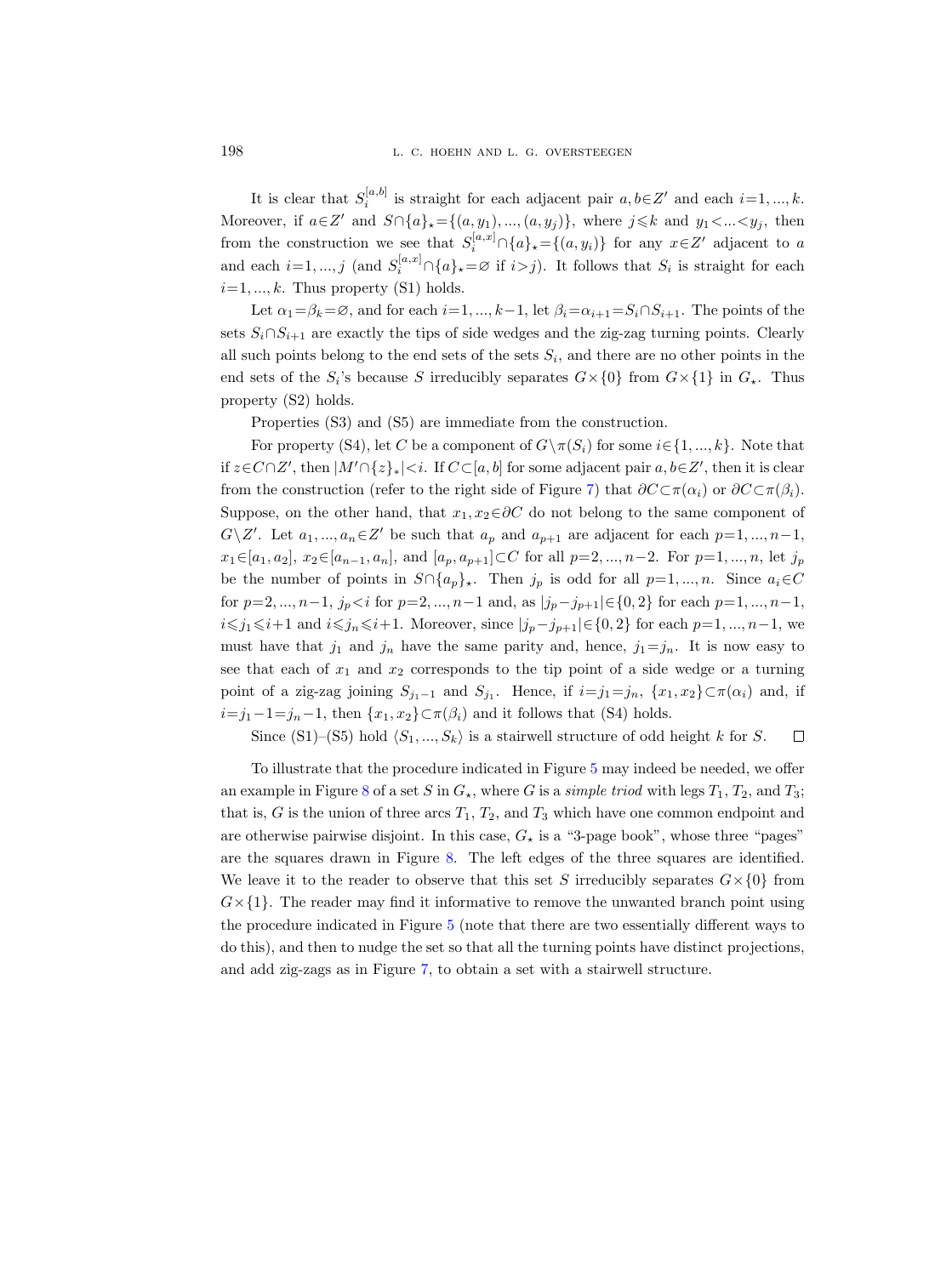

<span id="page-22-0"></span>Figure 8. An example of an irreducible separator in  $G<sub>\star</sub>$ , for G a simple triod, with an extra unwanted branch point.

## 6. Unfolding stairwells

In this technical section, we develop the machinery we need to simplify a set with a stairwell structure by taking its inverse image under a simple fold. As will be seen below, one can reduce the height of a stairwell by taking inverse images under a sequence of simple folds. In the intermediate stages of this process, the resultant sets will not have a stairwell structure; however, they will exhibit a structure very close to it, which is captured by the next definition of a broken stairwell structure.

A broken stairwell structure differs from a stairwell structure in that it contains an additional "detour" (which we call a *pit*) at one of the levels. We will observe in Proposition [17](#page-23-0) that a set with a stairwell structure of height k can be relabeled so as to have a broken stairwell structure of height k−2, with a pit at the first level. We will then prove in Proposition [19](#page-25-0) that given a broken stairwell structure, we can take the inverse image under a simple fold to obtain a new set with a broken stairwell structure of the same height in which the pit is at the next level up. This procedure can be repeated to move the pit up to the highest level. Then, once the pit is at the highest level, applying this procedure once more removes the pit altogether, leaving a set with a stairwell structure (not broken). This will be carried out formally in the proof of Theorem [20](#page-32-0) in the next section.

<span id="page-22-1"></span>Definition 16. Let  $S \subset G_*$ . A broken stairwell structure for S of height k with a pit at level i<sub>0</sub> is a tuple  $\langle S_1, ..., S_k; P_1, P_2 \rangle$  such that

(S1')  $S_1, ..., S_k, P_1, P_2$  are non-empty straight subsets of  $G_x$  with  $S = S_1 \cup ... \cup S_k \cup$  $P_1 \cup P_2$ ;

(S2') property (2) above holds for  $S_1, ..., S_k$ , except that  $\mathcal{E}(S_{i_0})$  is decomposed into three disjoint finite sets:  $\mathcal{E}(S_{i_0}) = \alpha_{i_0} \cup \beta_{i_0} \cup \gamma_{i_0}$ . Additionally,  $\mathcal{E}(P_2) = \mathcal{E}(P_1) \cup \gamma_{i_0}$ , and  $\mathcal{E}(P_1)\cap \gamma_{i_0}=\varnothing;$ 

(S3') property (3) above holds for  $S_1, ..., S_k$ , and additionally, there is a neighborhood V of  $\pi(\mathcal{E}(P_1))$  such that  $\pi(P_1) \cap V = \pi(P_2) \cap V$ , and a neighborhood W of  $\pi(\gamma_{i_0})$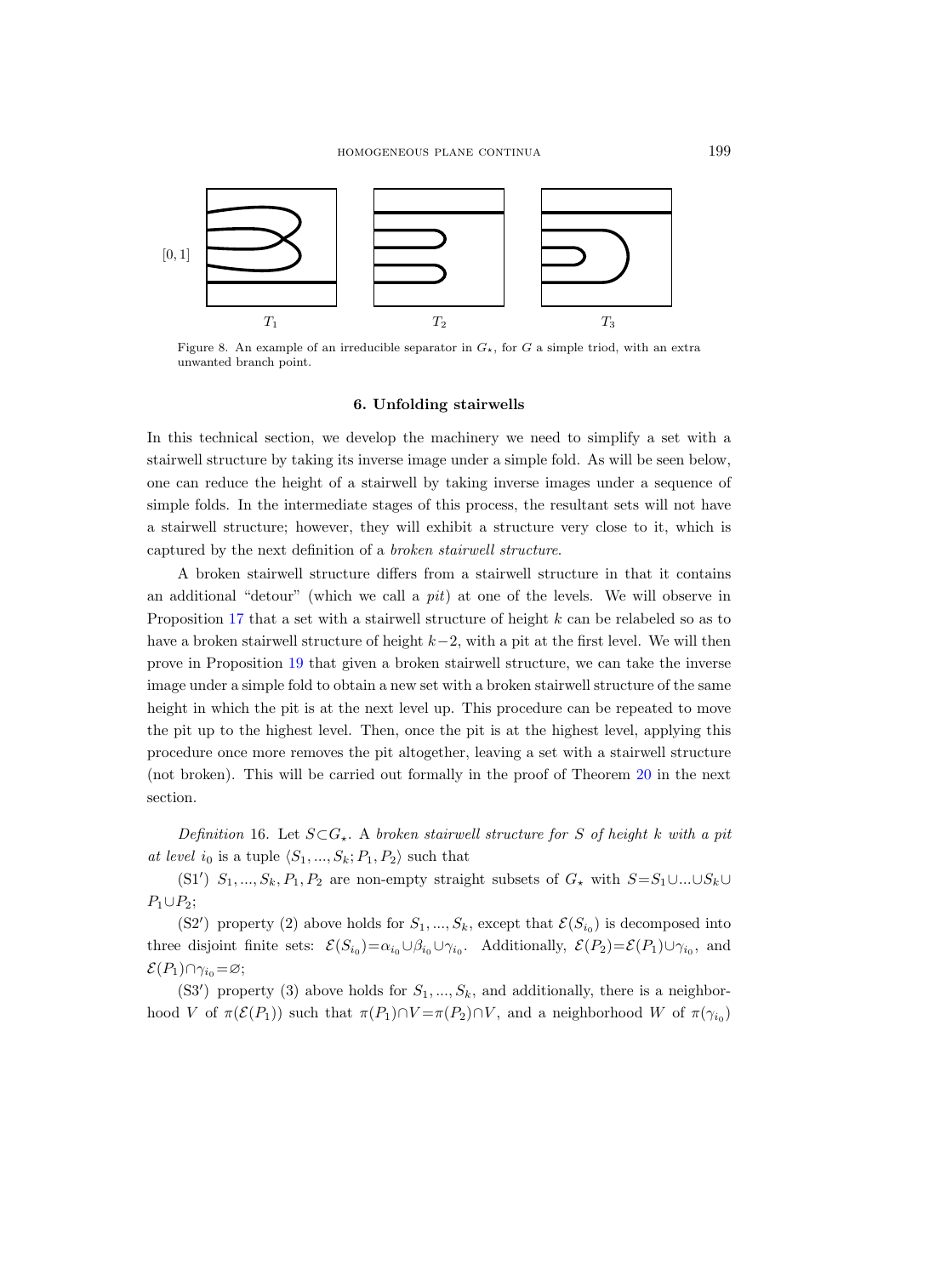

<span id="page-23-1"></span>Figure 9. An example of a set with a broken stairwell structure of height 3 with a pit at level 2 in  $G<sub>\star</sub>$ , where G is an arc. The points marked with grey dots comprise the set  $\gamma_2$ , and the points marked with black dots comprise the set  $\mathcal{E}(P_1)$ .

such that  $\pi(P_2) \cap W = \pi(S_{i_0}) \cap W;$ 

(S4') property (4) above holds for  $S_1, ..., S_k$ , and additionally,  $\pi(S_{i_0})$  has consistent complement relative to  $\pi(\gamma_{i_0})$ , and  $\pi(P_2)$  has consistent complement relative to  $\pi(\mathcal{E}(P_1))$ and to  $\pi(\gamma_{i_0});$ 

(S5') the family  $\langle \pi(\alpha_2), ..., \pi(\alpha_k), \pi(\mathcal{E}(P_1)), \pi(\gamma_{i_0}) \rangle$  (which is the same as the family  $\langle \pi(\beta_1), ..., \pi(\beta_{k-1}), \pi(\mathcal{E}(P_1)), \pi(\gamma_{i_0}) \rangle$  is generic in G; (S6')  $\pi(\alpha_{i_0}) \cap \pi(P_1 \cup P_2) = \varnothing$ .

See Figure [9](#page-23-1) for a simple example of a set with a broken stairwell structure.

Note that even though the sets  $S_1, ..., S_k, P_1$ , and  $P_2$  are all non-empty, we do allow for the possibilities that  $\alpha_i = \emptyset$  for some values of  $i \in \{2, ..., k\}$ , that  $\mathcal{E}(P_1) = \emptyset$ , and that  $\gamma_{i_0} = \emptyset$ . See also the remarks immediately following Proposition [17](#page-23-0) below.

We make the following observation: if  $S\!\subset\!G_\star$  is a set with a broken stairwell structure with a pit at level  $i_0$ , and if C is a component of G such that  $S_i \cap C_i \neq \emptyset$  for each  $i=1, ..., k$ and  $P_j \cap C_{\star} \neq \emptyset$  for  $j=1, 2$ , then  $S \cap C_{\star}$  has a broken stairwell structure with a pit at level  $i_0$  obtained by intersecting each of the sets  $S_i$ ,  $P_1$ ,  $P_2$ ,  $\alpha_i$ ,  $\beta_i$ , and  $\gamma_{i_0}$  with  $C_{\star}$ .

<span id="page-23-0"></span>PROPOSITION 17. Every set  $S \subset G_{\star}$  which has a stairwell structure of height k has a broken stairwell structure of height k−2 with a pit at level 1.

*Proof.* Suppose that  $S \subset G_{\star}$  has a stairwell structure  $\langle S_1, ..., S_k \rangle$  of height k. Let  $P_1 = S_1, P_2 = S_2$ , and for each  $i = 1, ..., k-2$ , let  $S_i' = S_{i+2}$ . For each  $i = 2, ..., k-2$ , let  $\alpha'_i = \alpha_{i+2}$  and  $\beta'_i = \beta_{i+2}$ . Let  $\alpha'_1 = \emptyset$ ,  $\beta'_1 = \beta_3$ , and  $\gamma'_1 = \alpha_3$ .

It is now easy to verify that  $\langle S'_1, ..., S'_{k-2}; P_1, P_2 \rangle$  is a broken stairwell structure for S of height  $k-2$  with a pit at level 1.  $\Box$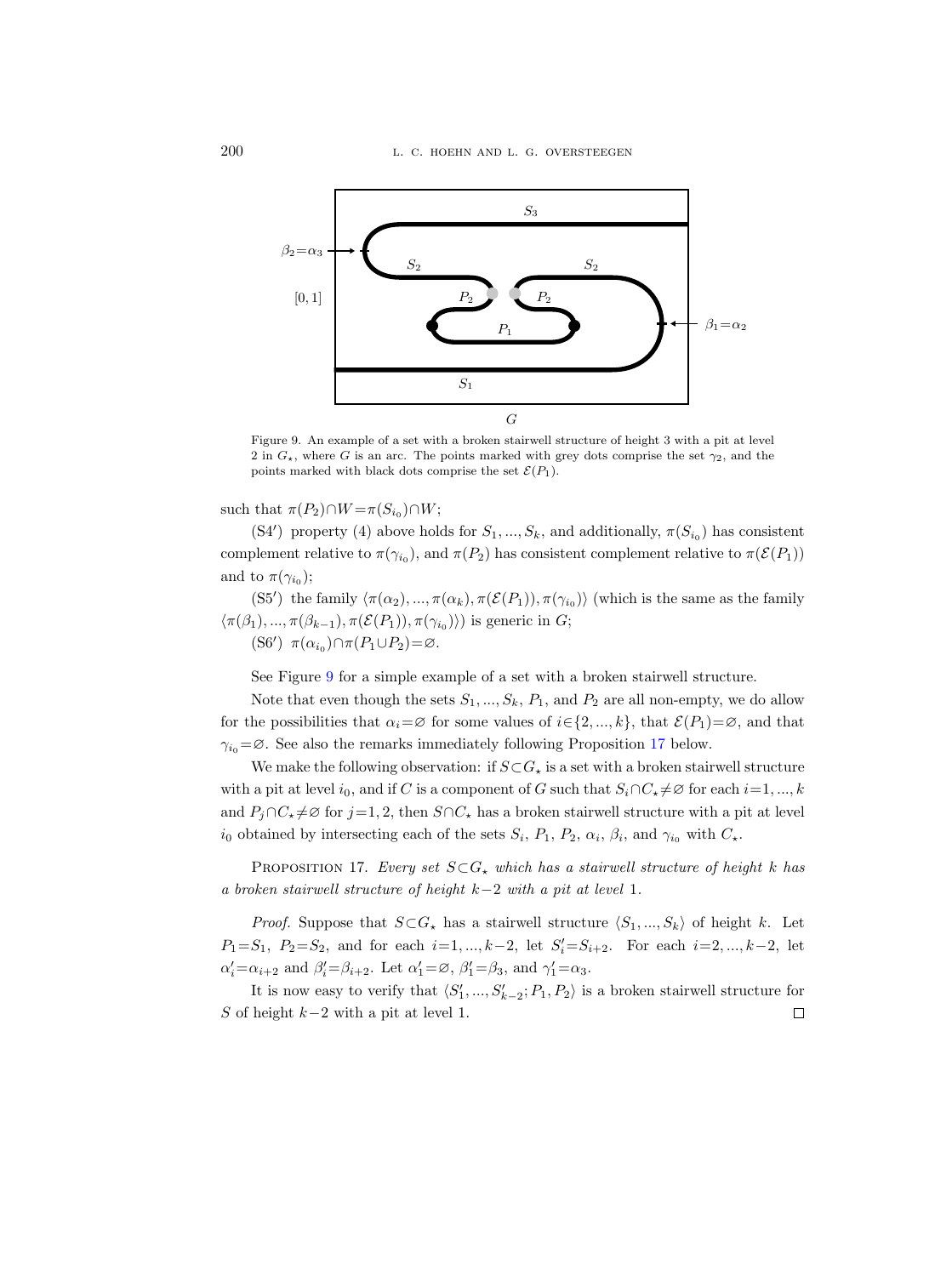

<span id="page-24-0"></span>Figure 10. On top, a straight set S in  $G_{\star}$  with end set  $\mathcal{E}(S)$  marked with black dots. Underneath, the preimage of S under the map  $\varphi_{\star}$ , with the set  $\varphi_{\star}^{-1}(\mathcal{E}(S))$  marked with dots, and only those points in  $\mathcal{E}(\varphi_\star^{-1}(S))$  are in black. The point marked with  $*$  belongs to the end set of  $\varphi_\star^{-1}(S) \cap (F_1 \cup F_2)_\star$ , even though it does not belong to  $\varphi_\star^{-1}(\mathcal{E}(S))$ .

We remark that though it may appear at a glance that we could equally well make the pit at level  $k-2$  in the above proposition instead of at level 1, property (S6') prevents us from doing so in general.

If  $\langle S_1, ..., S_k; P_1, P_2 \rangle$  is a broken stairwell structure for  $S \subset G_*$  of height k with a pit at level  $i_0$ , and if  $\gamma_{i_0} = \emptyset$ , then in fact  $\langle S_1, ..., S_k \rangle$  is a stairwell structure for  $S'$  $S_1 \cup ... \cup S_k \subseteq S$ . Along the same lines, if  $\mathcal{E}(P_1) = \emptyset$  and G is connected, then  $\pi(P_1) = G$ , and so  $\langle P_1 \rangle$  is itself a stairwell structure of height 1 for  $P_1 \subset S$ . For these reasons, we will assume in Proposition [19](#page-25-0) below that we start with a broken stairwell structure in which  $\gamma_{i_0} \neq \varnothing$  and  $\mathcal{E}(P_1) \neq \varnothing$ .

Our next major task is to prove Proposition [19.](#page-25-0) Because this is a crucial and delicate part at the heart of the results of this paper, we will treat all the details meticulously. We begin with a lemma to break up and simplify the somewhat involved and tedious proof.

<span id="page-24-1"></span>LEMMA 18. Let  $F = F_1 \cup F_2 \cup F_3$  be a simple fold on a graph G with projection  $\varphi: F \to G$ , and let  $S \subset G_{\star}$  be straight. Suppose that either  $\partial \pi(S) \cap \partial \varphi(F_2) = \varnothing$ , or there is a neighborhood V of  $\partial \pi(S) \cap \partial \varphi(F_2)$  in G such that  $\varphi(F_2) \cap V \subseteq \pi(S) \cap V$ . Then, the following properties hold:

(1)  $S' = \varphi_{\star}^{-1}(S)$  is straight and  $\mathcal{E}(S') = \varphi_{\star}^{-1}(\mathcal{E}(S)) \setminus (\partial F_2)_{\star};$ (2)  $S'' = \varphi_*^{-1}(S) \cap (F_1 \cup F_2)_*$  is straight and

$$
\mathcal{E}(S'')\!=\!([\varphi_\star^{-1}(\mathcal{E}(S))\!\cap\! (F_1\!\cup\!F_2)_\star]\backslash(\partial F_1)_\star)\!\cup\! (S''\!\cap\! (\partial F_3)_\star).
$$

Refer to Figure [10](#page-24-0) for an illustration of the situation described in Lemma [18.](#page-24-1)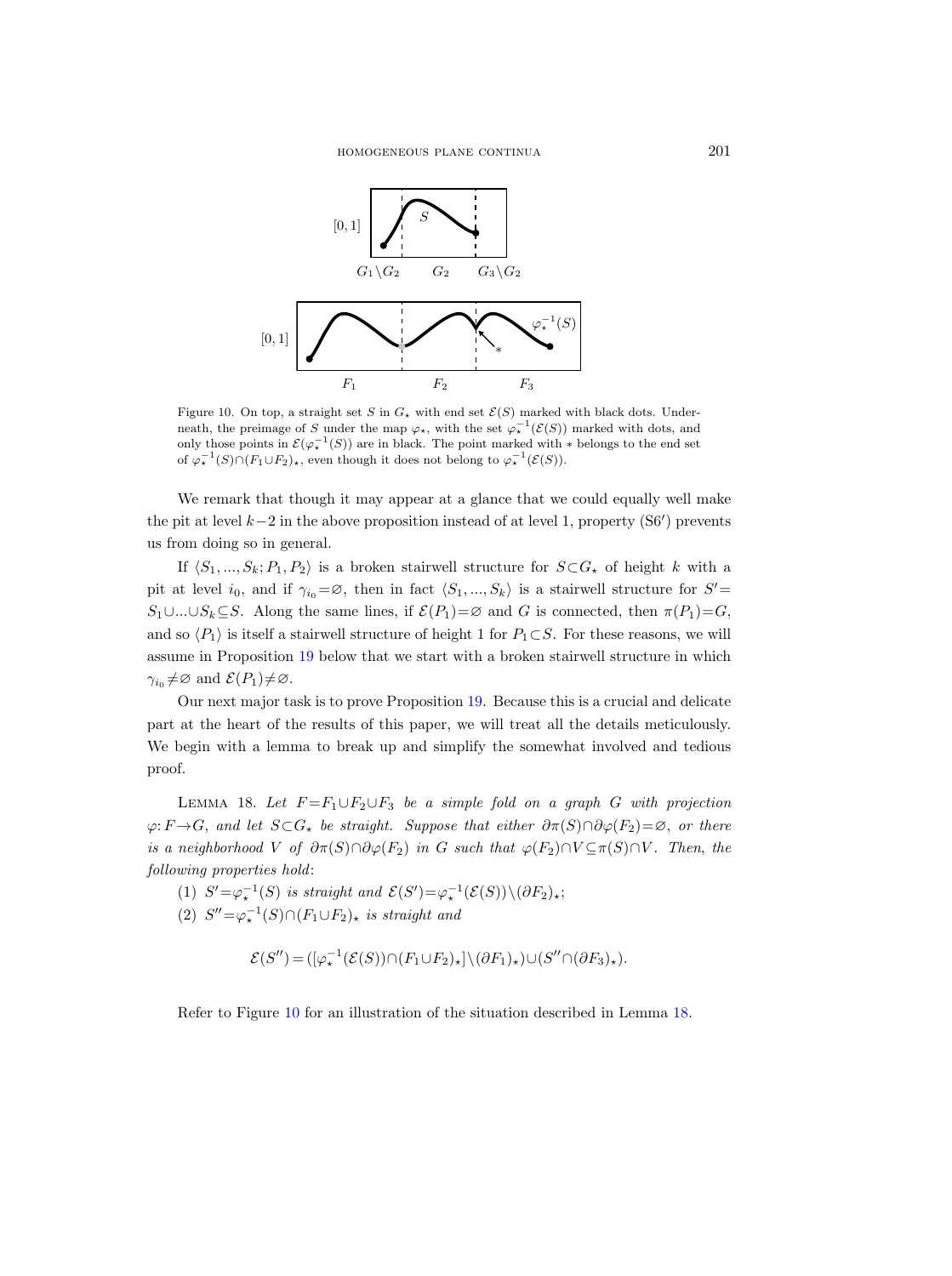*Proof.* First, we claim that if  $x \in \varphi_*^{-1}(S) \cap (\partial F_2)_*$ , then there is a neighborhood W of  $\pi(x)$  such that  $\varphi(W) \subset \pi(S)$ . To see this, we may assume that  $x \in \varphi_*^{-1}(S) \cap (\partial F_1)_*$ . By hypothesis, there is a neighborhood V of  $\varphi(\pi(x))$  such that  $\varphi(F_2) \cap V \subseteq \pi(S) \cap V$ . We may assume that V is small enough so that if we let  $W = \varphi^{-1}(V) \cap (F_1 \cup F_2)$ , then W is a neighborhood of  $\pi(x)$  and  $\varphi(F_1 \cap W) = \varphi(F_2 \cap W) = \varphi(F_2) \cap V$ . It follows that  $\varphi(W) \subset \pi(S)$ . The argument is similar for  $x \in \varphi_\star^{-1}(S) \cap (\partial F_3)_\star$ .

For (1), note that clearly S' is closed and  $\pi$  is one-to-one on S', since S is closed and  $\pi$  is one-to-one on S. For  $x \in S' \setminus (\partial F_2)_\star$ ,  $\varphi$  is one-to-one in a neighborhood of  $\pi(x)$ , and so the component of x in S' is non-degenerate since the component of  $\varphi_{\star}(x)$  in S is non-degenerate. For  $x \in S' \cap (\partial F_2)_*$ , the component of x in S' is non-degenerate by the above claim. Thus  $S'$  is straight.

It is straightforward to see that, for  $x \notin (\partial F_2)_\star$ , we have that  $x \in \mathcal{E}(S')$  if and only if  $\varphi_{\star}(x)\in\mathcal{E}(S)$ , since  $\varphi$  is one-to-one on a neighborhood of  $\pi(x)$ . Moreover, by the above claim, clearly  $\mathcal{E}(S') \cap (\partial F_2)_\star = \varnothing$ . This establishes (1).

For  $(2)$ , it can be argued similarly that  $S''$  is a straight. As for the end set of  $S''$ , clearly  $\mathcal{E}(S'') \subset (F_1 \cap F_2)_*$  since  $S'' \subset (F_1 \cap F_2)_*$ . As in (1), it is straightforward to see that for  $x \in S'' \setminus (\partial F_2)_\star$ , we have  $x \in \mathcal{E}(S'')$  if and only if  $\varphi_\star(x) \in \mathcal{E}(S)$ , and, by the claim,  $\mathcal{E}(S'')\cap(\partial F_1)_\star=\emptyset$ . Finally, if  $x\in S''\cap(\partial F_3)_\star$ , then clearly any neighborhood of  $\pi(x)$ meets both  $\pi(S'')$  and the complement of  $\pi(S'')$  (since it meets the interior of  $F_3$ ), and therefore  $x \in \mathcal{E}(S'')$ . This establishes (2).  $\Box$ 

<span id="page-25-0"></span>PROPOSITION 19. Let G be a connected graph, and let  $S \subset G_{\star}$  have a broken stairwell structure  $\langle S_1, ..., S_k; P_1, P_2 \rangle$  of height k with a pit at level  $i_0 \leq k$ , in which  $\gamma_{i_0} \neq \emptyset$  and  $\mathcal{E}(P_1) \neq \emptyset$ . Then there exists a simple fold  $\varphi: F \to G$  such that F is connected, and  $\varphi_\star^{-1}(S)$ contains a set S' with a broken stairwell structure of height k with a pit at level  $i_0+1$  if  $i_0 < k$ , or simply a stairwell structure of height k if  $i_0 = k$ .

The proof of Proposition [19](#page-25-0) will occupy the rest of this section. Recall from the comment immediately following Lemma [6](#page-8-1) that to uniquely define a simple fold, it suffices to choose three subsets  $G_1$ ,  $G_2$ , and  $G_3$  of G satisfying properties (F1)–(F3). We will define a simple fold in this way, relying on Proposition [11](#page-13-1) to verify these properties.

Define the simple fold  $F = F_1 \cup F_2 \cup F_3$  by  $F_1 \approx G_1 = \pi(P_1)$ ,  $F_2 \approx G_2 = \pi(P_2)$ , and  $F_3 \approx$  $G_3 = \sigma_{\pi(\gamma_{i_0})}(\pi(S_{i_0}))$ , and let  $\varphi: F \to G$  be the projection. Hence, F is the union of  $F_1, F_2$ and  $F_3$ , with  $F_1$  glued to  $F_2$  along the part corresponding to  $\mathcal{E}(P_1)$ , and  $F_2$  glued to  $F_3$ along the part corresponding to  $\pi(\gamma_{i_0})$ . Note that, since G is connected, we have, by the remarks following Definition [9](#page-12-0) and by Proposition  $10$  and  $(S3')$  for  $S$ , that

$$
\pi(P_1) = \sigma_{\pi(\mathcal{E}(P_1))}(\pi(P_2)) \quad \text{and} \quad \sigma_{\pi(\gamma_{i_0})}(\pi(S_{i_0})) = \sigma_{\pi(\gamma_{i_0})}(\pi(P_2)).
$$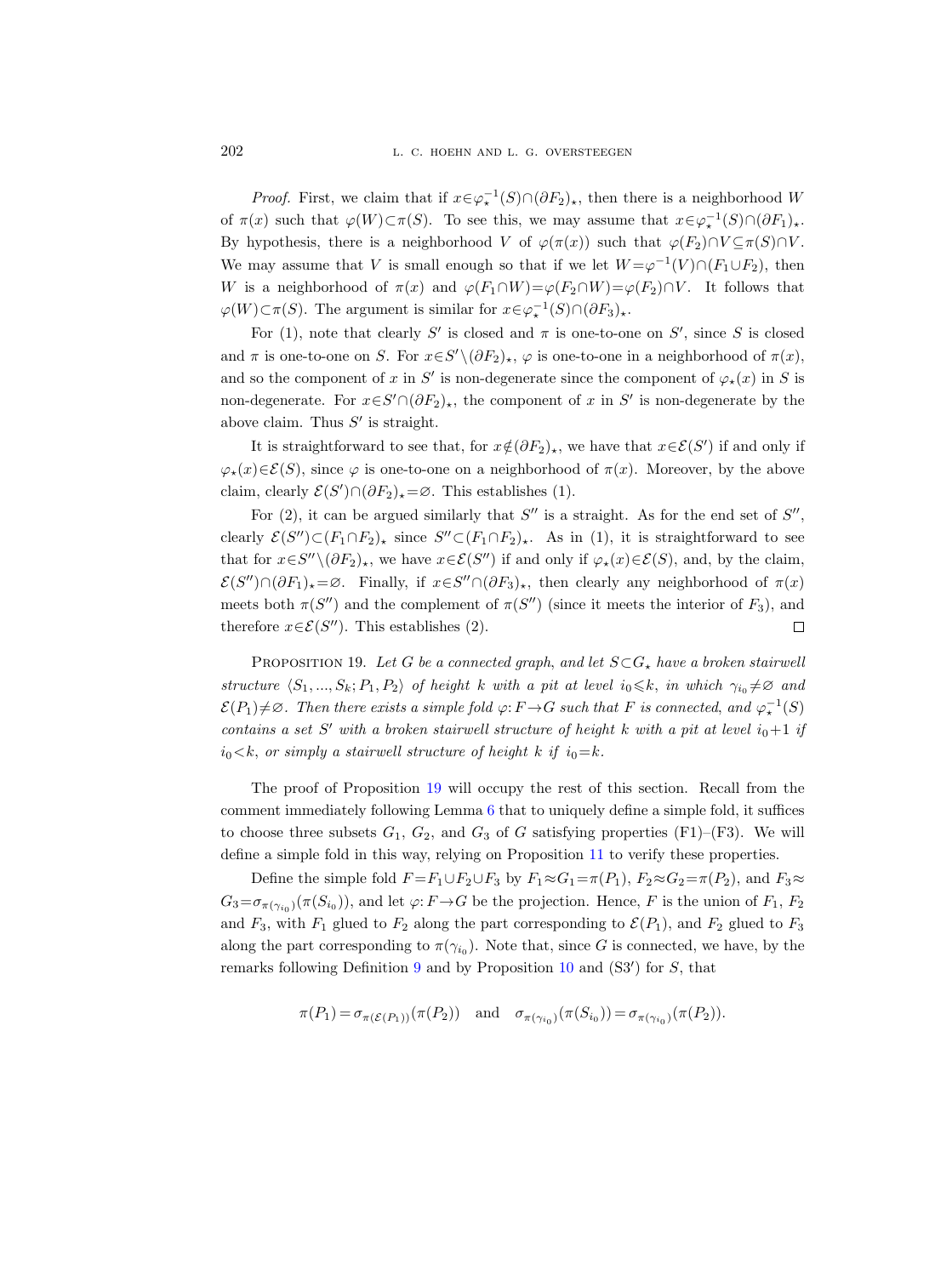So, by  $(S2')$  and Proposition [11,](#page-13-1) the three sets  $G_1, G_2$ , and  $G_3$  do indeed define a simple fold.

We record the following basic observations for reference below:

<span id="page-26-1"></span>
$$
\partial \varphi(F_1) = \varphi(\partial F_1) = \pi(\mathcal{E}(P_1));\tag{19.1}
$$

<span id="page-26-2"></span>
$$
\partial \varphi(F_3) = \varphi(\partial F_3) = \pi(\gamma_{i_0});\tag{19.2}
$$

<span id="page-26-0"></span>
$$
\partial \varphi(F_2) = \partial \varphi(F_1) \cup \partial \varphi(F_3) = \pi(\mathcal{E}(P_1)) \cup \pi(\gamma_{i_0}). \tag{19.3}
$$

We now describe the set  $S' \subseteq \varphi_*^{-1}(S)$  and its (broken) stairwell structure piece by piece. The reader will find it helpful to refer to Figure [11](#page-27-0) when reading the following definitions.

For each  $i \notin \{i_0, i_0+1\}$ , define

$$
S_i' = \varphi_\star^{-1}(S_i), \quad \alpha_i' = \varphi_\star^{-1}(\alpha_i), \quad \beta_i' = \varphi_\star^{-1}(\beta_i).
$$

For level  $i_0$ , define

$$
S'_{i_0} = [\varphi_\star^{-1}(P_1) \cap (F_1)_\star] \cup [\varphi_\star^{-1}(P_2) \cap (F_2)_\star] \cup [\varphi_\star^{-1}(S_{i_0}) \cap (F_3)_\star]
$$

and

$$
\alpha'_{i_0} = \varphi_\star^{-1}(\alpha_{i_0}), \quad \beta'_{i_0} = \varphi_\star^{-1}(\beta_{i_0}) \cap (F_3)_\star.
$$

If  $i_0 < k$ , then further define

$$
S'_{i_0+1} = \varphi_{\star}^{-1}(S_{i_0+1}),
$$
  
\n
$$
\alpha'_{i_0+1} = \varphi_{\star}^{-1}(\alpha_{i_0+1}) \cap (F_3)_{\star},
$$
  
\n
$$
\beta'_{i_0+1} = \varphi_{\star}^{-1}(\beta_{i_0+1}),
$$
  
\n
$$
\gamma'_{i_0+1} = \varphi_{\star}^{-1}(\alpha_{i_0+1}) \cap (F_1 \cup F_2)_{\star},
$$

as well as

$$
P_1' = \varphi_\star^{-1}(P_2) \cap (F_1 \cup F_2)_\star \quad \text{and} \quad P_2' = \varphi_\star^{-1}(S_{i_0}) \cap (F_1 \cup F_2)_\star.
$$

We now proceed with confirming that the above sets comprise a (broken) stairwell structure. We begin by showing that the sets  $S'_1, ..., S'_k, P'_1, P'_2$  are all straight, and computing their end sets.

## Straightness and end sets

For  $i\neq i_0$ , we have by (S2') and (S5') for S that  $\partial \pi(S_i)=\pi(\alpha_i)\cup \pi(\beta_i)$  is disjoint from  $\partial \varphi(F_2) = \pi(\mathcal{E}(P_1)) \cup \pi(\gamma_{i_0})$  (by [\(19.3\)](#page-26-0)). Therefore, by Lemma [18,](#page-24-1)  $S_i' = \varphi_*^{-1}(S_i)$  is straight, and

<span id="page-26-3"></span>
$$
\mathcal{E}(S_i') = \varphi_\star^{-1}(\mathcal{E}(S_i)) \quad \text{for } i \neq i_0. \tag{19.4}
$$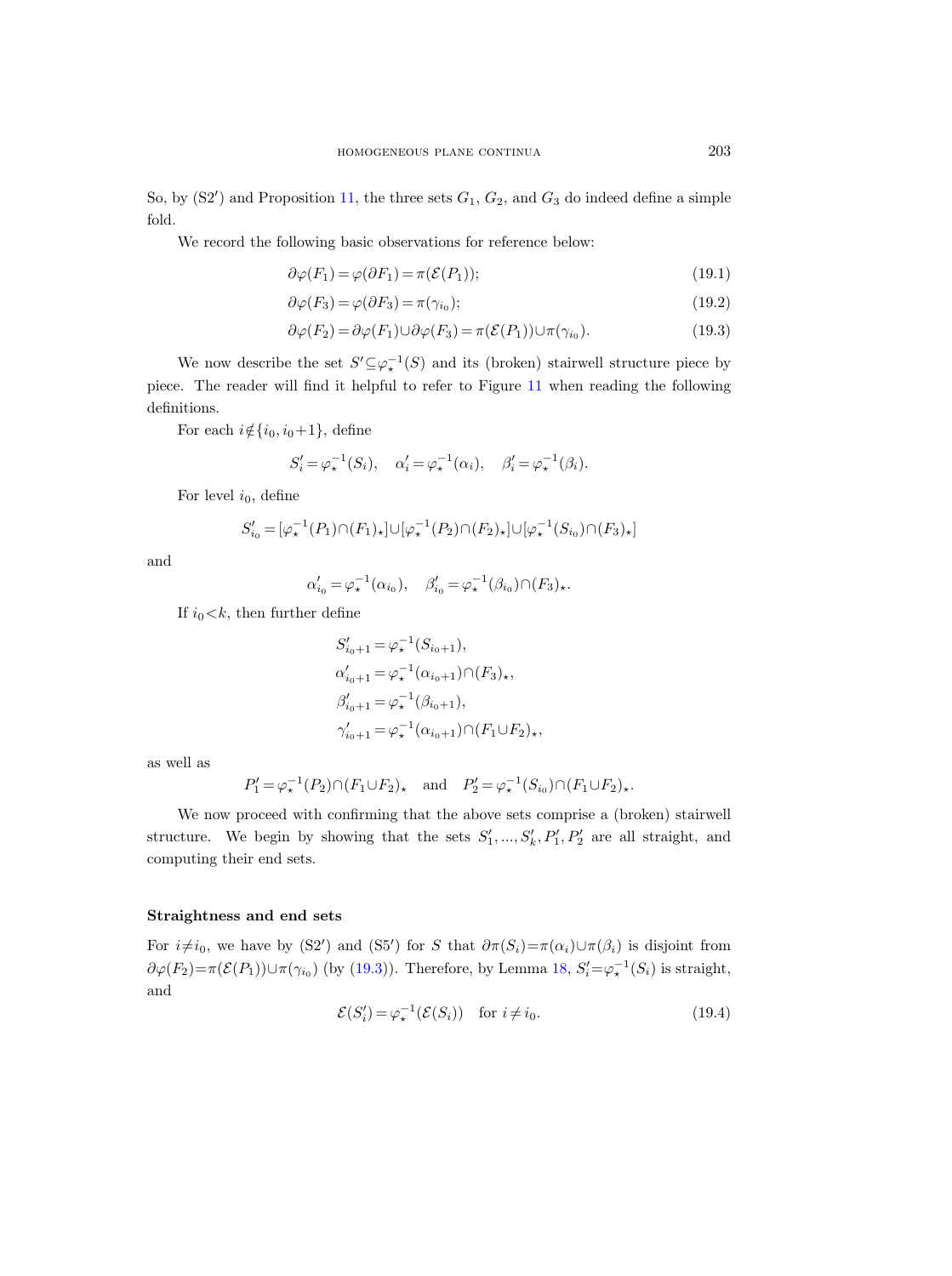

<span id="page-27-0"></span>Figure 11. On top, a set S with a broken stairwell structure of height 3 with a pit at level 1. Underneath, the preimage of S under the map  $\varphi_{\star}$ , with the subset S' with a broken stairwell structure of height 3 with a pit at level 2 in black. Note that  $S'_1$  and  $P'_1$  overlap in a segment in  $(F_2)_*$ .

Observe that  $\varphi_\star^{-1}(\mathcal{E}(S_i))$  is disjoint from  $(\partial F_2)_\star$ . We now consider  $S'_{i_0}$ . Because  $\varphi(F_1) = \pi(P_1)$ ,  $\varphi(F_2) = \pi(P_2)$ , and

$$
\varphi(F_3) = \sigma_{\pi(\gamma_{i_0})}(\pi(S_{i_0})) \supseteq \pi(S_{i_0}),
$$

clearly each of  $\varphi_\star^{-1}(P_1) \cap (F_1)_\star$ ,  $\varphi_\star^{-1}(P_2) \cap (F_2)_\star$ , and  $\varphi_\star^{-1}(S_{i_0}) \cap (F_3)_\star$  is straight, as  $P_1$ ,  $P_2$ , and  $S_{i_0}$  are straight. From the equalities

$$
\varphi_\star^{-1}(P_1) \cap (\partial F_1)_\star = \varphi_\star^{-1}(\mathcal{E}(P_1)) \cap (\partial F_1)_\star = \varphi_\star^{-1}(P_2) \cap (\partial F_1)_\star
$$

and

$$
\varphi_\star^{-1}(P_2) \cap (\partial F_3)_\star = \varphi_\star^{-1}(\gamma_{i_0}) \cap (\partial F_3)_\star = \varphi_\star^{-1}(S_{i_0}) \cap (\partial F_3)_\star
$$

it follows that  $\pi$  is one-to-one on  $S'_{i_0}$ . Thus  $S'_{i_0}$  is straight.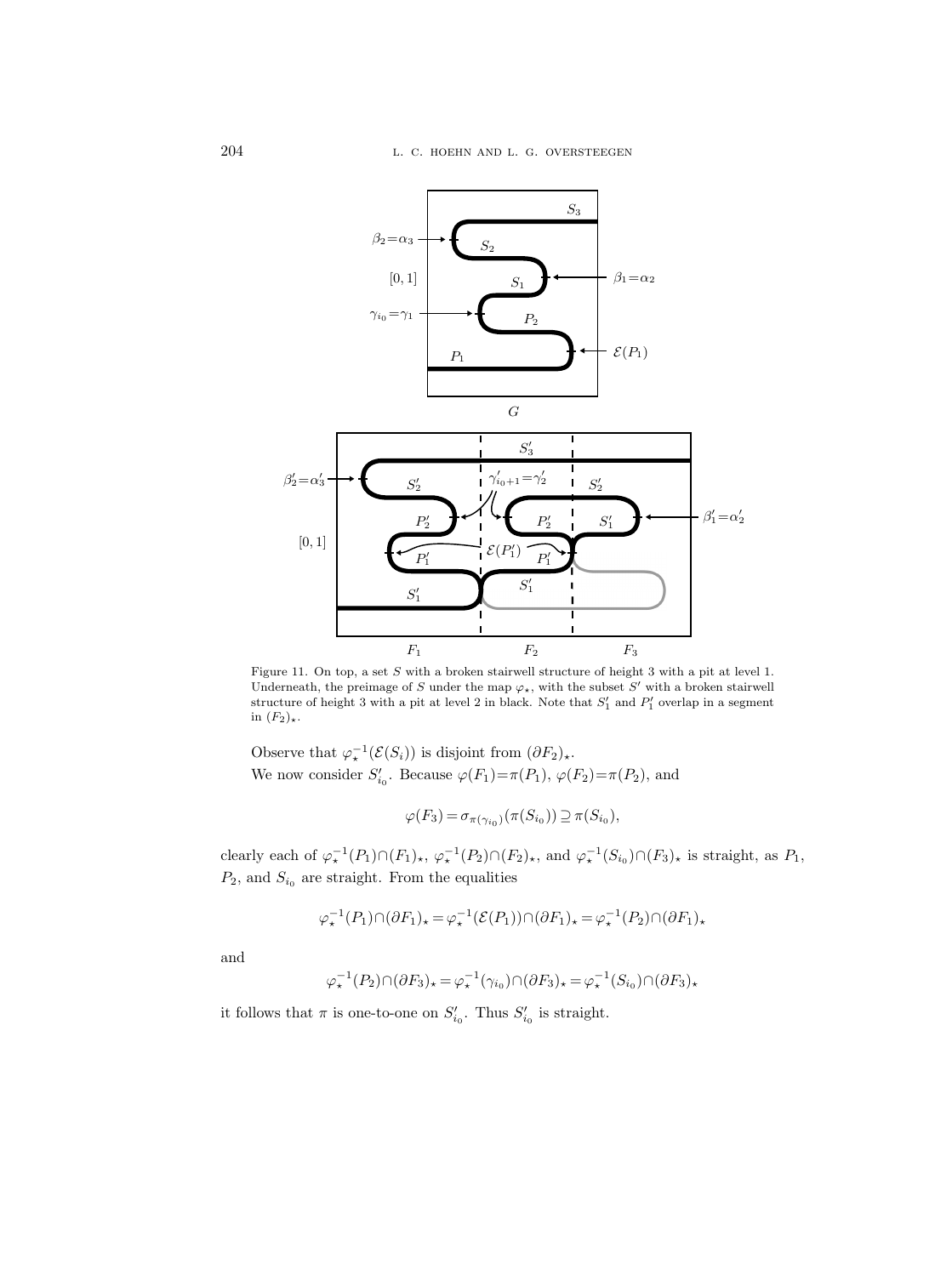For the end set of  $S'_{i_0}$ , observe that, since  $\pi(S'_{i_0}) \supset F_1 \cup F_2$ , one has  $\mathcal{E}(S'_{i_0}) \subset (F_3)_{\star}$ . Moreover,  $\mathcal{E}(S'_{i_0}) \cap (\partial F_3)_* = \varnothing$ , because  $\pi(S_{i_0})$  agrees with  $\varphi(F_3) = \sigma_{\pi(\gamma_{i_0})}(\pi(S_{i_0}))$  near  $\pi(\gamma_{i_0})$  in G. Thus

<span id="page-28-3"></span>
$$
F_1 \cup F_2 \subset \text{int}(\pi(S_{i_0}')) \quad \text{and} \quad \mathcal{E}(S_{i_0}') \subset \text{int}(F_3)_\star. \tag{19.5}
$$

By the definition of  $S'_{i_0}$ , we have  $S'_{i_0} \cap (F_3)_* = \varphi^{-1}(S_{i_0}) \cap (F_3)_*$ , and it follows that

<span id="page-28-2"></span>
$$
\mathcal{E}(S'_{i_0}) = \varphi_{\star}^{-1}(\mathcal{E}(S_{i_0})) \cap \text{int}(F_3)_{\star}.
$$
\n(19.6)

Looking at both cases  $(i \neq i_0 \text{ and } i = i_0)$  above, we see that

<span id="page-28-1"></span>
$$
\mathcal{E}(S_i') \cap (\partial F_2)_\star = \varnothing \quad \text{for each } i = 1, ..., k. \tag{19.7}
$$

Next, we consider  $P'_1 = \varphi_*^{-1}(P_2) \cap (F_1 \cup F_2)_*$ . Observe that  $\varphi(F_2) = \pi(P_2)$ , so Lemma [18](#page-24-1) applies, and we conclude that  $P'_1$  is straight. For the end set of  $P'_1$ , we have by Lemma [18](#page-24-1) that

$$
\mathcal{E}(P'_1) = ([\varphi_\star^{-1}(\mathcal{E}(P_2)) \cap (F_1 \cup F_2)_\star] \setminus (\partial F_1)_\star) \cup (P'_1 \cap (\partial F_3)_\star).
$$

We simplify this expression using the following straightforward observations:

•  $\varphi^{-1}(\pi(\mathcal{E}(P_1))) \cap (F_1 \cup F_2) = \partial F_1$ , so we can replace  $\mathcal{E}(P_2) = \mathcal{E}(P_1) \cup \gamma_{i_0}$  by  $\gamma_{i_0}$  in the above expression;

•  $\varphi^{-1}(\pi(\gamma_{i_0})) \subset F_1 \cup F_2$  and  $\varphi^{-1}(\pi(\gamma_{i_0})) \cap \partial F_1 = \varnothing$  (by [\(19.1\)](#page-26-1) and (S5') for S), so  $[\varphi_\star^{-1}(\gamma_{i_0}) \cap (F_1 \cup F_2)_\star] \setminus (\partial F_1)_\star = \varphi_\star^{-1}(\gamma_{i_0});$  and

•  $P'_1 \cap (\partial F_3)_* = \varphi_*^{-1}(\gamma_{i_0})$  by [\(19.2\)](#page-26-2), so  $\varphi_*^{-1}(\gamma_{i_0}) \cup (P'_1 \cap (\partial F_3)_*) = \varphi_*^{-1}(\gamma_{i_0})$ . We thus have

<span id="page-28-0"></span>
$$
\mathcal{E}(P_1') = \varphi_\star^{-1}(\gamma_{i_0}) \subset (F_1 \cup F_2)_\star.
$$
\n(19.8)

Lastly, we consider  $P'_2 = \varphi_*^{-1}(S_{i_0}) \cap (F_1 \cup F_2)_*$ . By (S5') for S, we have that

$$
\partial \varphi(F_1) \cap \partial \pi(S_{i_0}) = \pi(\mathcal{E}(P_1)) \cap \partial \pi(S_{i_0}) = \varnothing,
$$

which means by [\(19.3\)](#page-26-0) that  $\partial \varphi(F_2) \cap \partial \pi(S_{i_0}) = \partial \varphi(F_3) = \pi(\gamma_{i_0})$ . By (S3') for S, the sets  $\pi(S_{i_0})$  and  $\varphi(F_2) = \pi(P_2)$  agree in a neighborhood of  $\pi(\gamma_{i_0})$ , and hence Lemma [18](#page-24-1) applies, and we have that  $P'_2$  is straight.

For the end set of  $P'_2$ , we have by Lemma [18](#page-24-1) that

$$
\mathcal{E}(P_2')\!=\! ([\varphi_\star^{-1}(\mathcal{E}(S_{i_0}))\cap (F_1\!\cup\!F_2)_\star]\backslash (\partial F_1)_\star)\cup (P_2'\cap (\partial F_3)_\star).
$$

We simplify this expression using the following straightforward observations:

•  $\partial F_3 \subset \varphi^{-1}(\pi(\gamma_{i_0})) \subset F_1 \cup F_2$  and  $\varphi^{-1}(\pi(\gamma_{i_0})) \cap \partial F_1 = \varnothing$  (as above), and hence, since  $\mathcal{E}(S_{i_0}) = \alpha_{i_0} \cup \beta_{i_0} \cup \gamma_{i_0}$ , we obtain

$$
\mathcal{E}(P_2')\!=\!([\varphi_\star^{-1}(\alpha_{i_0}\!\cup\!\beta_{i_0})\!\cap\!(F_1\!\cup\!F_2)_\star]\backslash(\partial F_1)_\star)\!\cup\!\varphi_\star^{-1}(\gamma_{i_0});
$$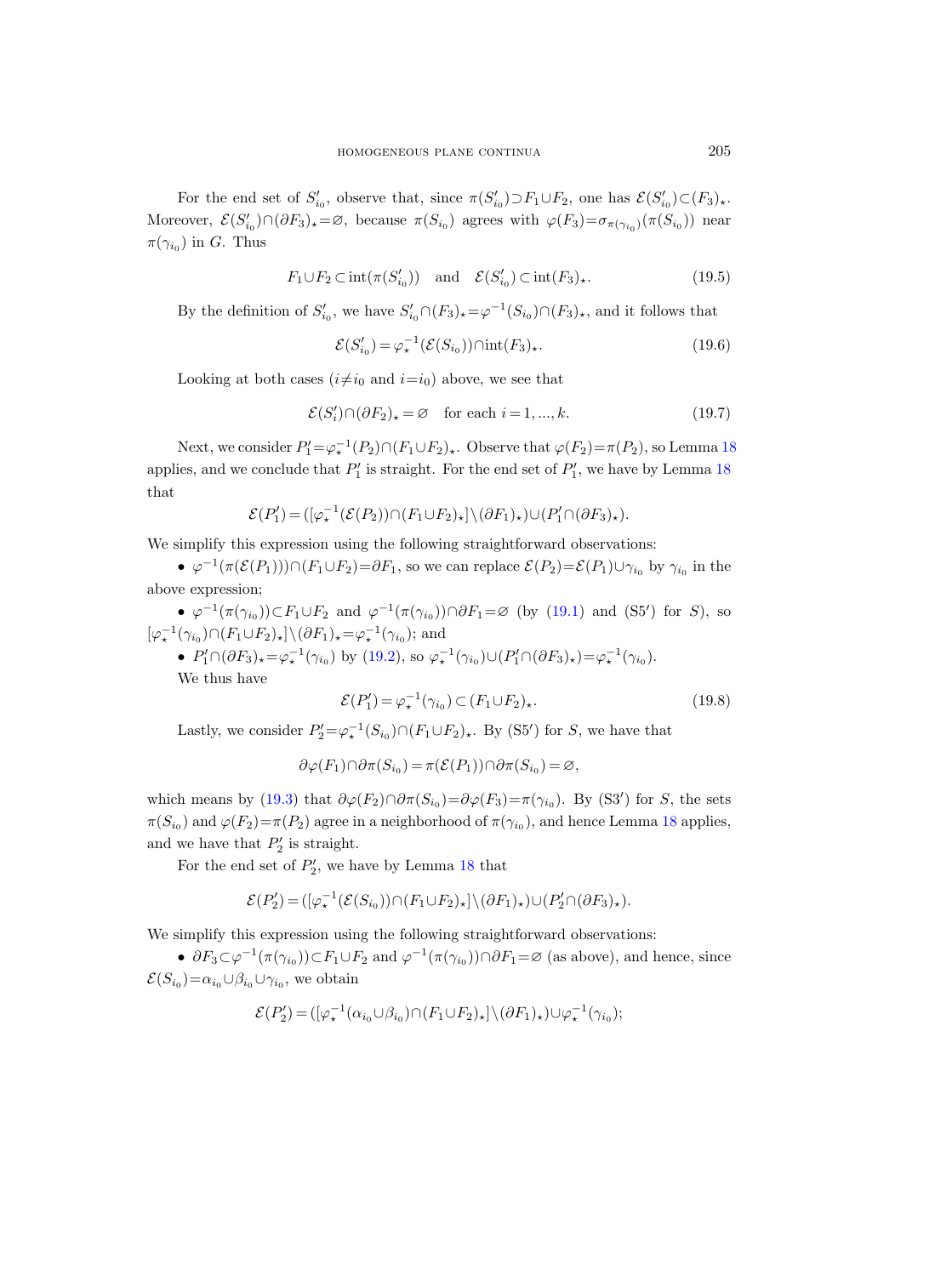•  $\varphi^{-1}(\pi(\alpha_{i_0})) \cap (F_1 \cup F_2) = \varnothing$  by (S6') for S, so we can replace  $\alpha_{i_0} \cup \beta_{i_0}$  by  $\beta_{i_0}$  in the above expression;

\n- \n
$$
\varphi^{-1}(\pi(\beta_{i_0})) \cap \partial F_1 = \varnothing
$$
, so\n  $[\varphi_\star^{-1}(\beta_{i_0}) \cap (F_1 \cup F_2)_\star] \setminus (\partial F_1)_\star = \varphi_\star^{-1}(\beta_{i_0}) \cap (F_1 \cup F_2)_\star = \varphi_\star^{-1}(\alpha_{i_0+1}) \cap (F_1 \cup F_2)_\star = \gamma'_{i_0+1}.$ \n We thus have, by (19.8), that\n
\n

<span id="page-29-0"></span>
$$
\mathcal{E}(P_2') = \mathcal{E}(P_1') \cup \gamma_{i_0+1}'.\tag{19.9}
$$

We now continue with the remaining properties to show that the above sets comprise a (broken) stairwell structure.

# $(S2) / (S2')$

For  $i \notin \{i_0, i_0+1\}$ , we have  $\mathcal{E}(S_i') = \varphi_\star^{-1}(\alpha_i) \cup \varphi_\star^{-1}(\beta_i) = \alpha_i' \cup \beta_i'$  by (S2') for S, and clearly  $\alpha'_i \cap \beta'_i = \emptyset$  since  $\alpha_i \cap \beta_i = \emptyset$ . Similarly, if  $i_0 < k$ , then, by [\(19.4\)](#page-26-3),

$$
\mathcal{E}(S'_{i_0+1}) = \varphi_{\star}^{-1}(\mathcal{E}(S_{i_0+1}))
$$
  
\n
$$
= \varphi_{\star}^{-1}(\alpha_{i_0+1}) \cup \varphi_{\star}^{-1}(\beta_{i_0+1})
$$
  
\n
$$
= [\varphi_{\star}^{-1}(\alpha_{i_0+1}) \cap (F_1 \cup F_2)_{\star}] \cup [\varphi_{\star}^{-1}(\alpha_{i_0+1}) \cap (F_3)_{\star}] \cup \varphi_{\star}^{-1}(\beta_{i_0+1})
$$
  
\n
$$
= \gamma'_{i_0+1} \cup \alpha'_{i_0+1} \cup \beta'_{i_0+1}.
$$

We claim that the sets  $\alpha'_{i_0+1}$ ,  $\beta'_{i_0+1}$ , and  $\gamma'_{i_0+1}$  are pairwise disjoint. Indeed, because  $\alpha_{i_0+1}\cap\beta_{i_0+1}=\varnothing$ , we immediately have from the definitions of the sets  $\alpha'_{i_0+1},\beta'_{i_0+1}$ , and  $\gamma'_{i_0+1}$  that  $\alpha'_{i_0+1}\cap\beta'_{i_0+1}=\varnothing=\beta'_{i_0+1}\cap\gamma'_{i_0+1}$ . Moreover, also from these definitions we see that  $\alpha'_{i_0+1} \cap \gamma'_{i_0+1} \subseteq (F_3)_\star \cap (F_1 \cup F_2)_\star = (\partial F_3)_\star \subseteq (\partial F_2)_\star$ . But also  $\alpha'_{i_0+1}, \gamma'_{i_0+1} \subseteq \mathcal{E}(S'_{i_0+1}),$ and  $\mathcal{E}(S'_{i_0+1}) \cap (\partial F_2)_\star = \varnothing$  by [\(19.7\)](#page-28-1). Thus  $\alpha'_{i_0+1} \cap \gamma'_{i_0+1} = \varnothing$ .

For  $S'_{i_0}$ , we have by [\(19.6\)](#page-28-2) and the fact that  $\varphi_\star^{-1}(\gamma_{i_0}) \cap \text{int}(F_3)_\star = \varnothing$  that

 $\mathcal{E}(S'_{i_0}) = \varphi_\star^{-1}(\mathcal{E}(S_{i_0})) \cap \text{int}(F_3)_\star = [\varphi_\star^{-1}(\alpha_{i_0}) \cap (F_3)_\star] \cup [\varphi_\star^{-1}(\beta_{i_0}) \cap (F_3)_\star].$ 

Moreover, by (S6') for S and since  $\varphi(F_1 \cup F_2) = \pi(P_1 \cup P_2)$ , we have  $\varphi_*^{-1}(\alpha_{i_0}) \subset (F_3)_\star$ , so that  $\varphi_\star^{-1}(\alpha_{i_0}) \cap (F_3)_\star = \varphi^{-1}(\alpha_{i_0}) = \alpha'_{i_0}$ . Therefore we have that  $\mathcal{E}(S'_{i_0}) = \alpha'_{i_0} \cup \beta'_{i_0}$ . Again, clearly  $\alpha'_{i_0} \cap \beta'_{i_0} = \varnothing$  since  $\alpha_{i_0} \cap \beta_{i_0} = \varnothing$ .

It is straightforward to see that  $\beta_i' = \alpha_{i+1}'$  for each  $i = 1, ..., k-1$ , since  $\beta_i = \alpha_{i+1}$  for each  $i=1, ..., k-1$  by (S2') for S. The only standout case is when  $i=i_0$  (if  $i_0 < k$ ), and here we have  $\beta'_{i_0} = \varphi_\star^{-1}(\beta_{i_0}) \cap (F_3)_\star = \varphi_\star^{-1}(\alpha_{i_0+1}) \cap (F_3)_\star = \alpha'_{i_0+1}$ . Obviously,  $\alpha'_1 = \varnothing = \beta'_k$ since  $\alpha_1 = \varnothing = \beta_k$ .

We have already deduced in [\(19.9\)](#page-29-0) that  $\mathcal{E}(P_2') = \mathcal{E}(P_1') \cup \gamma_{i_0+1}'$ , and clearly the sets  $\mathcal{E}(P_1') = \varphi_\star^{-1}(\gamma_{i_0})$  and  $\gamma_{i_0+1}' = \varphi_\star^{-1}(\alpha_{i_0+1}) \cap (F_1 \cup F_2)_\star$  are disjoint, since, by (S5') for S,  $\gamma_{i_0} \cap \alpha_{i_0+1} = \varnothing$ .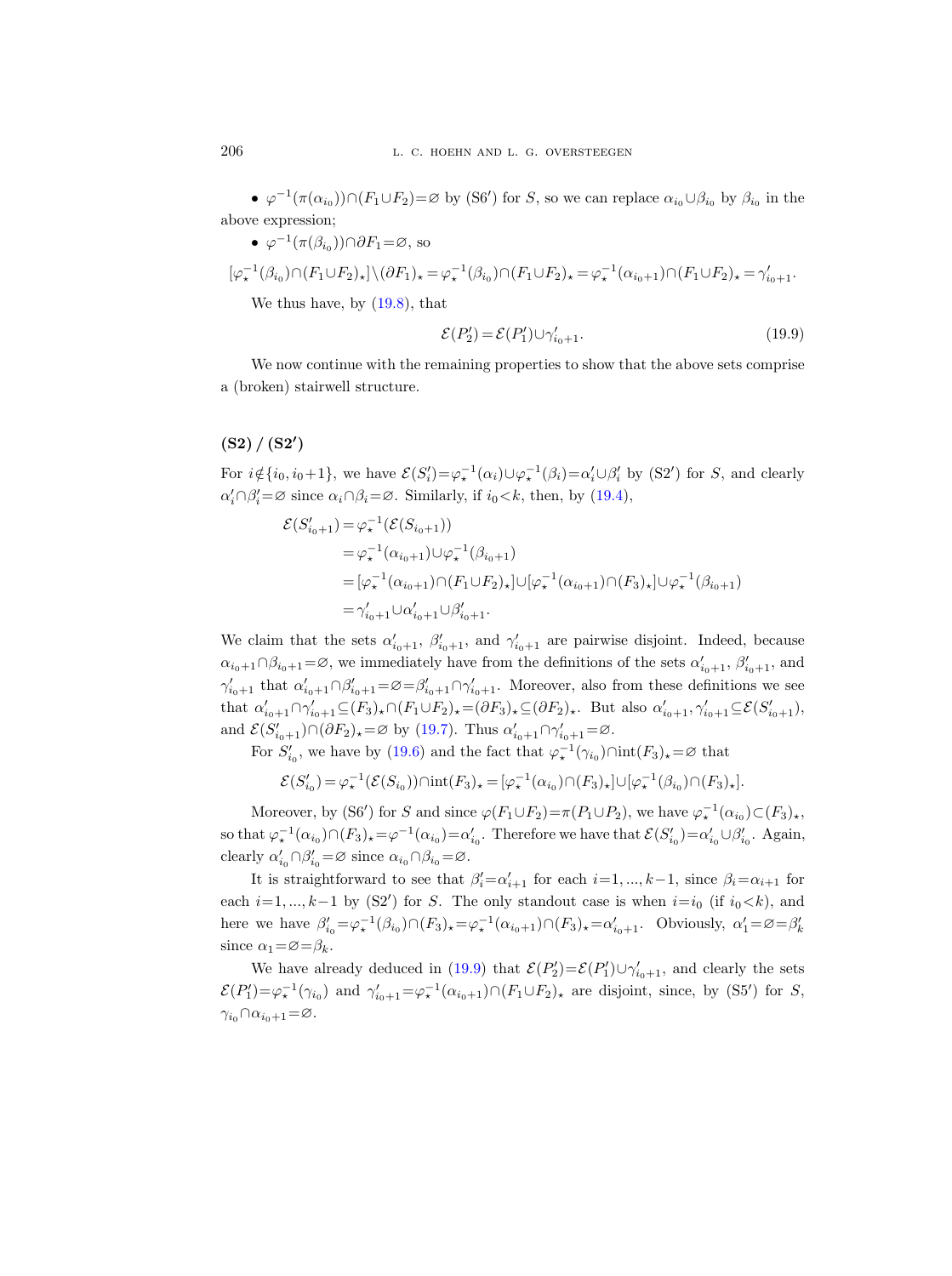# $(S3) / (S3')$

Since  $\pi(\mathcal{E}(S_i')) \cap \partial F_2 = \varnothing$  for each  $i = 1, ..., k$  (by [\(19.7\)](#page-28-1)), we have that  $\varphi$  is one-to-one in a neighborhood of each point of  $\pi(\mathcal{E}(S_i'))$ . It is then straightforward to see from property (S3') for S and from the definition of  $S_i'$  that there exists a neighborhood V of  $\pi(\beta_i') = \pi(\alpha_{i+1}')$  such that  $\pi(S_i') \cap V = \pi(S_{i+1}') \cap V$ . Again, the only standout case is when  $i=i_0$ , and here  $\pi(\mathcal{E}(S'_{i_0}))\subset \text{int}(F_3)$ , and  $\pi(S'_{i_0})\cap F_3=\varphi^{-1}(\pi(S_{i_0}))\cap F_3$ , so the neighborhood of  $\beta_{i_0} = \alpha_{i_0+1}$  in G in which  $\pi(S_{i_0})$  and  $\pi(S_{i_0+1})$  agree, pulls back under  $(\varphi|_{F_3})^{-1}$  to a neighborhood of  $\beta'_{i_0} = \alpha'_{i_0+1}$  in which  $\pi(S'_{i_0})$  and  $\pi(S'_{i_0+1})$  agree.

If  $i_0 < k$ , then by [\(19.7\)](#page-28-1), we in particular have that  $\pi(\gamma_{i_0+1}') \cap \partial F_2 = \emptyset$ , and so  $\varphi$ is one-to-one in a neighborhood of each point of  $\pi(\gamma_{i_0+1}')$ . Then as above we have that there is a neighborhood of  $\pi(\gamma'_{i_0+1}) \subset F_1 \cup F_2$  on which  $\pi(S'_{i_0+1}) = \varphi^{-1}(\pi(S_{i_0+1}))$  and  $P_2' = \varphi^{-1}(\pi(S_{i_0})) \cap (F_1 \cup F_2)$  agree.

For  $P'_1$  and  $P'_2$ , recall from [\(19.8\)](#page-28-0) that  $\mathcal{E}(P'_1) = \varphi_*^{-1}(\gamma_{i_0})$ , which is contained in  $(F_1 \cup F_2)_*$ . Let  $z \in \pi(\mathcal{E}(P'_1))$ . Note that  $z \notin \partial F_1$  since  $\varphi(\partial F_1) = \pi(\mathcal{E}(P_1))$  by [\(19.1\)](#page-26-1), and  $\pi(\mathcal{E}(P_1)) \cap \pi(\gamma_{i_0}) = \varnothing$  by (S5') for S. If  $z \notin \partial F_3$ , then  $\varphi$  is one-to-one in a neighborhood of z, so as above there is a neighborhood of z on which  $\pi(P'_1)$  and  $\pi(P'_2)$  agree.

If  $z \in \partial F_3$ , then by (S5') for S,  $\varphi(z)$  is not a branch point of G, so there is a neighborhood of z in F which is homeomorphic to an open arc J. Note that  $J\setminus\{z\}$  is the union of two open arcs  $J_1$  and  $J_2$ , where  $J_1 \text{Cint}(F_1 \cup F_2)$  and  $J_2 \text{Cint}(F_3)$ . Since  $P'_1$  and  $P'_2$  are contained in  $(F_1 \cup F_2)_*$  and  $z \in \pi(\mathcal{E}(P'_1)) \subset \pi(\mathcal{E}(P'_2))$  (by [\(19.9\)](#page-29-0)), there is a neighborhood  $W \subset J$  of z in F such that  $W \cap (F_1 \cup F_2) \subset \pi(P'_1) \cap \pi(P'_2)$ . On the other hand,  $W \cap int(F_3)$ is disjoint from  $\pi(P'_1)$  and from  $\pi(P'_2)$ . Thus  $\pi(P'_1) \cap W = \pi(P'_2) \cap W$ .

# $(S4) / (S4')$

Given  $i \notin \{i_0, i_0+1\}$ , let C be a component of  $F \setminus \pi(S_i') = F \setminus \varphi^{-1}(\pi(S_i))$ . Then  $\varphi(C)$  is contained in a component of  $G\setminus \pi(S_i)$ , and hence  $\overline{\varphi(C)}$  meets at most one of  $\pi(\alpha_i)$  and  $\pi(\beta_i)$ . It follows that  $\partial C \subseteq \pi(\alpha_i') = \varphi^{-1}(\pi(\alpha_i))$  or  $\partial C \subseteq \pi(\beta_i') = \varphi^{-1}(\pi(\beta_i))$ .

For level  $i_0$ , let C be a component of  $F \setminus \pi(S'_{i_0})$ . By [\(19.5\)](#page-28-3),  $F_1 \cup F_2 \subset \text{int}(\pi(S'_{i_0}))$ , and hence  $\overline{C} \text{Cint}(F_3)$ . Also, we have  $C \subset F_3 \setminus \varphi^{-1}(\pi(S_{i_0}))$ , since  $S'_{i_0} \cap (F_3)_* = \varphi^{-1}(S_{i_0}) \cap (F_3)_*$ . Therefore again  $\varphi(C)$  is contained in a component of  $G \setminus \pi(S_{i_0})$ , and hence  $\varphi(C)$  meets at most one of  $\pi(\alpha_{i_0}), \pi(\beta_{i_0}),$  and  $\pi(\gamma_{i_0})$ . Note however that  $\overline{\varphi(C)} \cap \pi(\gamma_{i_0}) = \emptyset$ , since  $\varphi^{-1}(\pi(\gamma_{i_0})) \cap F_3 = \partial F_3$  and  $\overline{C} \cap \partial F_3 = \varnothing$ . As a consequence, we have that  $\overline{C}$  meets at most one of  $\pi(\alpha'_{i_0}) = \varphi^{-1}(\pi(\alpha_{i_0}))$  and  $\pi(\beta'_{i_0}) = \varphi^{-1}(\pi(\beta_{i_0})) \cap F_3$ .

Now suppose that  $i_0 < k$ , and consider the level  $i_0+1$ . Let C be a component of  $F \setminus \pi(S'_{i_0+1})$ . Since  $S'_{i_0+1} = \varphi_\star^{-1}(S_{i_0+1})$  and  $\beta'_{i_0+1} = \varphi_\star^{-1}(\beta_{i_0+1})$ , we have as above that, if  $\partial C \cap \pi(\beta'_{i_0+1}) \neq \emptyset$ , then  $\partial C \subset \pi(\beta'_{i_0+1})$ .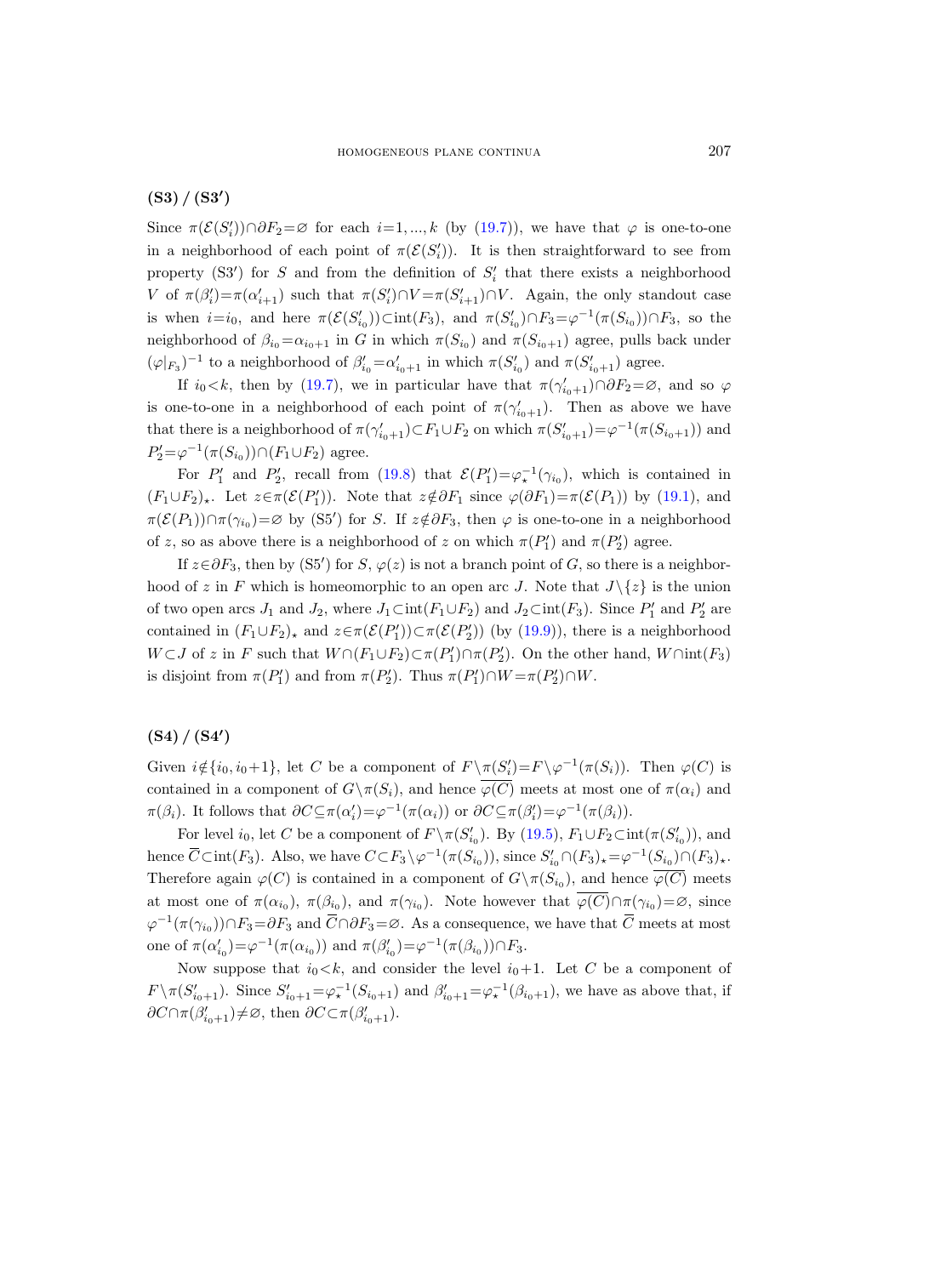Suppose, on the other hand, that  $\partial C \cap \pi(\alpha'_{i_0+1}) \neq \emptyset$  or  $\partial C \cap \pi(\gamma'_{i_0+1}) \neq \emptyset$ . Then  $\partial\varphi(C)\cap\pi(\alpha_{i_0+1})\neq\emptyset$ . It follows that  $\varphi(C)$  is contained in a component C of  $G\setminus\pi(S_{i_0+1})$ whose boundary is contained in  $\pi(\alpha_{i0+1})$ . By Proposition [10,](#page-13-0) C is also a component of  $G \setminus \pi(S_{i_0})$  whose boundary is contained in  $\pi(\beta_{i_0})$ , because  $\pi(S_{i_0+1})$  and  $\pi(S_{i_0})$  agree in a neighborhood of  $\pi(\alpha_{i_0+1}) = \pi(\beta_{i_0})$ , and  $\pi(S_{i_0})$  has consistent complement relative to  $\pi(\beta_{i_0})$ .

Observe that  $\varphi(\partial F_3) = \pi(\gamma_{i_0}) \subset \pi(S_{i_0})$  and  $\widetilde{C} \subseteq G \setminus \pi(S_{i_0})$ , so  $C \cap \partial F_3 = \varnothing$ . Because C is connected, by Lemma [6](#page-8-1) (6) this means that  $C\subseteq F_1\cup F_2$  or  $C\subseteq F_3$ . Therefore, by the definitions of  $\alpha'_{i_0+1}$  and  $\gamma'_{i_0+1}$ , either  $\partial C \subset \pi(\alpha'_{i_0+1})$  or  $\partial C \subset \pi(\gamma'_{i_0+1})$ .

Now let D be a component of  $F \setminus \pi(P'_2)$ . Note that

$$
\partial F_3 \subset \varphi^{-1}(\pi(\gamma_{i_0})) \cap (F_1 \cup F_2) \subset \varphi^{-1}(\pi(S_{i_0})) \cap (F_1 \cup F_2) = \pi(P_2'),
$$

so  $D \cap \partial F_3 = \emptyset$ . By Lemma [6](#page-8-1)(6), this means that  $D \subset F_1 \cup F_2$  or  $D \subset F_3$ .

If  $D \subset F_3$ , then since  $F_3 \cap \pi(P_2') = \partial F_3$ , we have  $\partial D \subset \partial F_3 \subset \pi(\mathcal{E}(P_1'))$ . If  $D \subset F_1 \cup F_2$ , then since  $\pi(P'_2) = \varphi^{-1}(\pi(S_{i_0})) \cap (F_1 \cup F_2)$ , we have that  $\varphi(D)$  is contained in a component  $\widetilde{D}$  of  $G \setminus \pi(S_{i_0})$ . Moreover,  $\varphi(D) \subset \pi(P_1 \cup P_2)$ , so  $\partial \widetilde{D} \cap \pi(\alpha_{i_0}) = \varnothing$  by (S6') for S. This means that either  $\partial D \subset \pi(\beta_{i_0})$  or  $\partial D \subset \pi(\gamma_{i_0})$ . Then because  $\mathcal{E}(P'_1) = \varphi_*^{-1}(\gamma_{i_0})$  and

$$
\gamma_{i_0+1}' = \varphi_\star^{-1}(\alpha_{i_0+1}) \cap (F_1 \cup F_2)_\star = \varphi_\star^{-1}(\beta_{i_0}) \cap (F_1 \cup F_2)_\star,
$$

it follows that  $\partial D \subset \pi(\mathcal{E}(P_1'))$  or  $\partial D \subset \pi(\gamma_{i_0+1}')$ .

# $(S5) / (S5')$

Since  $\partial \pi(P_2)$  is disjoint from the set Z of branch points and endpoints of G, we have that the set of branch points and endpoints of F is  $\varphi^{-1}(Z)$ . It is then trivial to see from the definitions of the sets  $\alpha'_2, ..., \alpha'_k, \gamma'_{i_0+1}, \mathcal{E}(P'_1)$ , and from property (S5') for S, that the family  $\langle \pi(\alpha'_2), ..., \pi(\alpha'_k), \pi(\gamma'_{i_0+1}), \pi(\mathcal{E}(P'_1)) \rangle$  (or simply  $\langle \pi(\alpha'_2), ..., \pi(\alpha'_k) \rangle$  in the case  $i_0=k$ ) is generic.

# $(S6')$

Recall that  $\alpha'_{i_0+1} = \beta'_{i_0} \text{Cint}(F_3)_{\star}$  by [\(19.5\)](#page-28-3), which means that  $\alpha'_{i_0+1} \cap (F_1 \cup F_2)_{\star} = \emptyset$ . Thus  $\pi(\alpha'_{i_0+1}) \cap \pi(P_1' \cup P_2') = \emptyset$ , since  $P_1'$  and  $P_2'$  are contained in  $(F_1 \cup F_2)_\star$ .

This completes the proof of all the properties required to prove that  $\langle S'_1, ..., S'_k; P'_1, P'_2 \rangle$ is a broken stairwell structure for  $S' = S'_1 \cup ... \cup S'_k \cup P'_1 \cup P'_2$  of height k with a pit at level  $i_0+1$ , or, in the case that  $i_0=k$ , that  $\langle S'_1, ..., S'_k \rangle$  is a stairwell structure for  $S' = S'_1 \cup ... \cup S'_k$ .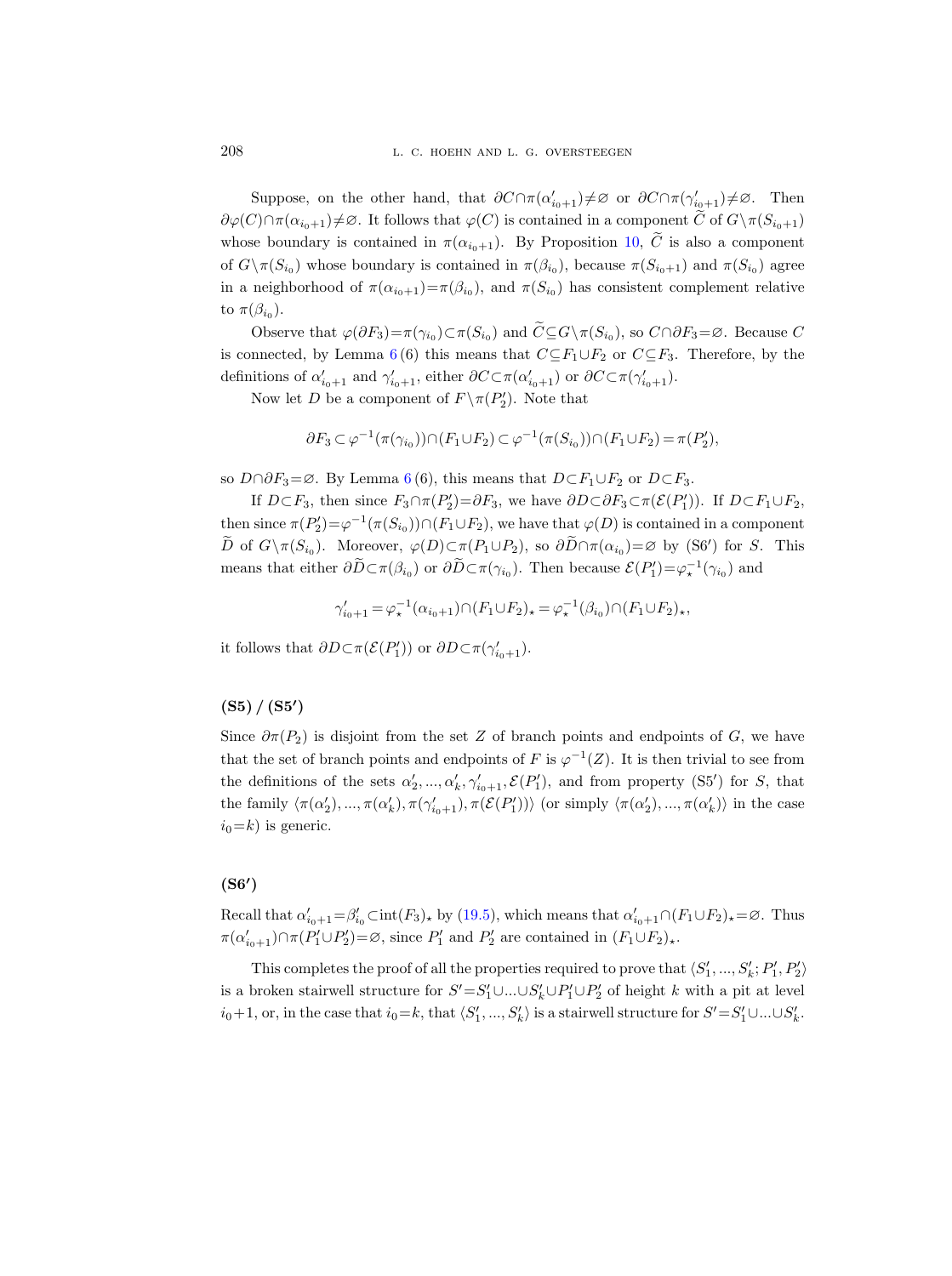Finally, to obtain a connected simple fold, we observe that since  $\mathcal{E}(P_1)\neq\emptyset$  and  $\gamma_{i_0} \neq \emptyset$  (by assumption), and since G is connected and  $\pi(P_2)$  has consistent complement relative to  $\pi(\mathcal{E}(P_1))$  and to  $\pi(\gamma_{i_0})$ , there is a component K of  $\pi(P_2)=\varphi(F_2)$  such that K meets both  $\pi(\mathcal{E}(P_1)) = \partial \varphi(F_1)$  and  $\pi(\gamma_{i_0}) = \partial \varphi(F_3)$ .

By Proposition [7,](#page-9-1)  $(\varphi|_{F_2})^{-1}(K)$  is contained in a component C of F such that  $\varphi(C)=G$ , and  $F'=F_1'\cup F_2'\cup F_3'$ , where  $F_i'=F_i\cap C$  for each  $i=1,2,3$ , is a connected simple fold. For  $i\neq i_0$ , since  $\varphi(C)=G$  and  $S_i'=\varphi_*^{-1}(S_i)$ , we have  $S_i' \cap C_* \neq \emptyset$ . Also, all three of  $S'_{i_0}, P'_1$ , and  $P'_2$  contain  $\varphi_\star^{-1}(\gamma_{i_0}) \cap (\partial F_3)_\star$ , and clearly C meets  $\partial F_3$  by Lemma [6](#page-8-1) (6). Thus  $S'_{i_0} \cap C_{\star}$ ,  $P'_1 \cap C_{\star}$ , and  $P'_2 \cap C_{\star}$  are all non-empty as well. Therefore, by the remarks fol-lowing Definitions [13](#page-15-0) and [16,](#page-22-1) the (broken) stairwell structure on  $S' \subset F_{\star}$  yields a (broken) stairwell structure on  $S' \cap C_{\star}$ .

This concludes the proof of Proposition [19.](#page-25-0)

#### 7. Applications

<span id="page-32-1"></span>We are now in a position to state and prove our main technical theorem.

<span id="page-32-0"></span>THEOREM 20. A compactum  $X$  is hereditarily indecomposable if and only if for any map  $f: X \rightarrow G$  to a graph G, any set  $M \subseteq G \times (0, 1)$  separating  $G \times \{0\}$  from  $G \times \{1\}$ in  $G\times[0,1]$ , any open set  $U\subseteq G\times[0,1]$  with  $M\subseteq U$ , and any  $\varepsilon>0$ , there exists a map h:  $X \to U$  such that  $d_{\text{sup}}(f, \pi_1 \circ h) < \varepsilon$  (where  $\pi_1: G \times [0, 1] \to G$  is the first coordinate projection).

*Proof.* Suppose that X is a hereditarily indecomposable compactum. Let  $f: X \rightarrow G$ be a map to a graph G, let  $M \subset G \times \{0, 1\}$  separate  $G \times \{0\}$  from  $G \times \{1\}$  in  $G \times [0, 1]$ , and let U be a neighborhood of M in  $G\times[0,1]$ . By treating the components of G one at a time, and because the inverse image of any component under  $f$  is a hereditarily indecomposable closed and open subset of  $X$ , we may assume without loss of generality that G is connected.

By Theorem [15,](#page-17-0) there is a set  $S\subset U$  with a stairwell structure of odd height  $k_0$ . We claim that there is a finite sequence  $G = F^0, F^1, ..., F^n$  of connected graphs such that, for each  $i=1, ..., n$ ,  $F^i$  is a simple fold on  $F^{i-1}$  with projection  $\varphi_i: F^i \to F^{i-1}$ , and the preimage  $((\varphi_n)_\star \circ \dots \circ (\varphi_1)_\star)^{-1}(S)$  contains a set S' with a stairwell structure of height 1. We construct this sequence by induction as follows. Let  $F^0 = G$ .

Step 1. Assume we have a set  $S\subset (F^j)_*$  with a stairwell structure of height k. If  $k=1$ , then we are done. Otherwise, by Proposition [17,](#page-23-0) S has a broken stairwell structure of height  $k-2$  with a pit at level 1.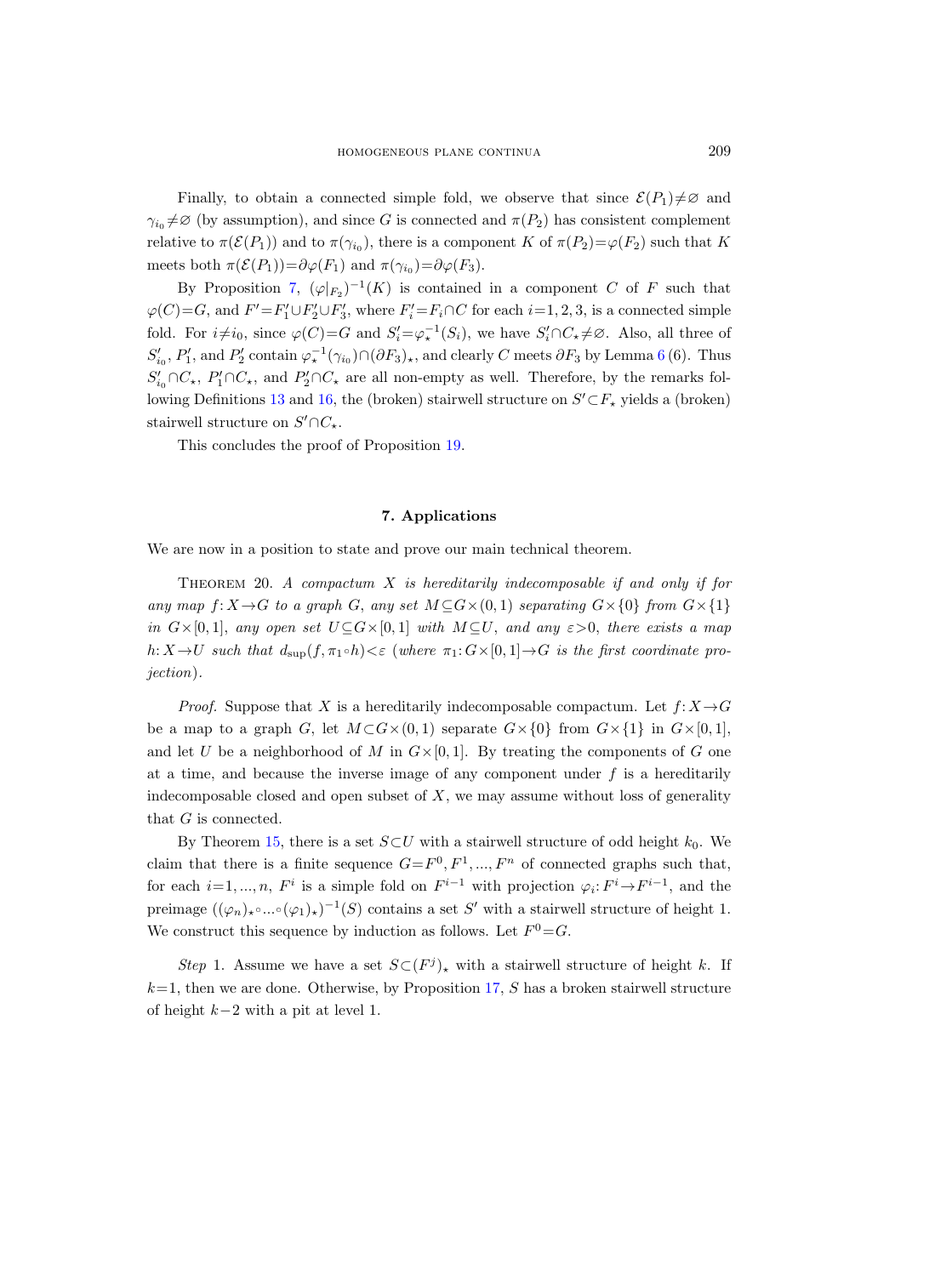Step 2. Assume that  $S\subset (F^j)_*$  and that  $\langle S_1,...,S_{k-2}, P_1, P_2 \rangle$  is a broken stairwell structure on S of height  $k-2$  with a pit at level  $i_0$ . As per the remarks following Proposition [17,](#page-23-0) if  $\gamma_{i0} = \emptyset$ , then in fact S has a stairwell structure of height k–2, and we may return to Step 1 with this stairwell structure. Similarly, if  $\mathcal{E}(P_1)=\emptyset$ , then in fact  $S' = P_1 \subseteq S$  itself has a stairwell structure of height 1, and we are done.

Suppose now that  $\gamma_{i_0} \neq \emptyset$  and  $\mathcal{E}(P_1) \neq \emptyset$ . If  $i_0 < k-2$ , then by Proposition [19,](#page-25-0) there is a simple fold  $\varphi_j: F^{j+1} \to F^j$ , where  $F^{j+1}$  is a connected graph, and a set  $S' \subseteq \varphi_j^{-1}(S)$ with a broken stairwell structure of height  $k-2$  with a pit at level  $i_0+1$ , and we may repeat Step 2 for  $S' \subset (F^{j+1})_{\star}$ . If  $i_0 = k-2$ , then by Proposition [19,](#page-25-0) there is a simple fold  $\varphi_j: F^{j+1} \to F^j$ , where  $F^{j+1}$  is a connected graph, and a set  $S' \subseteq \varphi_j^{-1}(S)$  with a stairwell structure of height k−2, and we may repeat the entire process starting at Step 1 for  $S' \subset (F^{j+1})_*$ .

In this way, after a sequence of at most  $(k_0-1)+(k_0-3)+...+1$  simple folds, we obtain the desired sequence  $G = F^0, F^1, ..., F^n$  and desired set  $S' \subset (F^n)_*$ . Clearly the first coordinate projection  $\pi_1: F^n \times [0,1] \to F^n$  carries S' one-to-one onto  $F^n$ , so there is an inverse  $\theta: F^n {\,\rightarrow\,} S'.$ 

Let  $g_0 = f$ . By Theorem [8,](#page-10-0) for each  $i = 1, ..., n$ , there is a map  $g_i: X \to F^i$  such that  $d_{\text{sup}}(\varphi_i \circ g_i, g_{i-1}) < \varepsilon_i$ , where the numbers  $\varepsilon_i > 0$  are chosen small enough so that if we let  $g=\varphi_1\circ...\circ\varphi_n\circ g_n$ , then  $d_{\text{sup}}(f,g)<\varepsilon$ .

Define  $h: X \to G_{\star}$  by  $h = (\varphi_1)_{\star} \circ ... \circ (\varphi_n)_{\star} \circ \theta \circ g_n$ . We further assume that the numbers  $\varepsilon_i$  are chosen small enough so that  $h(X) \subset U$ . Then  $\pi_1 \circ h = g$ , and hence  $d_{\text{sup}}(f, \pi_1 \circ h) < \varepsilon$ .

For the converse, assume that  $X$  is compact and that the right side of the "if and only if" statement holds. Let  $f: X \rightarrow [0, 1]$  be a map, and let  $\varphi: F \rightarrow [0, 1]$  be a simple fold such that F is an arc. Consider a "zig-zag" set  $S\subset [0,1]\times(0,1)$  which is the union of three straight sets  $S_1, S_2, S_3 \subset [0, 1] \times (0, 1)$  such that  $\pi_1(S_i) = \varphi(F_i)$  for  $i = 1, 2, 3, S_1 \cap S_2 = \mathcal{E}(S_1)$ ,  $S_2 \cap S_3 = \mathcal{E}(S_3)$ , and  $S_1 \cap S_3 = \emptyset$ . Clearly S separates  $[0,1] \times \{0\}$  from  $[0,1] \times \{1\}$  in the square  $[0, 1] \times [0, 1]$ . Note also that there is a homeomorphism  $\varrho: S \to F$  such that  $\varphi \circ \varrho = \pi_1$ on S.

Fix  $\varepsilon > 0$ , and let U be a small neighborhood of S in  $[0, 1] \times [0, 1]$  for which there is a  $\frac{1}{2}\varepsilon$ -retraction  $r: U \to S$ —in particular, such that on U we have  $d_{\text{sup}}(\pi_1 \circ r, \pi_1) < \frac{1}{2}\varepsilon$ . By hypothesis, there is a map  $h: X \to U$  such that  $d_{\text{sup}}(f, \pi_1 \circ h) < \frac{1}{2}\varepsilon$ . Let  $g = \rho \circ r \circ h: X \to F$ . Observe that  $\varphi \circ g = \pi_1 \circ r \circ h$ . Then we have  $d_{\text{sup}}(\varphi \circ g, \pi_1 \circ h) = d_{\text{sup}}(\pi_1 \circ r \circ h, \pi_1 \circ h) < \frac{1}{2}\varepsilon$  and  $d_{\text{sup}}(f, \pi_1 \circ h) < \frac{1}{2}\varepsilon$ , and hence  $d_{\text{sup}}(f, \varphi \circ g) < \varepsilon$ .

Therefore, by Theorem  $8$ ,  $X$  is hereditarily indecomposable.

 $\Box$ 

We now recall and prove Theorem [1,](#page-3-1) from which the classification of homogeneous plane continua (and compacta) follows as detailed in the Introduction above.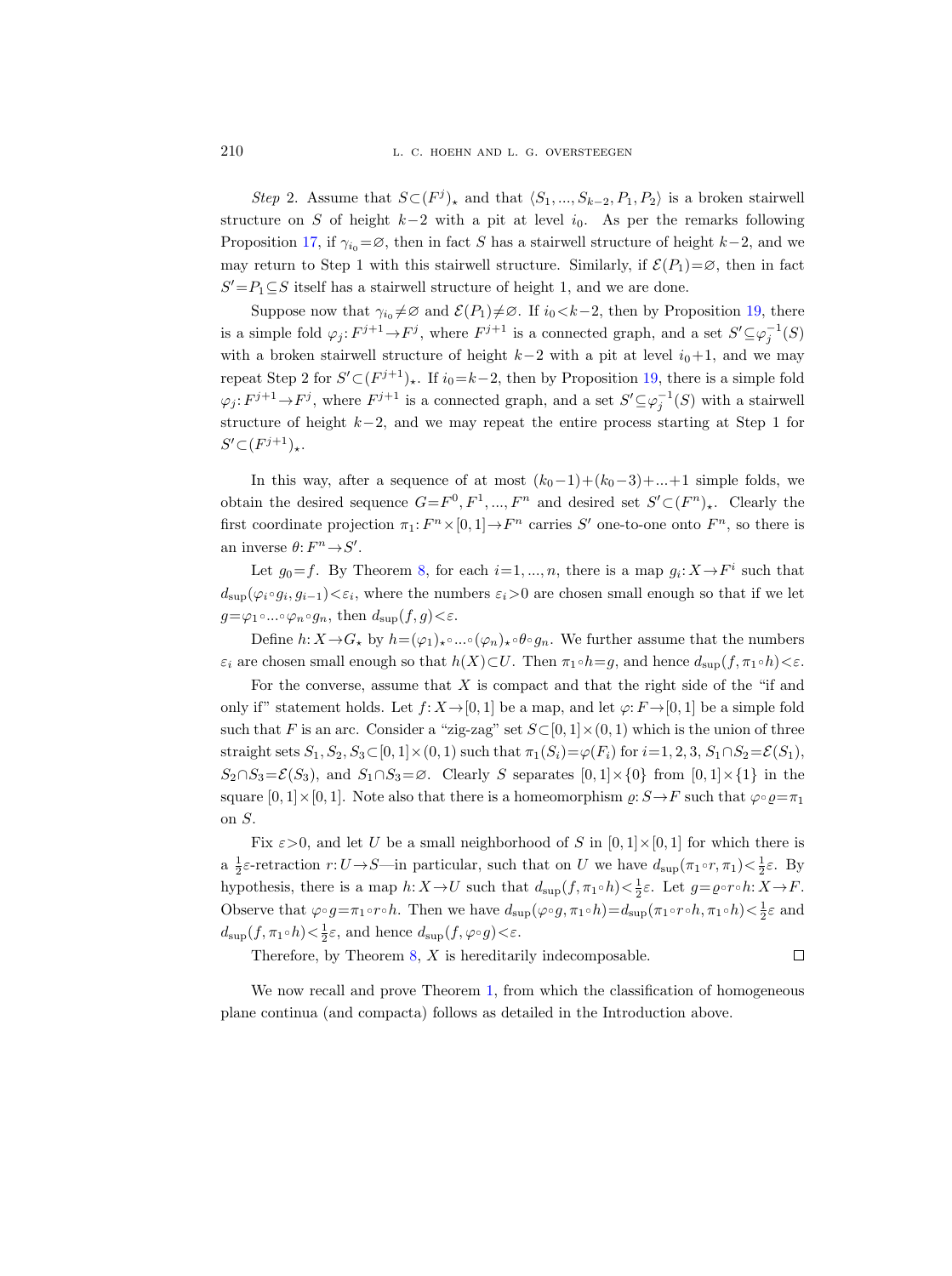THEOREM 1. A continuum X is homeomorphic to the pseudo-arc if and only if X is hereditarily indecomposable and has span zero.

Proof. The pseudo-arc is hereditarily indecomposable and arc-like, and all arc-like continua have span zero [\[29\]](#page-38-10), hence the pseudo-arc has span zero.

For the converse, let  $X$  be a hereditarily indecomposable continuum in the Hilbert cube  $[0,1]^{\mathbb{N}}$  with span zero, and fix  $\varepsilon > 0$ . We will show there is an  $\varepsilon$ -map from X to an arc.

By Theorem [4,](#page-7-2) there exists  $\delta > 0$  small enough so that if  $G \subset [0, 1]^{\mathbb{N}}$  is a graph and  $I\subset [0,1]^{\mathbb{N}}$  is an arc with endpoints p and q, such that the Hausdorff distance from X to each of G and I is less than  $\delta$ , then the set

$$
M = \left\{ (x, y) \in G \times (I \setminus \{p, q\}) : d(x, y) < \frac{1}{6}\varepsilon \right\}
$$

separates  $G \times \{p\}$  from  $G \times \{q\}$  in  $G \times I$ . We may assume  $\delta \leq \frac{1}{6}\varepsilon$ .

Let  $I\subset [0,1]^{\mathbb{N}}$  be an arc with endpoints p and q such that  $d_H(X, I)<\delta$ . Since X has span zero, by [\[31\]](#page-38-24) we have that X is tree-like. Therefore, there exists a tree  $T \subset [0,1]^{\mathbb{N}}$ and a map  $f: X \to T$  such that  $d_{\text{sup}}(f, \text{id}_X) < \delta$ . It follows that  $d_H(X, T) < \delta$ . Hence, by choice of  $\delta$ , the set

$$
M = \left\{ (x, y) \in T \times (I \setminus \{p, q\}) : d(x, y) < \frac{1}{6}\varepsilon \right\}
$$

separates  $T \times \{p\}$  from  $T \times \{q\}$  in  $T \times I$ .

Let  $\pi_1: T \times I \to T$  and  $\pi_2: T \times I \to I$  denote the first and second coordinate projec-tions, respectively. Since M is open, by Theorem [20](#page-32-0) there is a map  $h: X \to M$  such that  $d_{\text{sup}}(f, \pi_1 \circ h) < \frac{1}{6}\varepsilon.$ 

We claim that  $\pi_2 \circ h: X \to I$  is such that  $d_{\text{sup}}(\pi_2 \circ h, \text{id}_X) < \frac{1}{2}\varepsilon$ , which means that  $\pi_2 \circ h$ is an  $\varepsilon$ -map. Indeed, given  $x \in X$ , we have

$$
d(x,\pi_2\circ h(x))\leqslant d(x,f(x))+d(f(x),\pi_1\circ h(x))+d(\pi_1\circ h(x),\pi_2\circ h(x))<\delta+\tfrac{1}{6}\varepsilon+\tfrac{1}{6}\varepsilon\leqslant\tfrac{1}{2}\varepsilon,
$$

where the second inequality follows from  $d_{\text{sup}}(f, \text{id}_X) < \delta$ ,  $d_{\text{sup}}(f, \pi_1 \circ h) < \frac{\varepsilon}{6}$ , and  $h(x) \in M$ , and the last inequality holds since  $\delta \leq \frac{1}{6}\varepsilon$ .

Therefore  $X$  is arc-like. Because  $X$  is hereditarily indecomposable and arc-like, it is homeomorphic to the pseudo-arc [\[3\]](#page-37-12).  $\Box$ 

#### 8. Discussion and questions

<span id="page-34-0"></span>A closely related classification problem of significant interest is: What are all the homogeneous hereditarily indecomposable continua? This question was asked by Jones in [\[17\]](#page-37-16).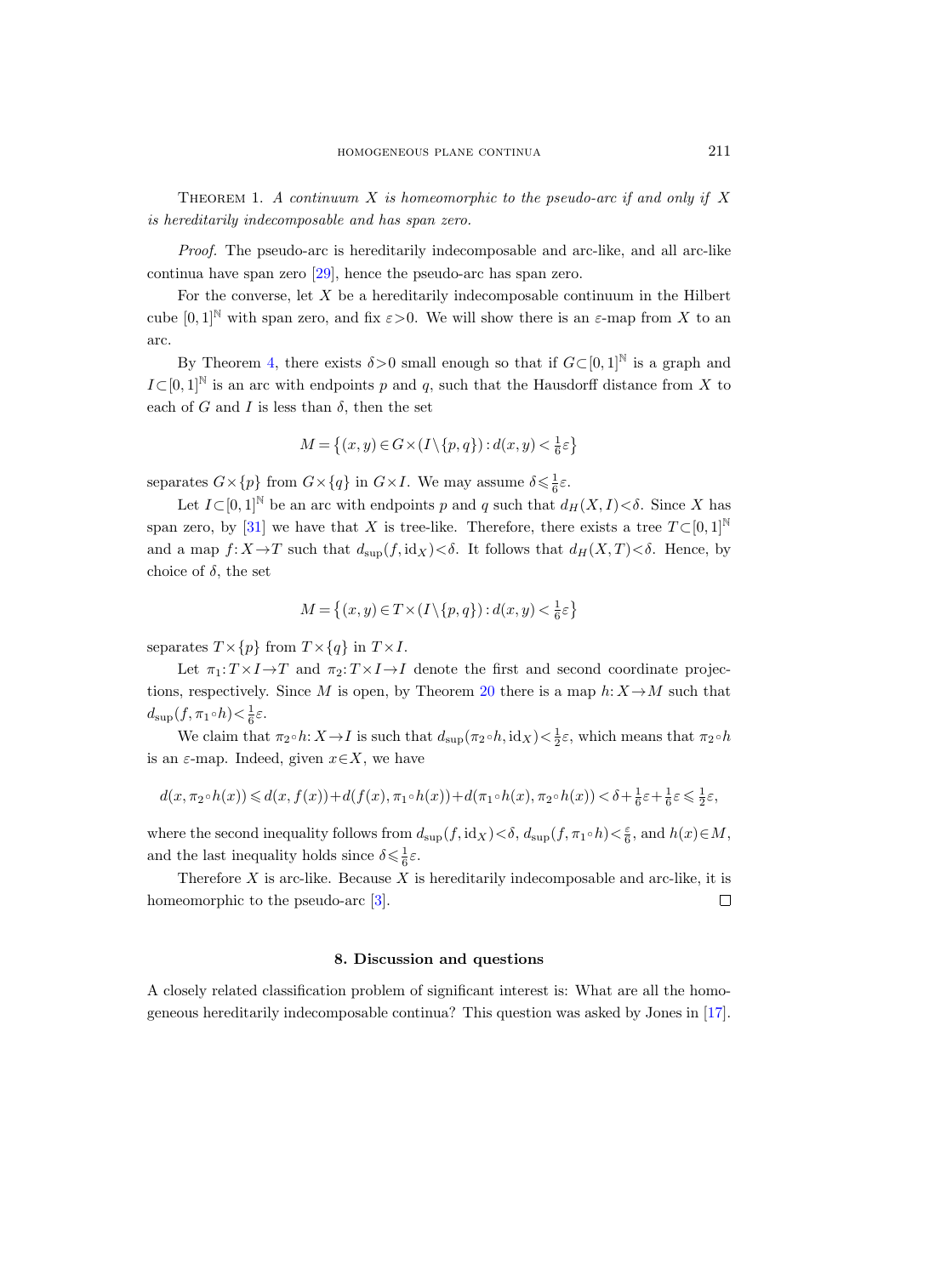It is known, by results of Prajs and Krupski [\[25\]](#page-38-26), and of Rogers [\[50\]](#page-38-27), that a homogeneous continuum is hereditarily indecomposable if and only if it is tree-like. Thus far, the pseudo-arc is the only known example of a non-degenerate homogeneous tree-like continuum.

Question 1. If  $X$  is a homogeneous tree-like (equivalently, hereditarily indecomposable) continuum, must  $X$  be homeomorphic to the pseudo-arc?

By the results of this paper, if there is another such continuum, it would necessarily be non-planar. An affirmative answer to this question would follow if one could prove that every homogeneous tree-like continuum has span zero. The question of whether every homogeneous tree-like continuum has span zero was raised by Ingram in [\[7,](#page-37-17) Problem 93].

Theorem [20](#page-32-0) can also be applied to the study of hereditarily equivalent spaces. A continuum X is hereditarily equivalent if X is homeomorphic to each of its non-degenerate subcontinua. In a forthcoming paper [\[14\]](#page-37-18), the authors use Theorem [20](#page-32-0) to show that the only non-degenerate hereditarily equivalent plane continua are the arc and the pseudoarc.

Recall from the comments immediately preceding Theorem [4](#page-7-2) that a continuum X has surjective semispan zero [\[30\]](#page-38-20) if every subcontinuum  $Z\subseteq X\times X$  with  $\pi_2(Z)=X$  meets the diagonal  $\Delta X = \{(x, x): x \in X\}$ . It is proved in [\[46\]](#page-38-19) that any continuum with surjective semispan zero is tree-like. Our proof of Theorem [1](#page-3-1) in fact establishes the following slightly stronger characterization of the pseudo-arc.

THEOREM [1](#page-3-1)'. A continuum  $X$  is homeomorphic to the pseudo-arc if and only if  $X$ is hereditarily indecomposable and has surjective semispan zero.

It is clear that every continuum with span zero has surjective semispan zero, but it is not known whether these two properties are equivalent.

Question 2. (Cf. [\[7,](#page-37-17) Problem 59]) Does every continuum with surjective semispan zero have span zero?

Besides the property of span zero, another property related to arc-likeness is weak chainability: a continuum is *weakly chainable* if it is the continuous image of an arclike continuum. This concept was introduced by Lelek [\[28\]](#page-38-28) who used an equivalent formulation involving weak chain covers. Lelek [\[28\]](#page-38-28) and Fearnley [\[9\]](#page-37-19) independently proved the equivalence of these two notions, and observed that every arc-like continuum is the continuous image of the pseudo-arc, which means that a continuum is weakly chainable if and only if it is the continuous image of the pseudo-arc.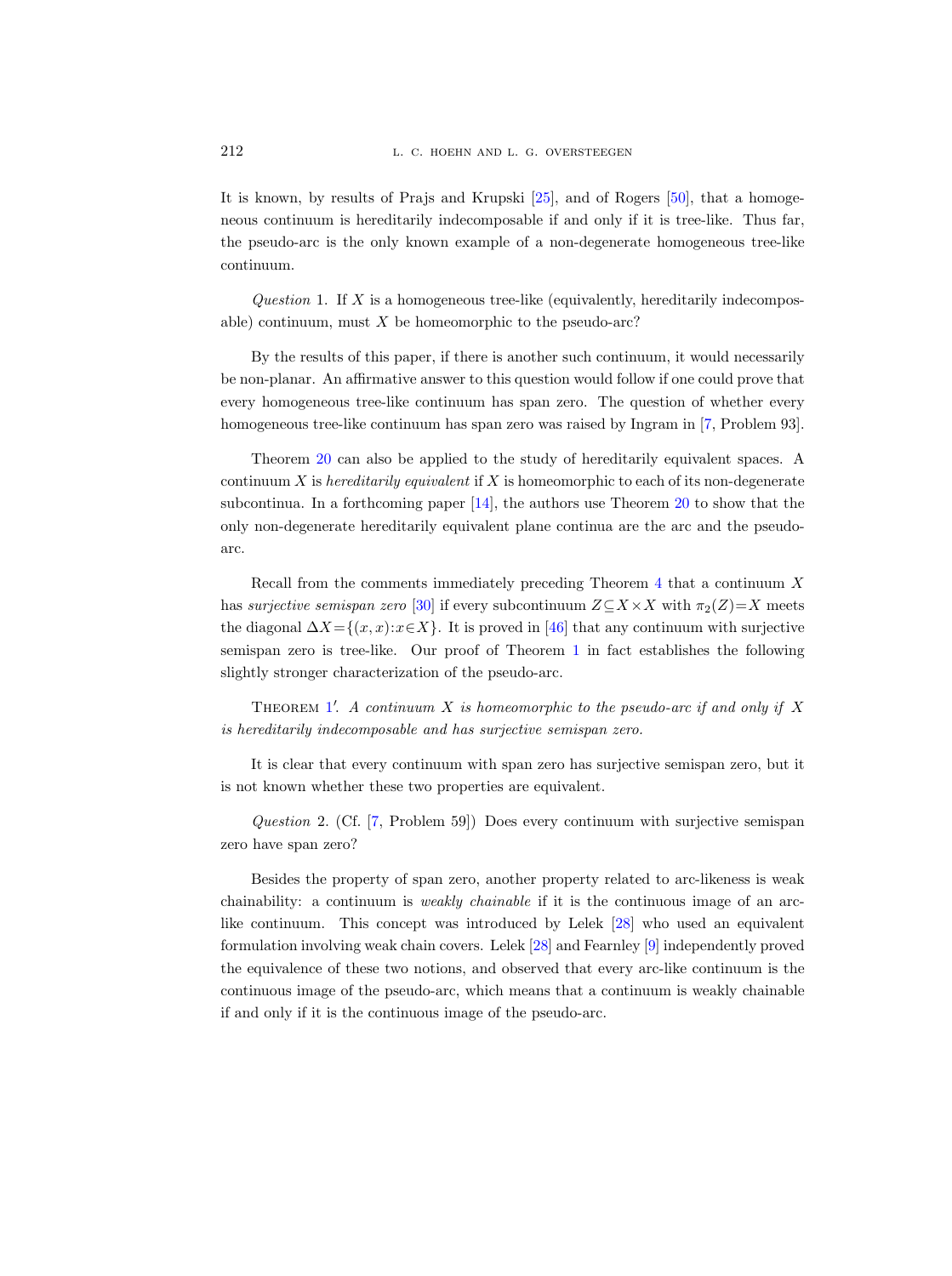It is known that all arc-like continua have span zero [\[29\]](#page-38-10), and all span zero continua are weakly chainable  $[46]$ . Therefore, if the answer to the following question is affirmative, it would yield a still stronger characterization of the pseudo-arc than our Theorem [1.](#page-3-1)

Question 3. If  $X$  is a hereditarily indecomposable and weakly chainable continuum, must  $X$  be homeomorphic to the pseudo-arc?

It is known (see e.g. [\[32\]](#page-38-29) and [\[40\]](#page-38-30)) that a hereditarily indecomposable and weakly chainable continuum must be tree-like.

It is possible to formulate a version of Theorem [20](#page-32-0) without any mention of separators in the product of a graph with an arc, which more directly generalizes Theorem [8.](#page-10-0) To this end, we give a generalization of the notion of a simple fold (Definition [5\)](#page-7-1), which is inspired by our definition of a stairwell structure (Definition [13\)](#page-15-0).

Definition 21. A folding map on G is given by a graph  $F = F_1 \cup ... \cup F_k$  and a function  $\varphi: F \to G$ , called the projection, which satisfy the following properties, where  $G_i = \varphi(F_i)$ for  $i=1, ..., k$ :

(FM1) k is odd, and  $G_1, ..., G_k$  are regular subsets of G;

(FM2) for each  $i=1, ..., k$ ,  $\partial G_i = A_i \cup B_i$ , where  $A_i$  and  $B_i$  are disjoint finite sets,  $A_1 = B_k = \emptyset$ , and  $B_i = A_{i+1}$  for each  $i = 1, ..., k-1$ ;

(FM3) for each  $i=1, ..., k-1$  there exists a neighborhood V of  $B_i = A_{i+1}$  such that  $G_i \cap V = G_{i+1} \cap V;$ 

(FM4) for each  $i=1, ..., k$ ,  $G_i$  has consistent complement relative to  $A_i$  and to  $B_i$ ; (FM5)  $\varphi|_{F_i}$  is a homeomorphism  $F_i \rightarrow G_i$  for each  $i=1, ..., k;$ 

(FM6)  $\varphi(F_i \cap F_{i+1}) = B_i = A_{i+1}$  for  $i = 1, ..., k-1$ , and  $F_i \cap F_j = \varnothing$  whenever  $|i - j| > 1$ .

It is straightforward to see that given a folding map  $\varphi: F \to G$  to a connected graph G, one can construct a set  $S\subset G\times(0,1)$  with a stairwell structure corresponding to  $\varphi$  as in the proof of Theorem [20.](#page-32-0) In this way, one can prove the following result.

<span id="page-36-0"></span>THEOREM 22. A compactum  $X$  is hereditarily indecomposable if and only if for any map  $f: X \rightarrow G$  to a connected graph G, any folding map  $\varphi: F \rightarrow G$ , and any  $\varepsilon > 0$ , there exists a map  $g: X \to F$  such that  $d_{\text{sup}}(f, \varphi \circ g) < \varepsilon$ .

Observe that the linear ordering of the sets  $F_1, ..., F_k$ , where each of these sets meets only its immediate successor and predecessor, is an essential feature which causes the correspondance between folding maps and sets in  $G \times (0, 1)$  with stairwell structures (for connected graphs  $G$ ). However, inspired by the notion of a broken stairwell structure, one could formulate a more general concept of a folding map, in which the adjacency relation on the sets  $F_1, ..., F_k$  (here we say that  $F_i$  and  $F_j$  are *adjacent* if  $F_i \cap F_j \neq \emptyset$ ) is a tree (or more generally any graph), instead of an arc (linear order).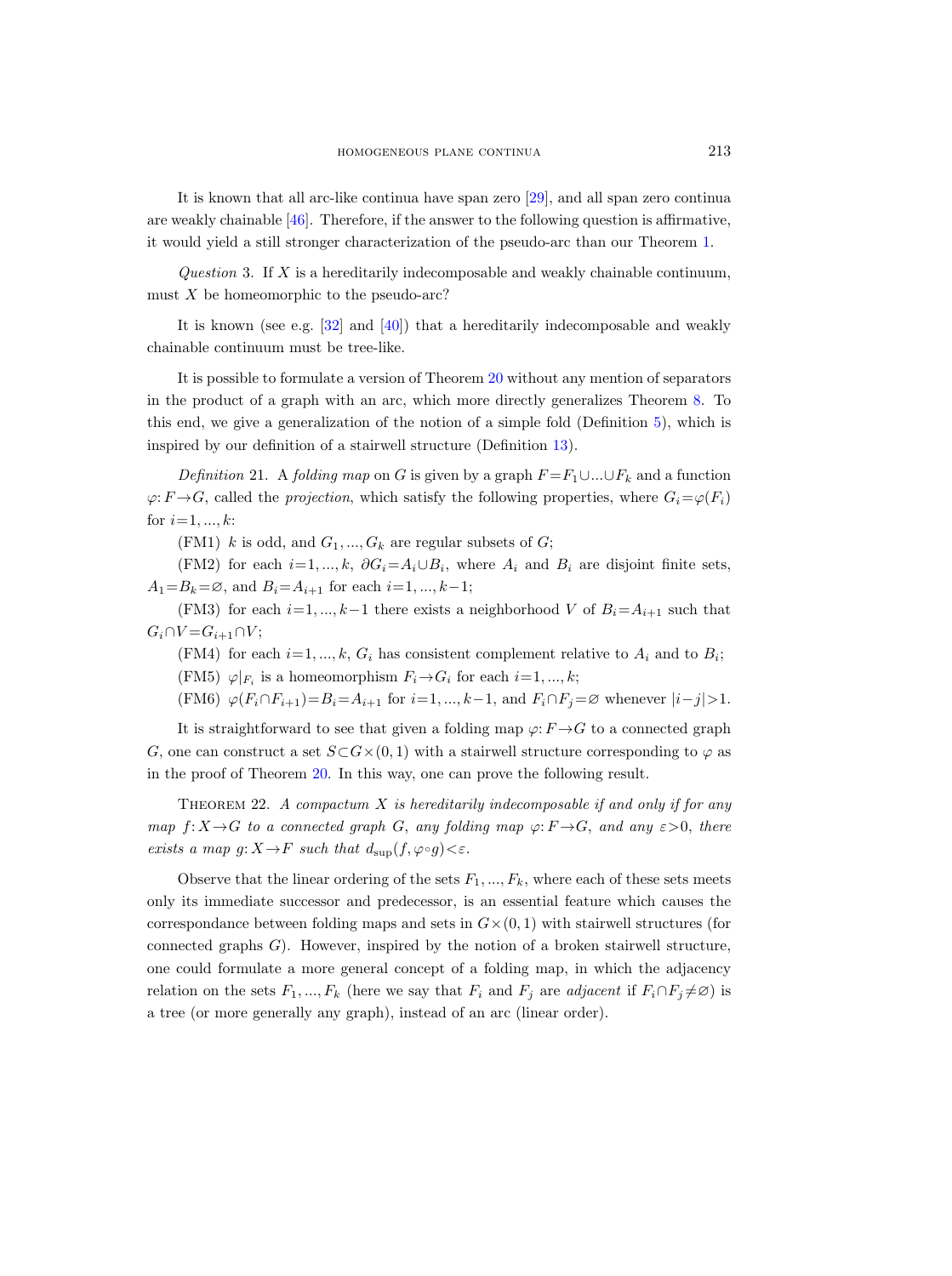Question 4. Can one prove a version of Theorem [8](#page-10-0) (and Theorem [22\)](#page-36-0) which pertains to a notion of folding maps  $\varphi: F \to G$  for which the subgraphs of F on which  $\varphi$  is oneto-one are allowed to have an adjacency relation which is a tree? More generally, under what conditions on this adjacency relation does there exist, for any map  $f: X \rightarrow G$  from a hereditarily indecomposable compactum X and any  $\varepsilon > 0$ , a map  $g: X \to F$  such that  $d_{\text{sup}}(f, \varphi \circ g) < \varepsilon$ ?

#### References

- <span id="page-37-15"></span>[1] Aarts, J. M. & Oversteegen, L. G., The product structure of homogeneous spaces. Indag. Math., 1 (1990), 1–5.
- <span id="page-37-3"></span>[2] Bing, R. H., A homogeneous indecomposable plane continuum. Duke Math. J., 15 (1948), 729–742.
- <span id="page-37-12"></span> $[3]$  — Concerning hereditarily indecomposable continua. Pacific J. Math., 1 (1951), 43–51.
- <span id="page-37-1"></span>[4] — A simple closed curve is the only homogeneous bounded plane continuum that contains an arc. Canad. J. Math., 12 (1960), 209–230.
- <span id="page-37-4"></span>[5] Bing, R. H. & Jones, F. B., Another homogeneous plane continuum. Trans. Amer. Math. Soc., 90 (1959), 171–192.
- <span id="page-37-0"></span>[6] Cohen, H. J., Some results concerning homogeneous plane continua. Duke Math. J., 18 (1951), 467–474.
- <span id="page-37-17"></span>[7] Cook, H., Ingram, W. T. & Lelek, A., A list of problems known as Houston problem book, in Continua (Cincinnati, OH, 1994), Lecture Notes in Pure and Appl. Math., 170, pp. 365–398. Marcel Dekker, New York, 1995.
- <span id="page-37-13"></span>[8] DAVIS, J. F., The equivalence of zero span and zero semispan. Proc. Amer. Math. Soc., 90 (1984), 133–138.
- <span id="page-37-19"></span>FEARNLEY, L., Characterizations of the continuous images of the pseudo-arc. Trans. Amer. Math. Soc., 111 (1964), 380–399.
- <span id="page-37-5"></span> $[10]$  — The pseudo-circle is not homogeneous. Bull. Amer. Math. Soc., 75 (1969), 554–558.
- <span id="page-37-2"></span>[11] Hagopian, C. L., Homogeneous plane continua. Houston J. Math., 1 (1975), 35–41.
- <span id="page-37-11"></span>[12] — Indecomposable homogeneous plane continua are hereditarily indecomposable. Trans. Amer. Math. Soc., 224 (1976), 339–350.
- <span id="page-37-14"></span>[13] HOEHN, L. C., A non-chainable plane continuum with span zero. Fund. Math., 211 (2011), 149–174.
- <span id="page-37-18"></span>[14] HOEHN, L. C. & OVERSTEEGEN, L. G., A complete classification of hereditarily equivalent plane continua. In preparation.
- <span id="page-37-9"></span>[15] Jones, F. B., Certain homogeneous unicoherent indecomposable continua. Proc. Amer. Math. Soc., 2 (1951), 855–859.
- <span id="page-37-10"></span> $[16]$  — On a certain type of homogeneous plane continuum. Proc. Amer. Math. Soc., 6 (1955), 735–740.
- <span id="page-37-16"></span>[17] — On homogeneity, in Summary of Lectures and Seminars, Summer Institute on Set-Theoretic Topology (Madison, WI), pp. 68–70. Amer. Math. Soc., Providence, RI, 1955.
- <span id="page-37-6"></span>[18] — Homogeneous plane continua, in Proceedings of the Auburn Topology Conference (Auburn, AL, 1969), pp. 46–56. Auburn University, Auburn, AL, 1969.
- <span id="page-37-7"></span>[19] — Homogeneous continua, in Proceedings of the International Symposium on Topology and its Applications (Budva, 1972), pp. 129–131. Savez Društava Mat. Fiz. i Astronom., Belgrade, 1973.
- <span id="page-37-8"></span> $[20]$  — Use of a new technique in homogeneous continua. Houston J. Math., 1 (1975), 57–61.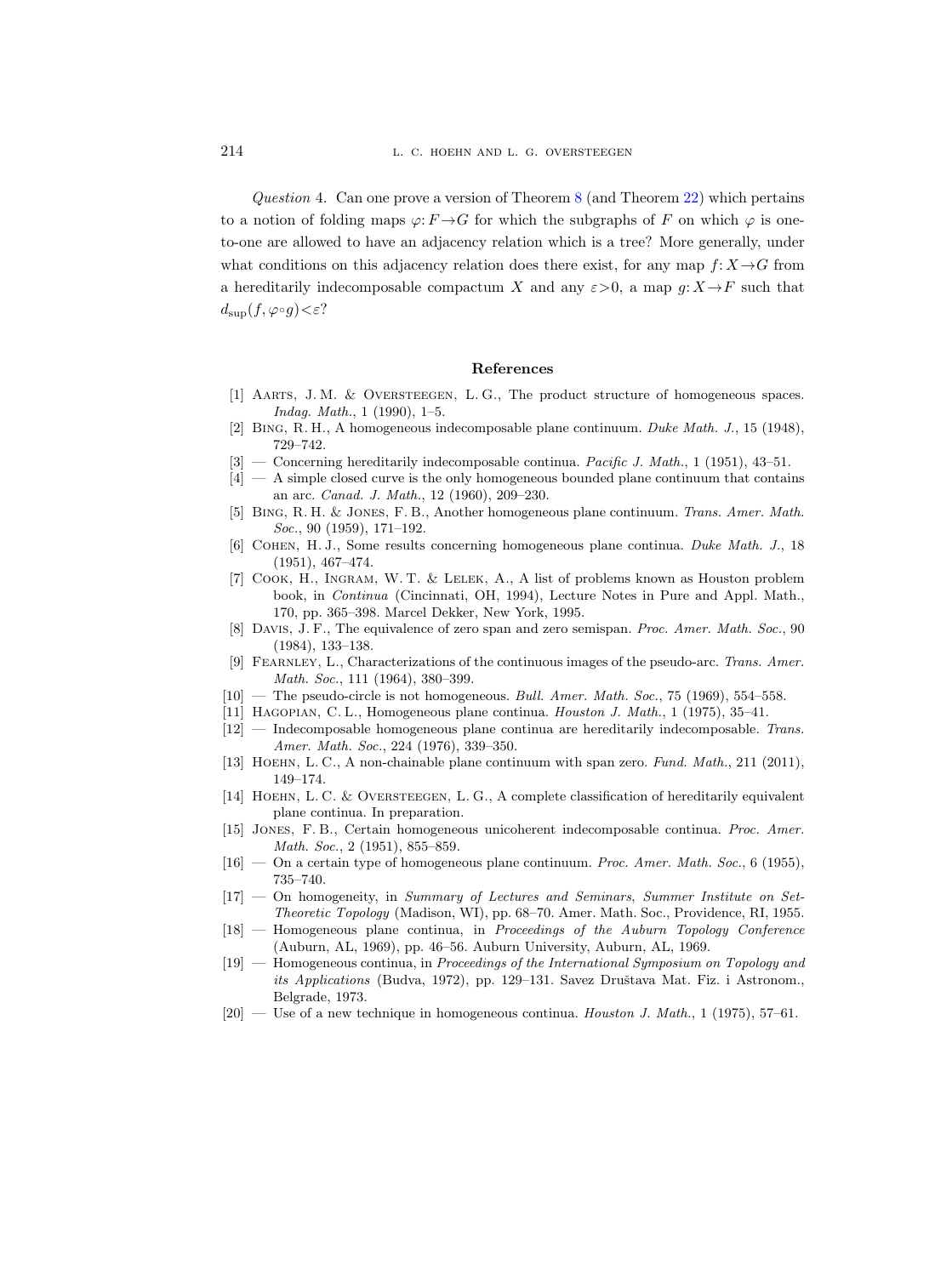- <span id="page-38-2"></span>[21] KENNEDY, J. A. & YORKE, J. A., Pseudocircles in dynamical systems. Trans. Amer. Math. Soc., 343 (1994), 349-366.
- <span id="page-38-15"></span>[22] KNASTER, B., Un continu dont tout sous-continu est indécomposable. Fund. Math., 3 (1922), 247–286.
- <span id="page-38-0"></span>[23] KNASTER, B. & KURATOWSKI, C., Problème 2. Fund. Math., 1 (1920), 223.
- <span id="page-38-23"></span>[24] Krasinkiewicz, J. & Minc, P., Mappings onto indecomposable continua. Bull. Acad. Polon. Sci. Sér. Sci. Math. Astronom. Phys., 25 (1977), 675–680.
- <span id="page-38-26"></span>[25] KRUPSKI, P. & PRAJS, J. R., Outlet points and homogeneous continua. Trans. Amer. Math. Soc., 318 (1990), 123–141.
- <span id="page-38-25"></span>[26] Kuratowski, K., Topology. Vol. II. Academic Press, New York–London, 1968.
- <span id="page-38-17"></span>[27] Lehner, G. R., Extending homeomorphisms on the pseudo-arc. Trans. Amer. Math. Soc., 98 (1961), 369–394.
- <span id="page-38-28"></span>[28] LELEK, A., On weakly chainable continua. Fund. Math., 51 (1962/1963), 271–282.
- <span id="page-38-10"></span> $[29]$  — Disjoint mappings and the span of spaces. Fund. Math., 55 (1964), 199–214.
- <span id="page-38-20"></span>[30] — On the surjective span and semispan of connected metric spaces. Colloq. Math., 37 (1977), 35–45.
- <span id="page-38-24"></span> $[31]$  — The span of mappings and spaces. Topology Proc., 4 (1979), 631-633.
- <span id="page-38-29"></span>[32] Lelek, A. & Read, D. R., Compositions of confluent mappings and some other classes of functions. Colloq. Math., 29 (1974), 101–112.
- <span id="page-38-18"></span>[33] Lewis, W., Stable homeomorphisms of the pseudo-arc. Canad. J. Math., 31 (1979), 363-374.
- <span id="page-38-4"></span>[34] — Homogeneous hereditarily indecomposable continua. Topology Proc., 5 (1980), 215–222.
- <span id="page-38-5"></span>[35] — Homogeneous continua and continuous decompositions. Topology Proc., 8 (1983), 71–84.
- <span id="page-38-6"></span> $[36]$  — Homogeneous curves. Topology Proc., 9 (1984), 85–98.
- <span id="page-38-8"></span> $[37]$  — The classification of homogeneous continua. Soochow J. Math., 18 (1992), 85-121.
- <span id="page-38-14"></span>[38] Lewis, W. & Minc, P., Drawing the pseudo-arc. Houston J. Math., 36 (2010), 905–934.
- <span id="page-38-1"></span>[39] MAZURKIEWICZ, S., Sur les continus homogènes. Fund. Math., 5 (1924), 137–146.
- <span id="page-38-30"></span>[40] McLean, T. B., Confluent images of tree-like curves are tree-like. Duke Math. J., 39 (1972), 465–473.
- <span id="page-38-12"></span>[41] Mislove, M. W. & Rogers, J. T., Jr., Local product structures on homogeneous continua. Topology Appl., 31 (1989), 259–267.
- <span id="page-38-13"></span>[42] — Addendum: "Local product structures on homogeneous continua". Topology Appl., 34 (1990), 209.
- <span id="page-38-16"></span>[43] Moise, E. E., An indecomposable plane continuum which is homeomorphic to each of its nondegenerate subcontinua. Trans. Amer. Math. Soc., 63 (1948), 581–594.
- <span id="page-38-21"></span>[44] NADLER, S. B., JR., Continuum Theory. Monographs and Textbooks in Pure and Applied Mathematics, 158. Marcel Dekker, New York, 1992.
- <span id="page-38-11"></span>[45] OVERSTEEGEN, L.G. & TYMCHATYN, E.D., Plane strips and the span of continua. I. Houston J. Math., 8 (1982), 129–142.
- <span id="page-38-19"></span> $[46]$  — On span and weakly chainable continua. Fund. Math., 122 (1984), 159–174.
- <span id="page-38-22"></span>[47] — On hereditarily indecomposable compacta, in Geometric and Algebraic Topology, Banach Center Publications, 18, pp. 407–417. PWN, Warsaw, 1986.
- <span id="page-38-3"></span>[48] ROGERS, J. T., JR., The pseudo-circle is not homogeneous. Trans. Amer. Math. Soc., 148 (1970), 417–428.
- <span id="page-38-9"></span>[49] — Homogeneous, separating plane continua are decomposable. Michigan Math. J., 28 (1981), 317–322.
- <span id="page-38-27"></span>[50] — Homogeneous hereditarily indecomposable continua are tree-like. *Houston J. Math.*, 8 (1982), 421–428.
- <span id="page-38-7"></span> $[51]$  — Homogeneous continua. Topology Proc., 8 (1983), 213–233.